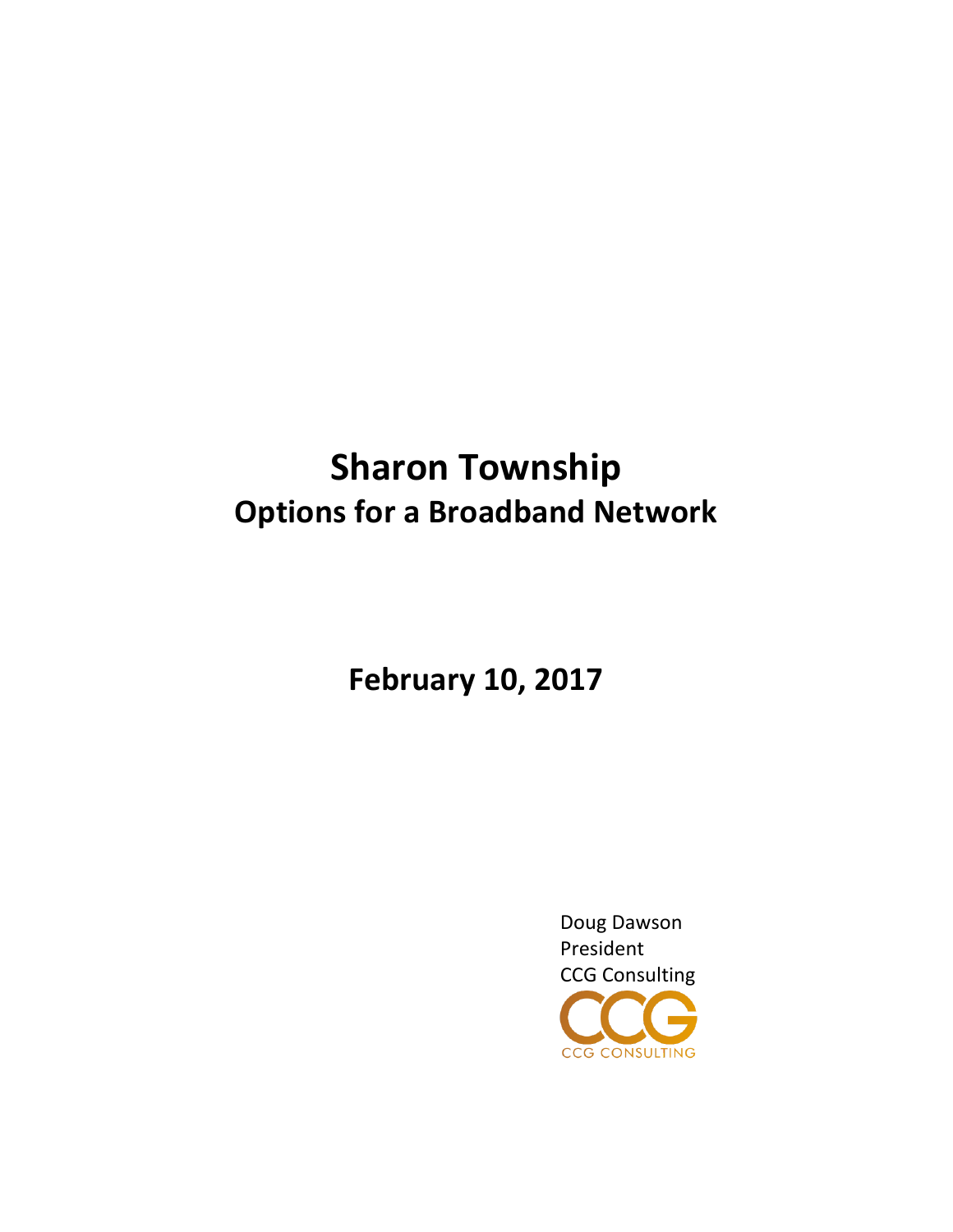# **Table of Contents**

| I.             | 3 |
|----------------|---|
| П.             |   |
|                |   |
|                |   |
| A.             |   |
| <b>B.</b>      |   |
|                |   |
| V.             |   |
| $\mathbf{A}$ . |   |
| <b>B.</b>      |   |
|                |   |
| $\mathbf{A}$ . |   |
| B.             |   |
|                |   |
| D.             |   |
| E.             |   |
|                |   |
|                |   |
| B.             |   |
| VIII.          |   |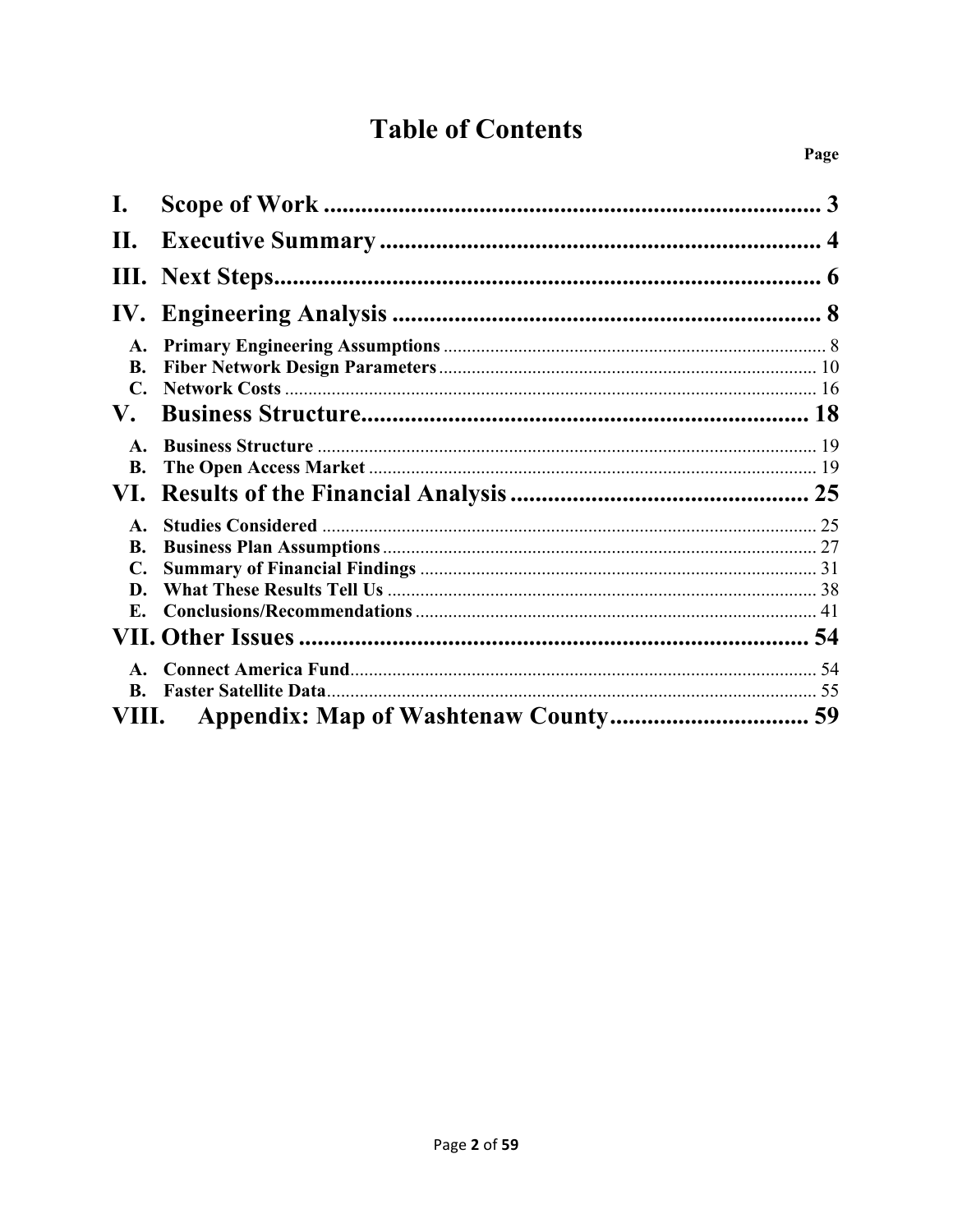# **I. Scope of Work**

This report is the result of an informal RFP issued by Sharon Township looking for a consultant to help them look at broadband issues. That RFP asked for the following deliverable products:

- **Design narrative.** Discussion regarding the recommended approach to be used for access to rights of way, pole structure, outside plant fiber layout, impact of active versus passive networks, central hub equipment location, and other pertinent decision points.
- **Detailed project costs.** Analysis of all costs for design, implementation, and maintenance of fiber optic cable infrastructure build from a head end to each improved property in Sharon Township.
- **Route map.** A summary map depicting proposed routes and fiber sizes. (This was delivered separately from this report).
- **Bandwidth analysis.** Investigate local bandwidth providers and obtain quotes for appropriate levels of service.
- **Assumptions.** Enumerate assumptions and known unknowns including justifications for assumptions.
- **Financial model.** A model that takes into account project costs and projected take rates to determine overall project feasibility.

This report represents the results of the study done by CCG Consulting to meet the stated goals. This report contains the following:

- A description of the engineering analysis done and the results obtained. CCG considered several different design options to try to find the most affordable network alternative for the design.
- A description of the financial analysis done in looking for the most affordable way to pay for a fiber network. CCG considered numerous options including:
	- o Different network designs.
	- o Different business plans, notably open access (meaning partnering with one or more commercial ISPs) versus doing this through a cooperative effort with other townships. We also looked at the option of the township forming a small ISP.
	- o The effect of key variables like the number of customers (penetration rate), interest rates, and the term of the bond.
- A look at a few key industry issues that are most relevant to this effort. This includes:
	- o Issues associated with having an open access network.
	- o Various threats or external issues to consider.
- An analysis of the study results. We looked to see what options make the most sense for the citizens in the township. We highlight the findings that we think are the most important results of our analysis.
- Specific recommendations and next steps. The report makes specific recommendations of what should come next after this analysis.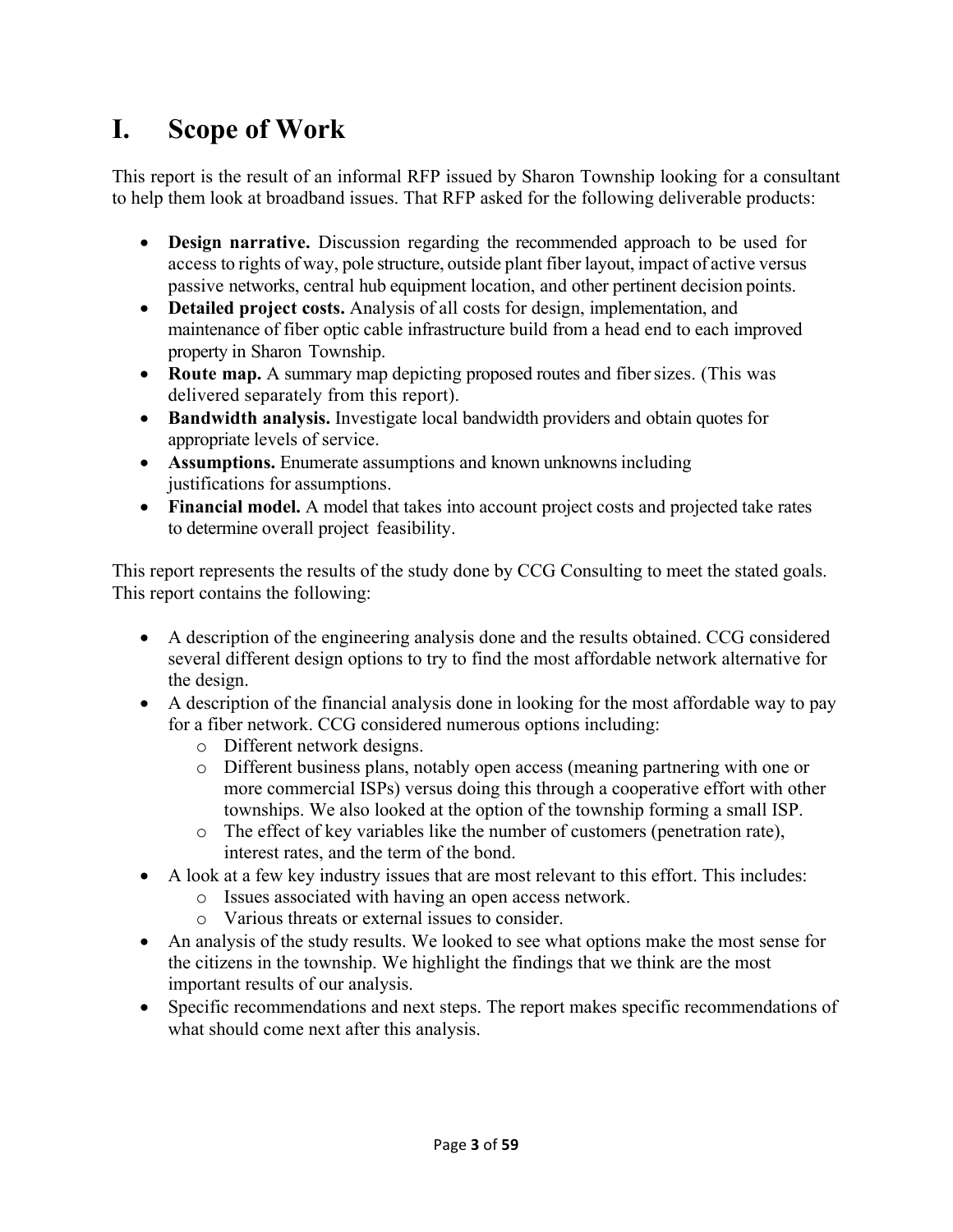# **II. Executive Summary**

Sharon Township hired CCG Consulting to look at options for funding and bringing broadband to the township. While we've done hundreds of similar studies over the years this is one of the smallest communities we've ever studied. We knew it was going to take some creative solutions to make this work.

Before hiring us the township had already come to understand that it was going to require some increases in property taxes in the township to make this possibility financially feasible. Thus, one option we studied was to finance a bond with property tax increases and then to allow one or more ISPs inexpensive access to your network. Such a plan can finance fiber. And one would expect ISPs to offer low broadband rates if they don't have to pay for a network. However, we spotted a few downsides to this concept. First, the ISPs are likely to make considerable profits working on your network for free – and yet none of those profits would flow back to help defray the costs of the bonds. Second, the ISPs are going to serve households that buy products from them, but ideally since everybody in the township is paying for the network then every household ought to get connected and get some benefit from it.

One thing the analysis gave us is a set of numbers to understand the cost of the network. In the open access scenario just mentioned you would need a bond issue of \$4.6 million, which would mean an average property tax increase of \$43.26 per month for twenty years. That number could be lower if you could get an interest rate on the bonds lower than the 5% assumed in the analysis.

We also looked to see if there were other ideas that might work. One idea was to look at a more traditional open access network where the township charged some fee to ISPs to get access to customers. Those revenues could be used to lower the property tax payments. There are a few problems with this idea. First, the ISPs are likely to pass all fees charged to them on to customers, making broadband more expensive. We know from experience that as broadband costs rise that ISPs engage more in what we call cherry picking – meaning they tend to only pursue customers with the largest profit margins. We would expect that if you charge more to the ISPs that fewer homes would buy broadband. We've seen that open access networks that charge \$30, for example, don't seem to get more than 50% of the customers on the network. From a financial perspective this looks to be the worst option.

We then went in another direction and asked if there was a way for the township to start their own ISP. Frankly, we expected this to look terrible, and were surprised when it didn't. The township is small with only 700 homes, but an ISP using a fiber network would not require a huge amount of effort. It's possible today to outsource the most technical aspects of being an ISP, making it possible to take care of a network and customers with only two part-time local employees. We looked at several options for this scenario. The good news of this option is that you could charge a low broadband fee of \$35 and still make a profit as an ISP. Those profits could then be used to offset some of the annual bond costs, or to pay the bonds off early. This scenario has the added advantage in that you could give free broadband to every home at some minimal speed to allow them to save money on cellphone data or to use modern services like the Amazon Echo or smart home technologies.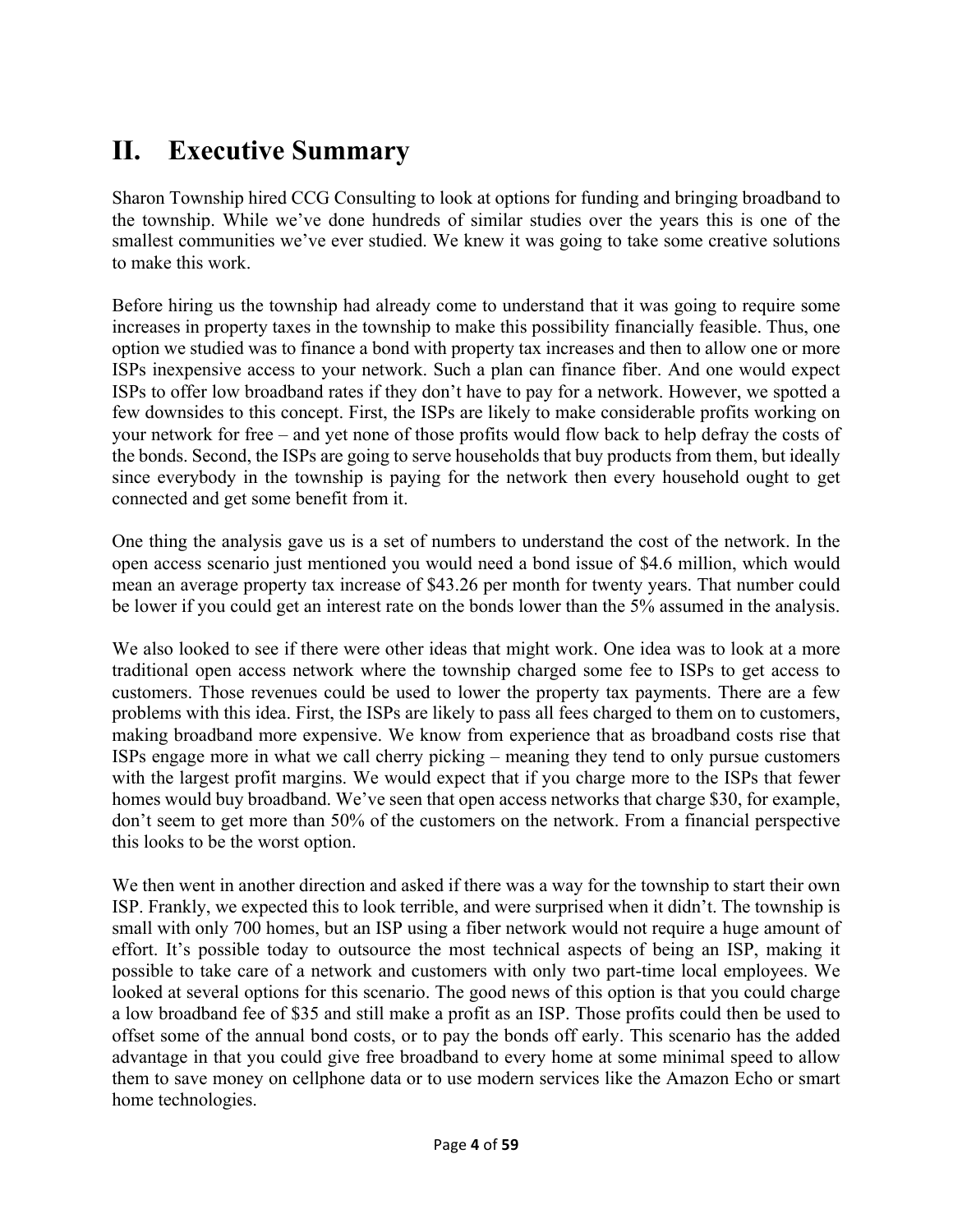Finally, we look at a scenario where the township partnered with other townships to create a larger ISP. If you only partnered with a few townships then the results are similar to having your own standalone ISP. But there are economies of scale if you can gather a larger number of townships into a partnership. For example, if you could put together a consortium with nine times the homes in Sharon, then an ISP selling at the same \$35 rate would generate enough cash to cover about one-fourth of the bond issue.

While the financial numbers are important, there are other issues to consider. The report looks at a variety of other issues that you should take into consideration before choosing the option that best suits the township. This would require feedback from homeowners, feedback from other townships about the potential for partnering, and some legal analysis looking at the best corporate structure and asking if a cooperative is the best structure for a joint government enterprise.

Below I have also made specific recommendations for the logical next steps that ought to be taken after you digest this report.

If I was asked to rank the alternatives from a financial perspective, the option I most favor is partnering with multiple townships to create a large ISP. This would provide a big enough company to attract and keep the needed technical talent and it would allow you to meet social goals like providing some level of broadband to every home, even those not willing or able to pay for faster broadband. This option can also provide significant cash to help offset bond costs.

My next choice would be to operate your own small ISP. This might seem intimidating, but it would be a tiny business with only a few part-time employees. It would allow you to retain the profits from the ISP business to defray the cost of the bonds. And you would be able to dictate that there be quality customer service.

My last choice is the one that we started with, which is to pay for the network entirely out of property taxes and to allow commercial ISPs to operate on the network (open access). This option is the most expensive for homeowners overall since the profits of the business all goes to ISPs and not back to the network.

But before you choose any option you will need to do more research into legal restrictions of operating in the various scenarios. But I think there is a wide enough number of viable options that I feel certain there is one that will work for the Township.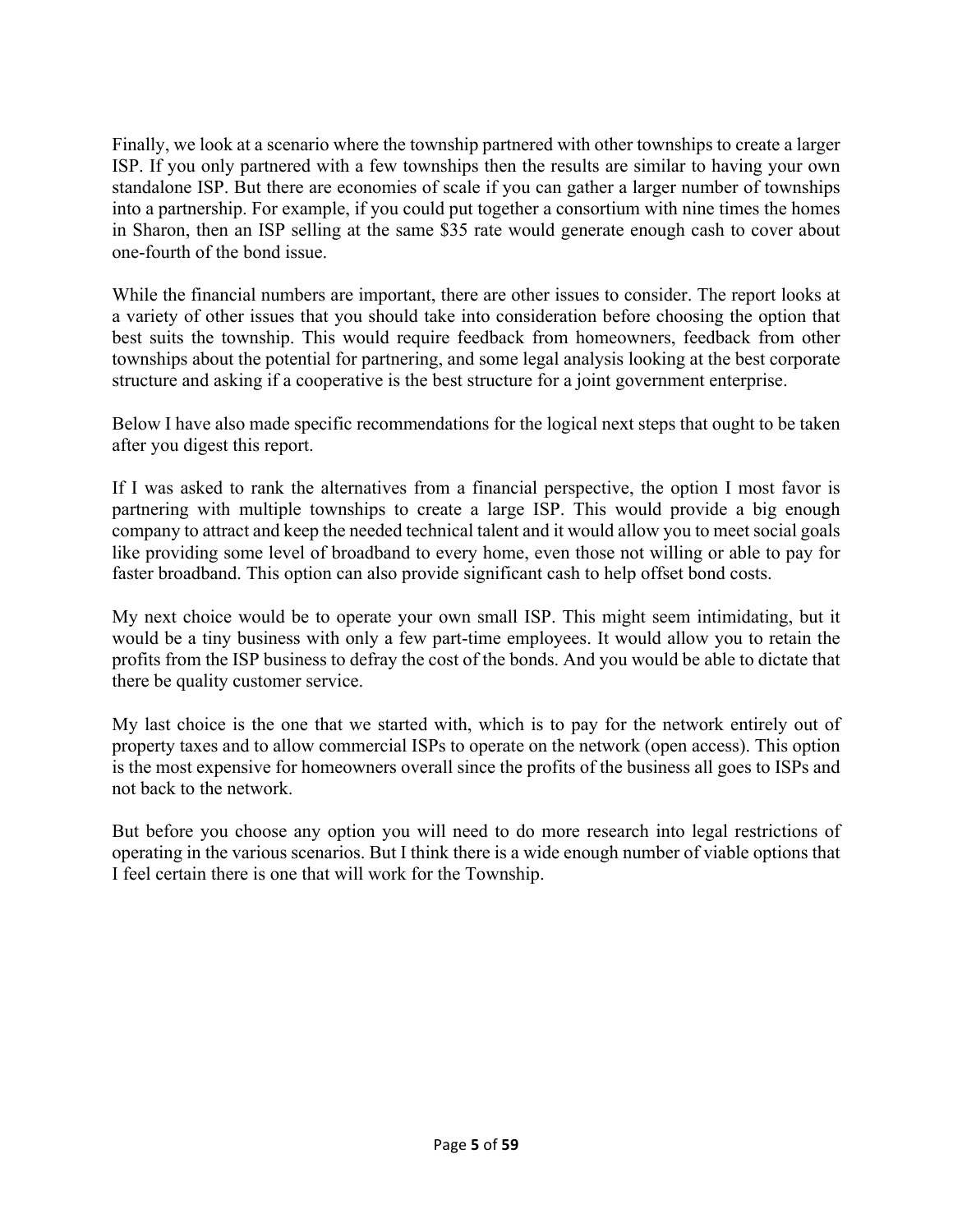# **III. Next Steps**

Here I address the steps that I think come next after the township digests this report.

### **Some Legal Research Needed**.

The financial analysis shows that there are several options that can work – and for two of those options you need to make certain that you can meet all of the legal requirements.

One of the ideas that looks financially feasible is for the Township to become your own ISP. Michigan has legal roadblock against municipal broadband as follows:

*Michigan permits public entities to provide telecommunications services only if they have first requested bids for the services at issue, have received less than three qualified bids from private entities to provide such services, and have subjected themselves to the same terms and conditions as those specified in their request for proposals. (Mich. Comp. Laws Ann. § 484.2252)* 

I recommend that you get legal advice from a regulatory lawyer to fully understand what this means. On the surface this doesn't look like a terrible hurdle to overcome since it seems likely that nobody would respond to an RFP to bring broadband to the township. But you should find out if any other communities have tried this before and if they encountered issues or were unable to overcome this barrier for some reason.

The other viable idea is to band together with other townships to form a larger ISP. That primary benefit of that option is that the ISP can make profits that could be returned to the township to offset bond costs. And so you want a legal structure for such a jointly owned ISP that is able to return profits to you as earned. There are probably a number of ways this could be done but the two primary ideas that come to mind are to join with the other townships as part of an Authority. In that case you would face the same legal roadblock discussed above.

The other way to structure a jointly-owned ISP is through the Cooperative that already has been formed for this basis. But there are a number of issues that must be understood before you adopt the cooperative model:

- First, cooperatives are generally owned by the customers that buy services from the coop. If that means that the end-user customers own the coop then this would not meet your financial goals. That would mean that profits of the coop would accrue to customers and could not be returned to the townships to help pay for the bonds. The ideal structure would be a coop with the members being each township. I don't know if such a thing is possible, and if not, then the cooperative model is not the right structure for this venture.
- Even if the townships can own the cooperative, would cooperative law in Michigan allow the coop to pay out most of its profits each year back to the owners? I know that in some states there are limits on how much earned profits can be paid out each year. If it turns out that cash would accumulate in the coop and would not be available to the townships, then that also means that a cooperative is probably not the right business structure.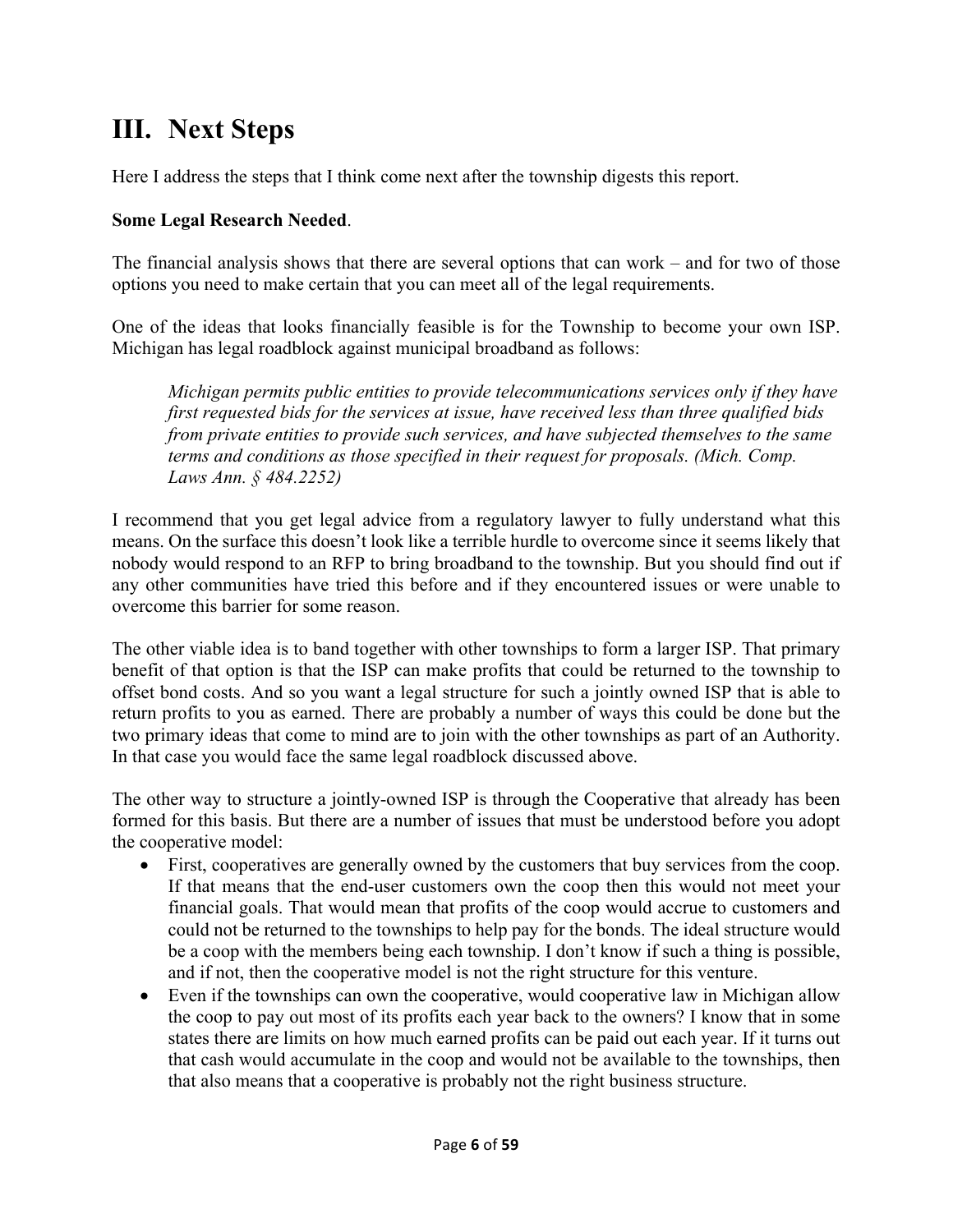If there are problems with doing this as either a coop or as a government entity through an Authority, then you will have to explore other alternatives. But man of them will also face restrictions. For example, this could be structured as an LLC or other kind of corporation, but many states have restrictions against government entities owning corporations.

It might also be possible to structure this as a non-profit corporation. But the major issue with that structure is that profits are supposed to be used for social good and you might not be able to use any profits to repay debt.

There are more esoteric structures that have been used in other communities. For example, there is a groups of communities in Minnesota that created a cooperative called RS Fiber. That cooperative is owned by the end-user customers. The government entities supplied the funding for part of the cost of the network through economic development bonds that are backed by property taxes. Those bond proceeds were 'loaned' to the cooperative and the cooperative is expected to make the payments on the bonds. The bonds provided enough cash to allow the cooperative to borrow the rest of the funding from traditional banking sources. However, that structure does not look easily feasible here. You really couldn't launch this until all of the member townships were ready to fund the cooperative. But the bigger issue is that it doesn't look like a cooperative in the townships can make enough money to fully cover the cost of debt – and that means they would be unable to borrow the money needed to finish the network from banks.

I see this structure issue to be the first thing that needs to be resolved. There doesn't appear to be any automatically easy business structure that works. But research might show one or more of these alternatives to be viable.

# **Bond Research**.

With this study in hand you should now be able to have a conversation with bond sellers about the term (number of years) and the interest rates you might be able to get from the bond assumed in here. To the extent that result is different than the assumptions I've made I would be glad to provide a new set of numbers that incorporates the best estimates. My hope is that you can get a lower interest rate than I've assumed at 5%.

# **Socialize This with Other Townships**.

Since one of the best financial options is to create an ISP between multiple townships, the process of spreading that word and looking for other interested townships needs to be undertaken.

I have always found that having these discussions is far easier when there is a concrete proposal to suggest. I know there has been a lot of discussion with other townships generically on the issue. But I think you can use this study to demonstrate that working together is a superior solution for your homeowners than building an open access network.

And obviously, if not enough other townships are interested, or if there are a few but they are geographically scattered, then this idea can't work.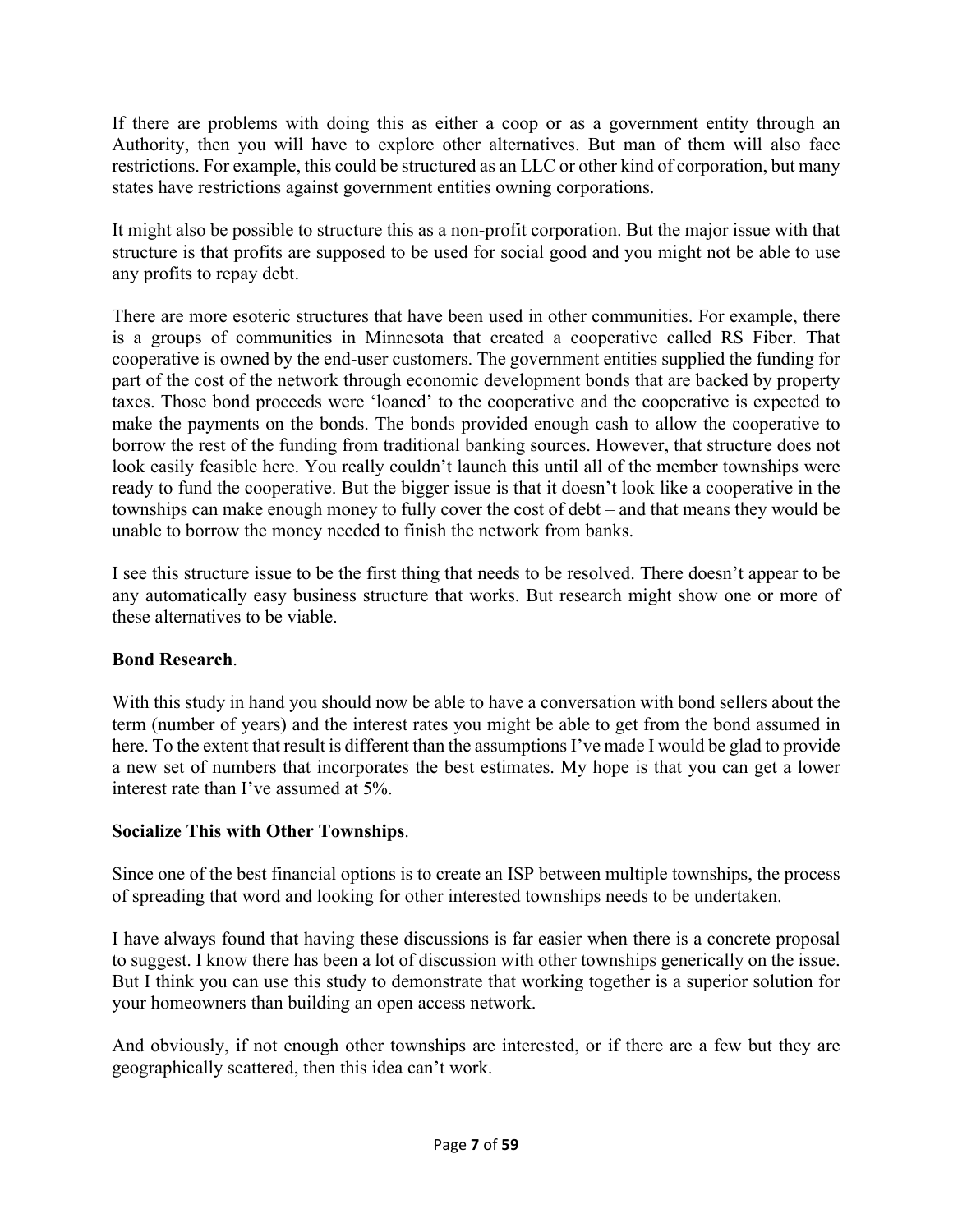#### **Get Feedback from Citizens**.

This study allows you to talk concrete numbers with homeowners. You now have an estimate of the size of the bond and how much that will cost homeowners each month in terms of bond payments.

#### **Investigate what it Means to be An ISP**

You are probably intimidated by the concept of operating your own ISP. This is something that CCG has done many time and we would be glad to help you understand your options.

#### **Choose the Best Option**.

After all the above research and feedback you can start to choose one of these options as the one you want to pursue. Again, remember that you want to consider both financial and social issues. For example, the idea of giving everybody free broadband if you do this with your own ISP is an idea that might gather a lot of public support.

#### **Pledge Drive**.

At any point where you want to get serious about pursuing a specific option you need to undertake a pledge drive. This would involve getting every homeowner in the township to tell you if they would be willing to pledge to buy broadband on the network. That pledge is needed so that you can understand the expected financial performance of the business. You would want to undertake this pledge drive even if the City is going to be the ISP. It's vital to understand the revenue stream that will be generated by the business.

# **IV. Engineering Analysis**

In this section we will look at the engineering analysis performed as part of this study. The purpose of our engineering estimate was to determine the best network configuration to bring fiber to everybody in the township. We also explored network design options that resulted in the most affordable network. Derrel Duplechin of CCG made a trip to the township to look at local conditions that affect network costs.

# **A. Primary Engineering Assumptions**

Following are the primary assumptions made in designing and determining the price of the fiber network.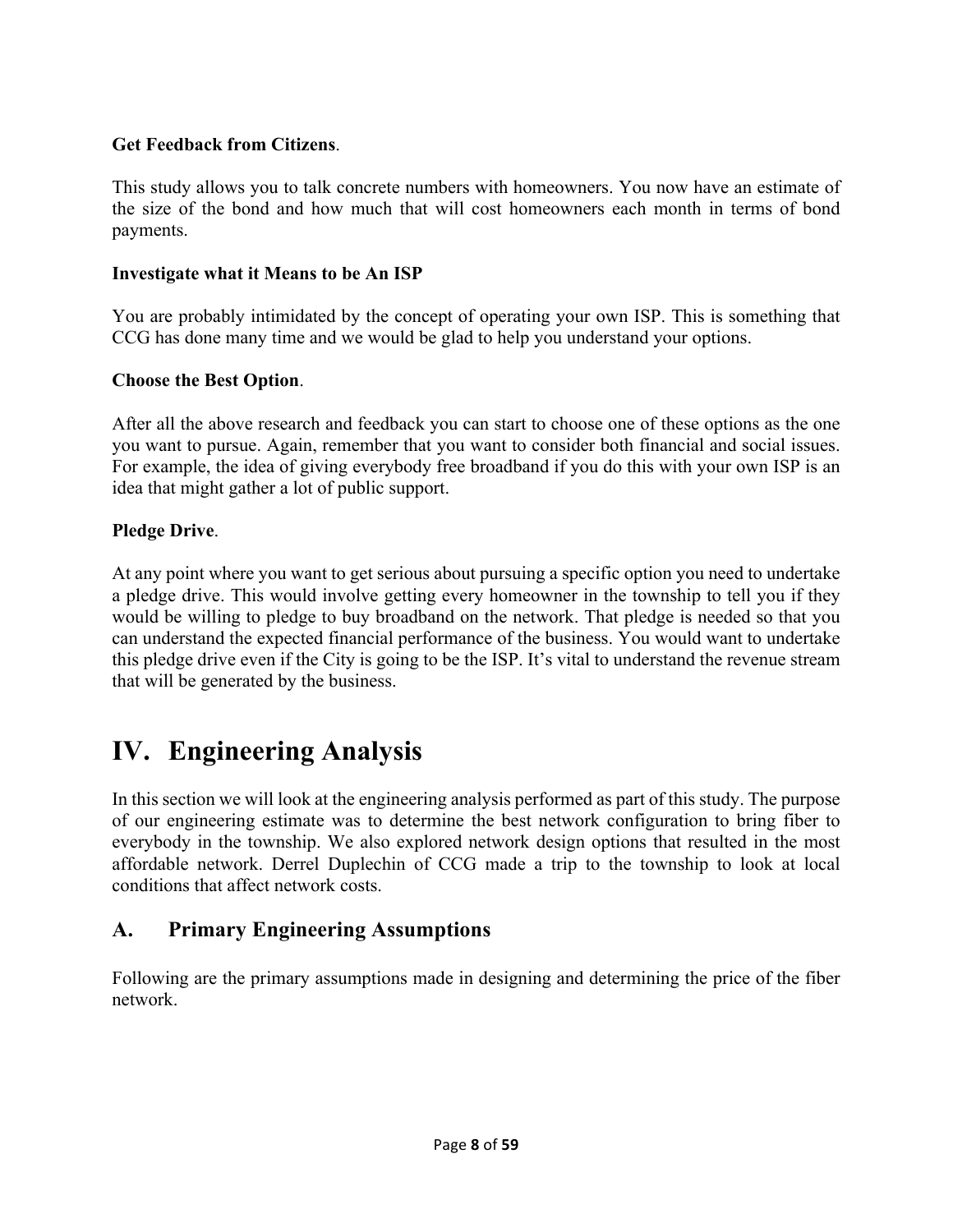### **Passings**

In the telecom industry we use the term passing to mean any home or business that is near enough to the network to be a potential customer. The township provided a count of passings and showed us that there are 711 buildings in the township that might be customers of a fiber network.

#### **Aerial versus Buried Fiber**

In many places in the country a fiber network would follow the existing utilities, and most existing utilities follow existing roads.

But we found Sharon Township to be nonstandard. The existing electric network often does not follow roads. It's frequently built across lots or parallels a road at some distance from the road. In terms of our industry, this means that the existing electric pole network is built partly on private rights-of-way rather than on public rights-of-way. The government automatically assumes they own a public right-of-way along any named and maintained road. Such right-of-way was probably acquired when the road was first built or else taken by eminent domain.

But the same is not true for the power poles that don't follow the roads. At some point in time when those poles were built the electric company obtained the right-of-way from the landowners at the time.

In our design we considered both a buried fiber network and one placed on the existing poles. It looks to us that it would be exceedingly expensive to place fiber onto some of the existing poles. Many cut through wooded areas or take paths that would not allow easy vehicle access. Aerial fiber construction is done by trucks that contain large reels of fiber and it's mandatory that these large trucks have easy access to poles (which almost always means they must be on a road surface).

We also saw that some of the poles in the township would require additional work before the township could place fiber on them. This extra work is called 'make-ready' in the telecom industry. FCC rules say that it is the financial responsibility of a new attacher to a pole to pay for any work needed to move or rearrange the existing wires on a pole. We noted poles that were short and that in some cases didn't have enough clearance to add fiber and stay within dictated safety parameters. This means that the township would have to pay to 'move' existing electric wires that might not meet FCC safety or clearance standards. The township would also have to pay for any cost of tree trimming needed to enable construction. We note that AT&T largely has buried their telephone network and we are sure that they came to the same conclusion as us many years ago when they built their network.

After looking at the number of places where construction on the poles would be a problem, we determined that burying the network will be the lowest cost option. That's a bit unusual since it's generally less costly to string fiber on poles – but in Sharon using poles would be a costly issue.

Further, burying the fiber means considerably lower costs to maintain the network over time along with fewer outages. We understand that there are often power outages in the area due to limbs falling onto electric wires. Such problems would be avoided with a buried fiber network. This is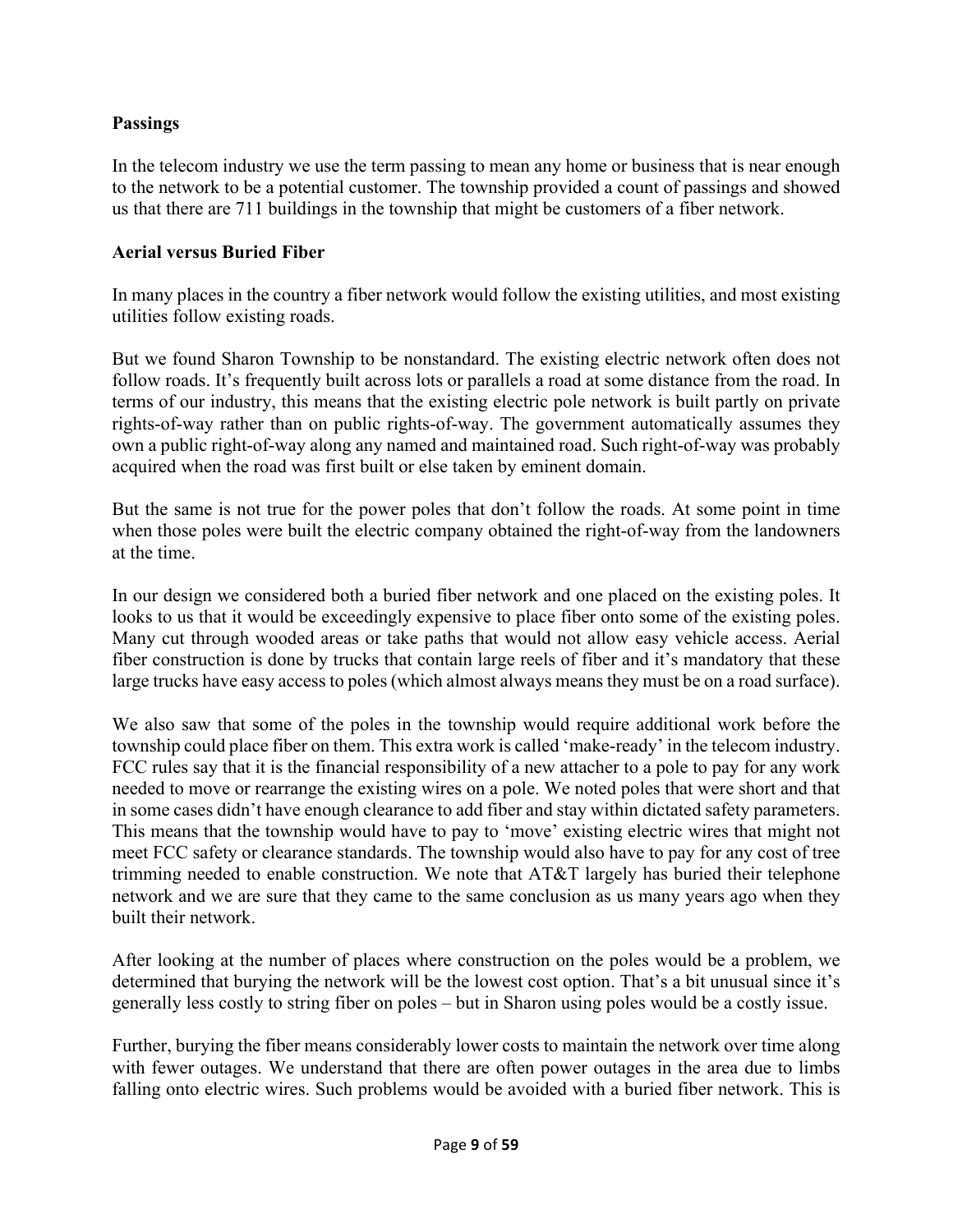not to say that there can't be problems with underground fiber networks. For instance, somebody with a backhoe can dig up and cut fiber. But such outages are generally far less frequent for underground networks.

We used electronic mapping records provided by the county that show there are 69.64 miles of 'named' roads in the township. Many of these roads are considered as 'private' roads in the township. We included all roads needed to reach all of the existing homes the township. It might be possible with a detailed construction design to builder fewer miles of roads to avoid any long stretches of roads that contain no potential customers.

In terms of relative density, this means that there are 8.5 homes in the township per mile of fiber. That is less dense than small towns which generally have 15 or more homes per mile, but the township is still more densely populated than true rural areas with farms that can be anywhere under 5 homes per mile.

# **B. Fiber Network Design Parameters**

We looked at a fiber network design in two ways. First, we looked at what we call a carrier class design. This is the design that a regulated telephone company might use when building a network. Such a network would utilize building techniques that would add a large amount of future potential capacity to a network. But building to the carrier class standard is expensive, and telcos are often accused of building 'gold-plated' networks to the detriment of their rate payers. So we also designed a leaner and more cost-effective network that we still think meets all of the requirements today, and will continue to meet those requirements into the future of the township.

Here are the characteristics of the carrier class fiber network that affect design cost:

- A carrier class network 'right-sizes' the fiber and will put a fiber on each route that anticipates all of the needs of that fiber both today and into the future.
- A carrier class network would put all of the buried fiber into conduit. This requires that first an empty conduit is buried into the ground. In the kind of soil around Sharon Township that will involve a significant amount of backhoe work to get the conduit deep enough.

Once the conduit is in place fiber is then pulled or pushed through the conduit. In the ideal carrier class network two conduits are placed into the ground at the same time, with one being a spare in case something ever happens to the first one. Generally there is room inside of a conduit to pull multiple strands of fiber.

- A carrier class network would use boring to cross roads. Boring is the process of digging a deep hole on both sides of a road and then using a machine to bore a hole across the road for inserting a conduit. Fiber is then passed through the conduit. Fiber networks require many road crossings. For example, a fiber built on the east side of a road would require a crossing to get to every home on the west side of the road.
- A carrier class network will place devices or access points along the fiber to have access to every existing home, but will also place access points where there might be future homes. A good analogy for this is when you see fire hydrants sitting in an unbuilt part of a new subdivision. It's cheaper up front to add the fiber access points while constructing the fiber than it is to add them later.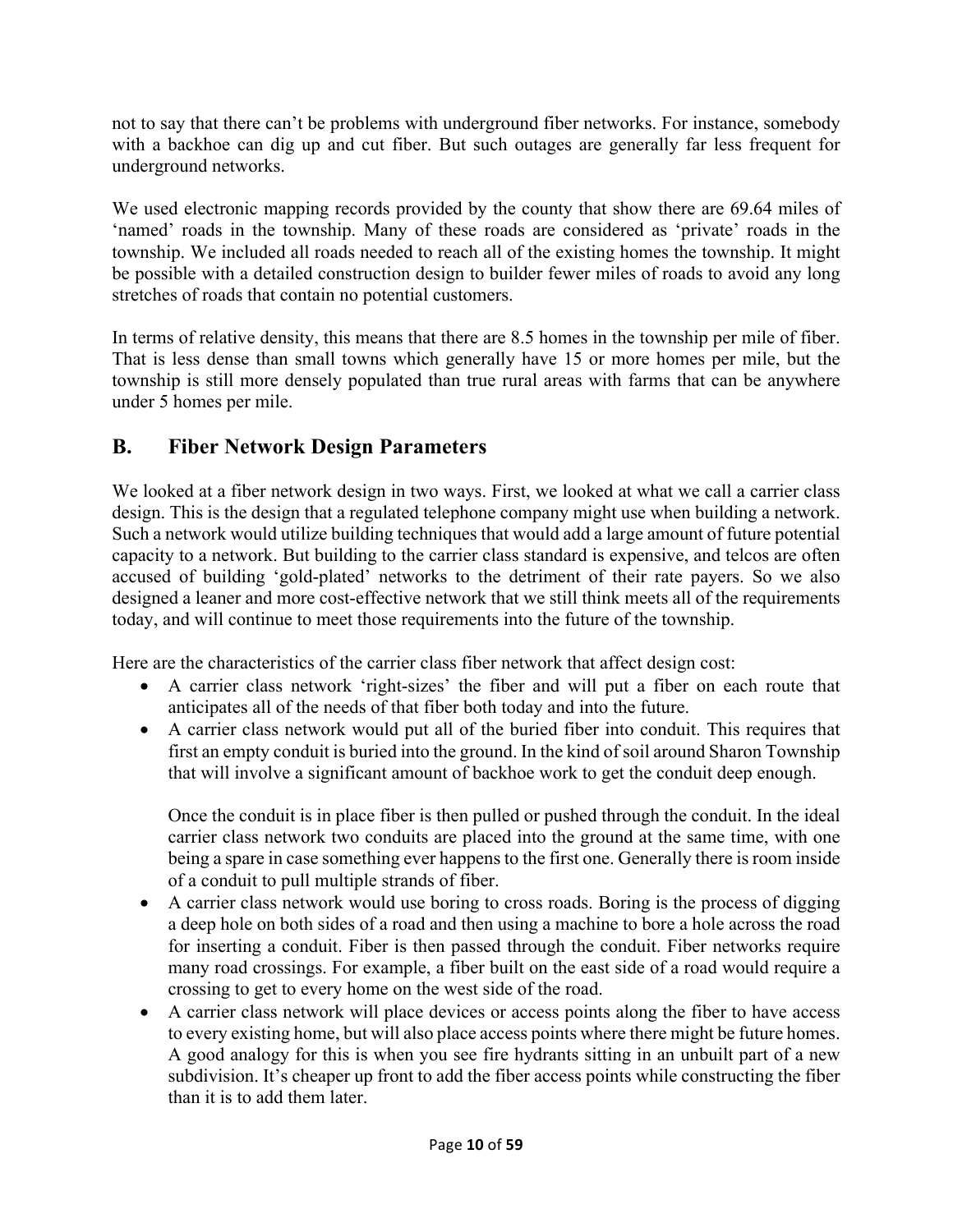We estimated the cost of a network built to these carrier class standards, which will be summarized below. But then we also looked at a more affordable network that considered the following different design parameters.

- We designed the network using only two sizes of fibers. We used a 72-count fiber for the main backbone of the network that connects across the township. Everywhere else is designed with a 48-count fiber. It may seem counterintuitive, but it's cheaper to design a network with the same count of fiber almost everywhere than it is to exactly right-size the fiber on each street. And that is due to the fiber construction process. First, the contractor needs to procure and bring different sizes of cable to the township. When constructing with different sizes of fibers the contractor then needs to swap out cable reels during the construction process to get the right sized fiber for each street. It's more efficient to use the same size everywhere which simplifies the construction process and also the ordering process. While larger strands of fiber cost a little more than smaller ones, the vast majority of cost in building fiber is labor, and so anything that reduces labor can save overall cost.
- In the lower cost design the network in neighborhoods is not placed in conduits. With the 10-acre lot minimum in the township it's easy upfront to know the potential long-term demand for fiber in any portion of the network. Building with all 48-count fibers basically assures a lot of space capacity everywhere in the neighborhood networks, thus eliminating the need for conduits. Many commercial overbuilders would also directly bury fiber in these kinds of neighborhoods; this is not a unique design parameter. Our design would still place a single conduit along Highway 52.
- Whenever possible, we assumed that road crossings would be trenched and not bored. Many of the roads deep in the neighborhoods are dirt or gravel and it would be extravagant on such roads to go through the extra cost of boring to reach customers on both sides of the road. Instead, a narrow trench would be dug across the road and the dirt and gravel replaced once the fiber was placed.
- Our design does assume placing multiple handholes or other types of access in locations where there might be future homes or businesses.

The cost of the two kinds of construction are as follows for the fiber:

|                                | Lower    | Carrier             |
|--------------------------------|----------|---------------------|
|                                | Cost     | Class               |
| <b>Fiber Construction</b>      | \$2.77 M | \$3.19 M            |
| Engineering                    | \$0.13 M | \$0.15 <sub>M</sub> |
| <b>Construction Management</b> | \$0.15 M | \$0.17 M            |
| Permitting                     | \$0.04 M | \$0.04 <sub>M</sub> |
| Total                          | \$3.09 M | \$3.55 M            |

The township is free to choose between the two designs, but we strongly favor the less expensive build – not only because it costs less, but because it still satisfies all of the needs of the township. In your semirural area there is no way to justify spending nearly a half million extra for things like burying two conduits on dirt roads that are serving only a few customers.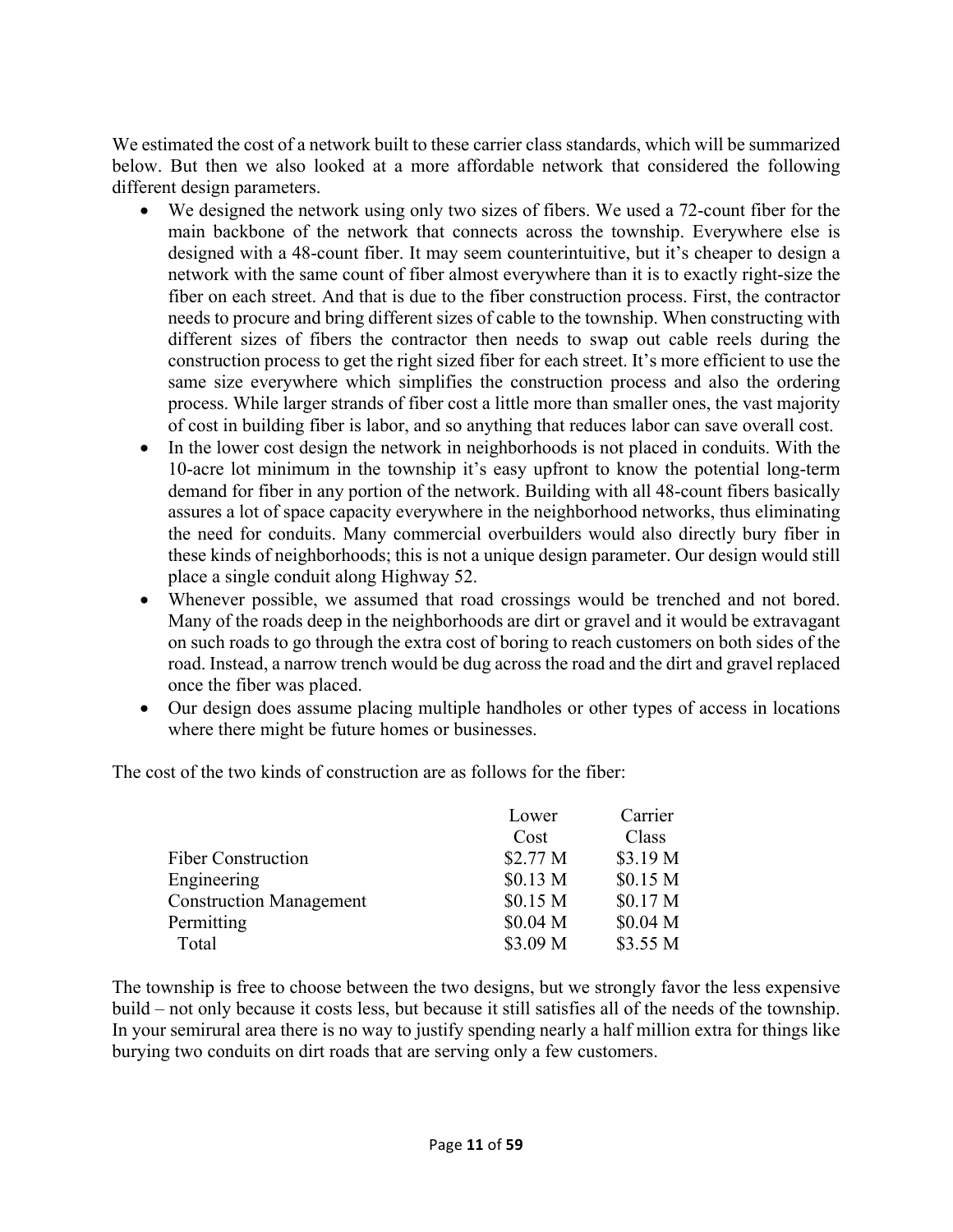We also note that the study includes an option for building 4.8 miles of fiber to Chelsea to get access to Internet bandwidth. A quote for wholesale bandwidth was obtained if the connection could be made at or near to the Chelsea Library where you could meet a carrier with fiber to the internet. This construction is shown as optional because if one of the townships around you also builds fiber then this construction would not be needed. You can very inexpensively connect two fiber networks at the edge where the two networks are close to each other.

# **Active versus Passive Electronics**

One of the first decisions to be made when looking at a fiber network is determining if it is better to use active or passive fiber electronics.

An Active Optical Network (AON) dedicates a fiber for each user between the customer location and the electronics hub. This means each customer has a dedicated path to the electronics and does not share bandwidth directly with another customer in the neighborhood. An AON network has many more field lasers than a passive network since there are two lasers for each customer at the two ends of the network.

In an AON network, everything is encoded as data between the electronics and the customer. This means all services must be digitized and delivered as an IP data stream to the user. The AON uses only 2 wavelengths on each fiber—one for transmission of data to the users and one for transmission of data from the users.

The vendors currently making Active Optical Network equipment include Enablence, Calix, and PacketFront.

The other choice is to build a Passive Optical Network (PON) which uses passive hardware to "split" the signals so that a single high-powered laser can be shared by up to 64 customers (more typically for 32 customers). This technology requires less fiber than an AON since many customers in an area share the same single fiber over which the information carried on the fiber is "split" into 32 individual fiber drop paths for delivery to homes or businesses. In construction, one feeder fiber "feeds" a passive splitter that takes the information that is transmitted onto the feeder fiber and distributes it across 32 or 64 individual fiber drops similar to the way water in a single pipe can be sent to 32 individual locations by placing a 1-to-multiple pipe junction on a single feeder water pipe.

PON technology uses bandwidth on the fiber differently than the AON. The PON electronics divide up the optical wavelengths on the fiber to allow 1 wavelength to transmit data and voice to the users, another wavelength to receive data and voice from the users, and a third optional wavelength to transmit RF video (like traditional broadcast Cable TV video on a cable network) to the users over one fiber strand. In this manner, the PON network can transport both analog signals and digital signals into the home.

Vendors for PON equipment include Alcatel-Lucent, Adtran, Zhone, Huawei, Calix, and Enablence.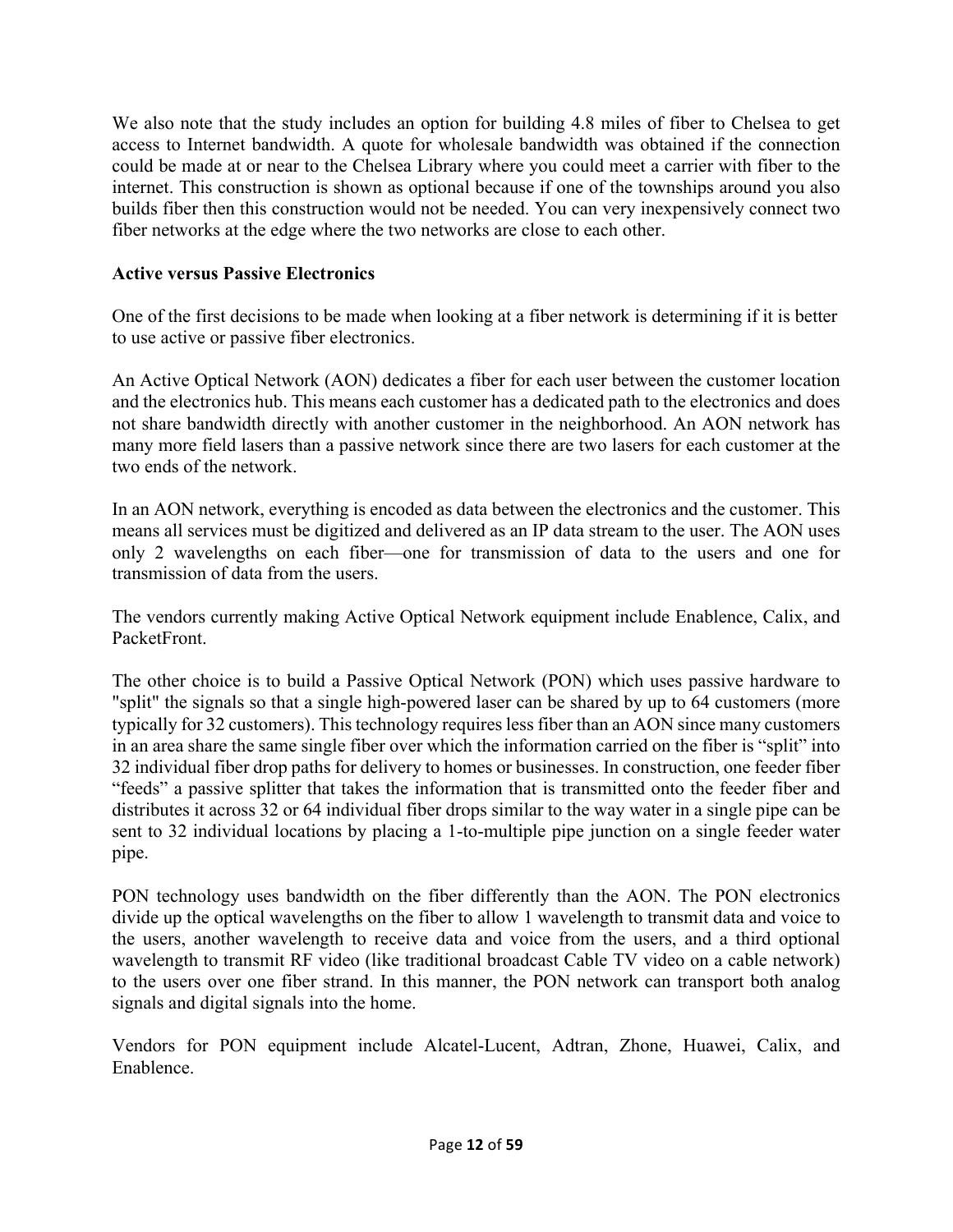Today passive optical networks use the GPON (Gigabit Passive Optical Network) technology. This technology uses Ethernet signaling for the customer delivery path. In a GPON system there is still the capability for three separate data streams—one for cable TV and two more for downstream and upstream data. The currently available GPON technology can deliver 2.4 Gbps of downstream data and 1.2 Gbps of upstream.

A new PON standard called 10-GPON will enable 10 Gbps downstream and 2.5 Gbps upstream to be shared among 32 customers. This technology is being designed to coexist with current GPON technology which holds great potential for future upgrades in network capacity. This technology is just now becoming available in the market.

There is now also a variation of GPON called WDM PON which uses a different color or laser light to each of the customers. This brings some of the best characteristics of an active network into the PON network since this makes it possible to deliver different amounts, and even dedicated amounts, of bandwidth to each customer.

FTTP technology is expected to continue to grow in available bandwidth as volume sales of the technology decrease laser costs. The limiting factor is the development of these cheaper lasers. Already in the lab are systems that will deliver a terabyte of download speed and such technology upgrades will be introduced as laser prices drop.

In this study we have calculated the cost of the network using passive electronics. But on a scale as small as the township the cost difference between the two technologies is negligible; you could choose either technology

Normally you would have to choose one of the electronics technologies to match the fiber design since active fiber requires more pairs of fibers in the field. However, in your case, since we have designed the network using the same-sized fiber throughout, there are sufficient fiber pairs in the design to accommodate active fiber, or you could choose passive fiber.

One of the recommendations elsewhere in this study is that you work together with other townships to achieve economy of scale savings, and in doing so it would make sense for any townships involved to use the same type and brand of electronics. The network design we have given you provides the flexibility to handle any electronics alternative chosen.

# **PON Network Design**

In designing a PON network there are several different network architectures in use in various systems around the world. The first design issue to consider is whether to centralize or distribute the electronics in the network. The second design issue looks at using a star versus a ring topology. A third issue in the design is to determine whether to use distributed splitter locations or local convergence points for splitter locations.

Large communities need to use distributed PON huts where PON electronics are housed. In a larger community, a design will place huts in several locations about town that will contain PON electronics which will light the fibers that will be split and assigned to each home. However, in a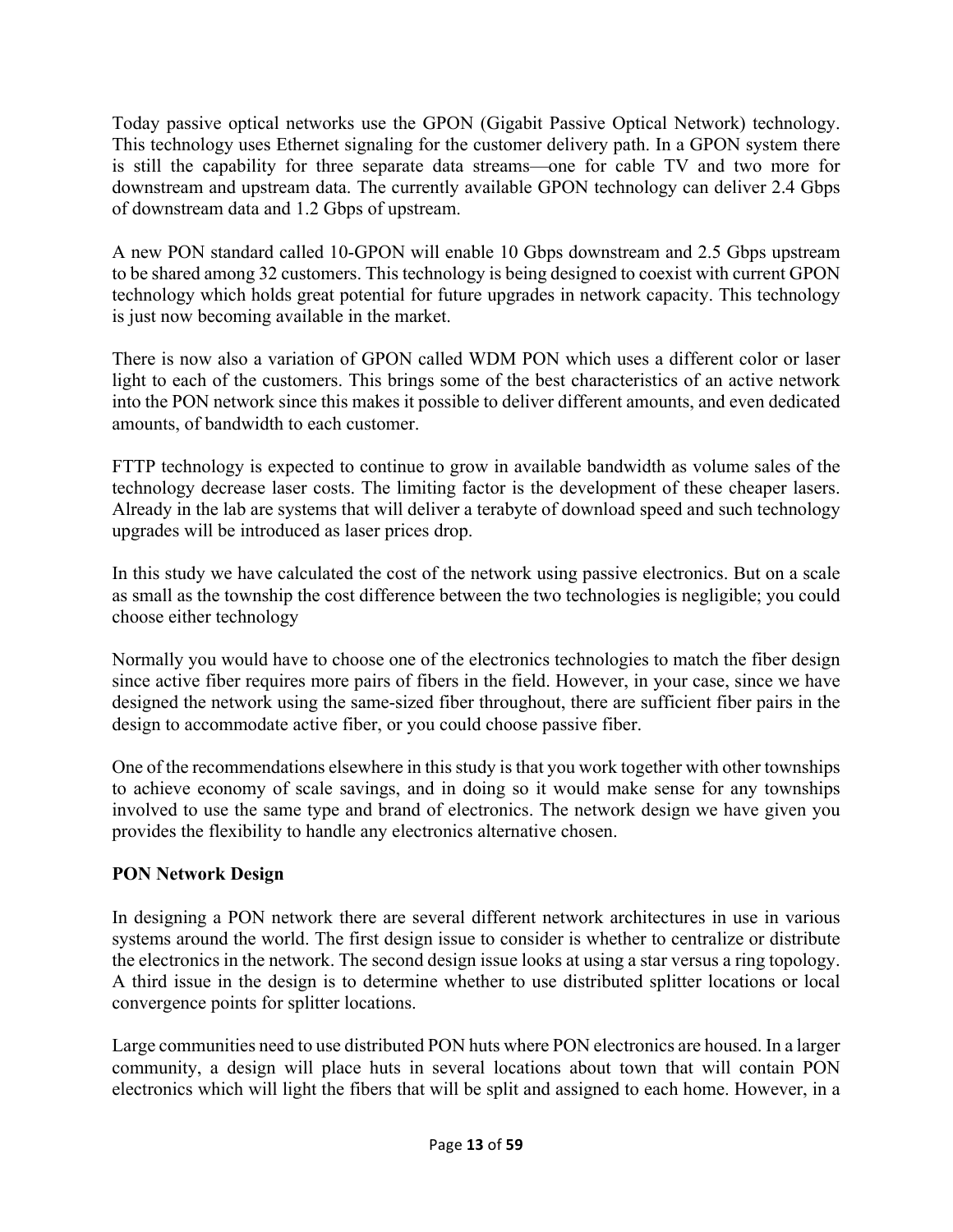small community like the township all of the PON electronics can be placed at the core with no requirement for remote huts. We have assumed that these electronics would be placed at the Township building. But they could optionally be placed into a small hut.

In a PON network, even when the electronics are in the core, there is a need to have small field cabinets where the fibers are split. These are where one feeder fiber is connected to the fiber to serve up to 32 homes. There are two possible designs for splitter location design: a) distributed splitter locations where PON fiber is split at several locations and thus splitters are distributed along the PON fiber, and b) local convergence point splitter locations where all PON splitters feeding a certain geographic area are located at the same cabinet.

Our design uses a "local convergence point" splitter architecture. This type of architecture ensures that the splitters that serve a general geographic area are all located within the same splitter cabinet. This design also makes it easier to make sure that a given splitter cabinet isn't overloaded. This is important if there is ever a need to upgrade the core electronics. The local conversion point also ensures that the FTTH common electronics are most efficiently utilized thus saving money on optics and electronics.

In our model design, we estimated the placement of 5 splitter locations using a 288-count splitter cabinet for PON distribution. This would provide 5 X 288, or 1,440 potential customer locations within the township, making the design ready to handle significant future growth. The most heavily-loaded cabinet covers only 152 passings, meaning it uses 53% of capacity. This design can serve twice as many homes than are in the township today.

# **Customer Assets**

There are several assets needed to connect a customer to the network. This includes fiber electronics, a fiber drop, and any equipment to be placed inside of customer homes.

Customer electronics in the industry are referred to as an ONT (Optic Network Terminal). This device converts light from the fiber network into the signals needed to provide the triple-play services. There are several different options for ONTs. First, ONTs can be external, meaning placed outside on the side of the building, or internal and placed inside like is done with cable modems. If the ONT is external, it has an optional battery that can keep the ONT running during a power failure.

Since there is a possibility that the network will partner with one or more ISPs to provide service, we elected to use external ONTs in the study. The two types of ONTs cost very nearly the same. But in the long run it's smarter to put the ONT inside to keep it out of weather. The decision to place ONTs inside or outside can't really be determined until you decide who will be serving customers.

ONTs come with an option for battery back-up. However, most of our clients have stopped providing batteries. The batteries were historically installed to operate phones in the case of a power outage at the home. However, there are fewer and fewer phones in existence that are powered from the phone line and most phones must be plugged into an electric outlet. So when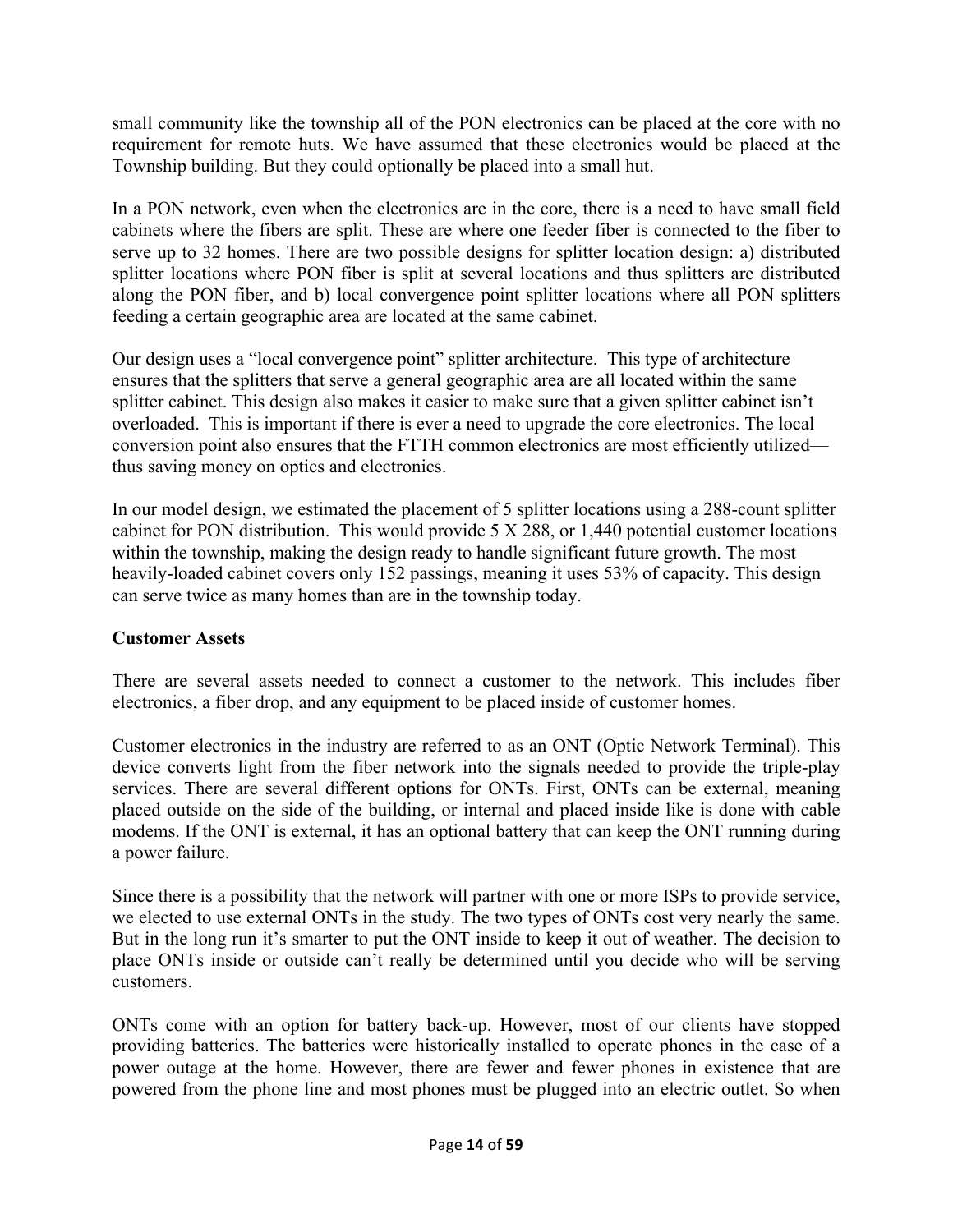such a phone loses power it can't be powered by the battery. These are small UPS units and also are unable to power laptops or any other electronics for more than a short time. We have not included a battery in our design, but you might offer it as an option for a customer who really wanted it.

Fiber drops are the wires that connect directly to a home or business from the outside fiber network. We estimated the cost of drops in your network using an average length of 350 feet. This distance was obtained by looking at the homes in the townships using google Earth. We note that this is one of the highest average drop lengths we have seen. We have assumed that all of the drops will be buried. But there may be some homes where it would be easier to string them on an existing power pole, so there is that potential to save some money. Drops are not buried as deeply as the fiber alongside roads and can generally be plowed into the ground using a specialty hand-guided plow that looks something like a snowblower.

Today most, but not all, ISPs provide a WiFi router for their customers. They have found that when customers have service complaints that it's more often about the quality and performance of the WiFi router and not about the fiber network. Providing a high quality WiFi router can eliminate a lot of the problems that come with cheap routers that customers might purchase on their own. Our study assumes that routers will be supplied, but it's not mandatory.

# **Other Assets**

There are other assets required to support an operating fiber network. Following is a list of such assets. Most of these assets would be provided by the ISP. In most of the scenarios we considered that somebody other than the township would provide these assets – but if you were the ISP you would have to provide these assets.

- Building. We don't think that the township needs to construct a building. We have assumed that you will house the needed electronics in Township Hall. The electronics require two racks that need only a few square feet of floor space in a locked room or closet. If you wanted a building there are many used ones available today due to the cellular companies centralizing electrics at cellphone towers. You could have one of these in place for somewhere between \$10,000 and \$25,000.
- Data Routers. The ISP must provide various servers and routers to handle the ISP functions. This would include providing email, security, IP addresses, web storage, and other functions normally provided by an ISP. We've assumed that this equipment will be provided for at the core site of the ISP and not inside the township.
- Telephone Service. The operating ISP might also want to provide telephone service. While not everybody wants it, about 50% of homes nationwide still have a home phone. Again, the equipment needed to provide voice service would be at the ISP location.
- Cable TV. If the ISP you are partnered with already offers cable TV they could deliver this over the fiber network. However, this would require them to buy an additional gigabit data connection back to their headend. Any ISP not already providing cable TV is not likely to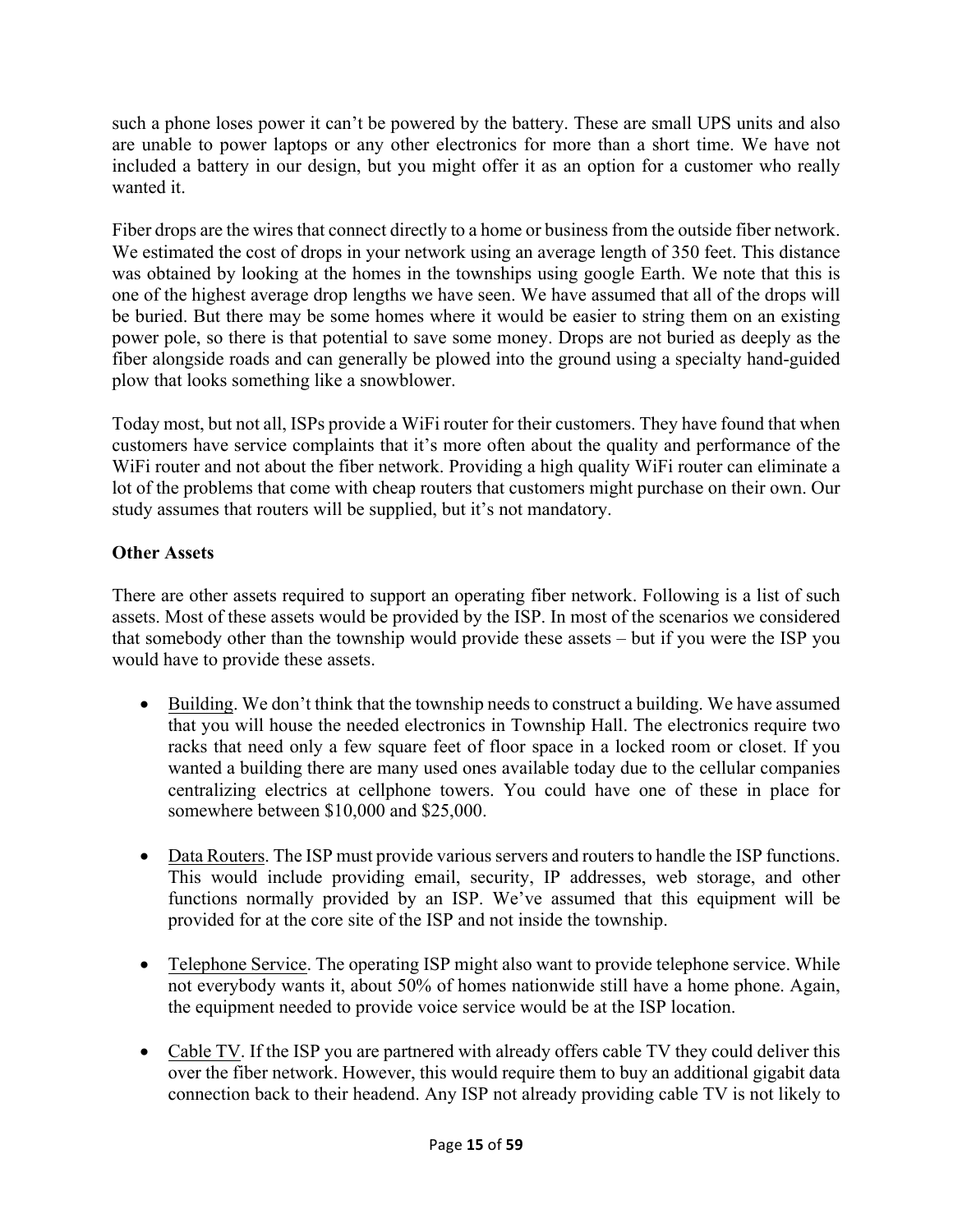consider it since the product has a low margin today and households are starting to abandon the product. We have not assumed a cable TV product in the analysis. It would also possibly be possible to bring cable TV eventually if

• Other Assets. The business plan also includes the other assets needed to operate an ISP. This would include a vehicle for an outside technician. The business plan assumes the need for computers, furniture, and office equipment.

# **C. Network Costs**

Our estimated costs for the required assets were estimated as follows:

Fiber**.** We based the estimated cost of fiber based upon conversations we had with several fiber construction companies that have recently built fiber in Michigan and in terrain similar to the township. Fiber costs vary significantly nationwide due to factors such as labor costs, terrain, and local construction methods.

There are two different ways that municipalities build fiber. One is called design/build where the same construction company designs and then builds the network. This practice is not allowed by law in many states because there are too many examples where a design/build allowed a contractor to cut corners to the detriment of the municipality. Commercial ISPs often use design/build because they have the expertise to keep an eye on the contractor to make sure they are delivering what was promised, at the price promised.

The more normal construction method for municipalities is to hire an engineering firm to both design the network and to also then inspect the build to ensure that it is being built correctly. We have chosen this method in our pricing since most municipal networks are built this way. It would be possible to save as much as \$100k to \$150k if you were allowed to use design/build and could find a contractor you trusted.

We estimated construction costs for the various types of fiber as follows:

| Buried Fiber in Conduit             | $$42,000$ per mile |
|-------------------------------------|--------------------|
| <b>Buried Fiber Without Conduit</b> | \$37,980 per mile  |

These prices include \$12,500 per mile for fiber and other materials with the rest of the cost being labor.

However, these prices reflect the cost of building fiber straight down one side of the road and not stopping for customers. However, in a FTTP deployment the fiber has to serve customers on both sides of the road and the fiber needs to be spliced to numerous handholes. These are small devices buried in the ground that give technicians access to the fiber that goes to each home. There are several different ways to design the network to cover both sides of the road. The most expensive is to build one side of the road and then bore under the road at each home on the other side. A slightly less expensive method, particularly where there are some dirt and gravel roads, is to cross the fiber as needed from one side of the road to the other, trenching where possible and boring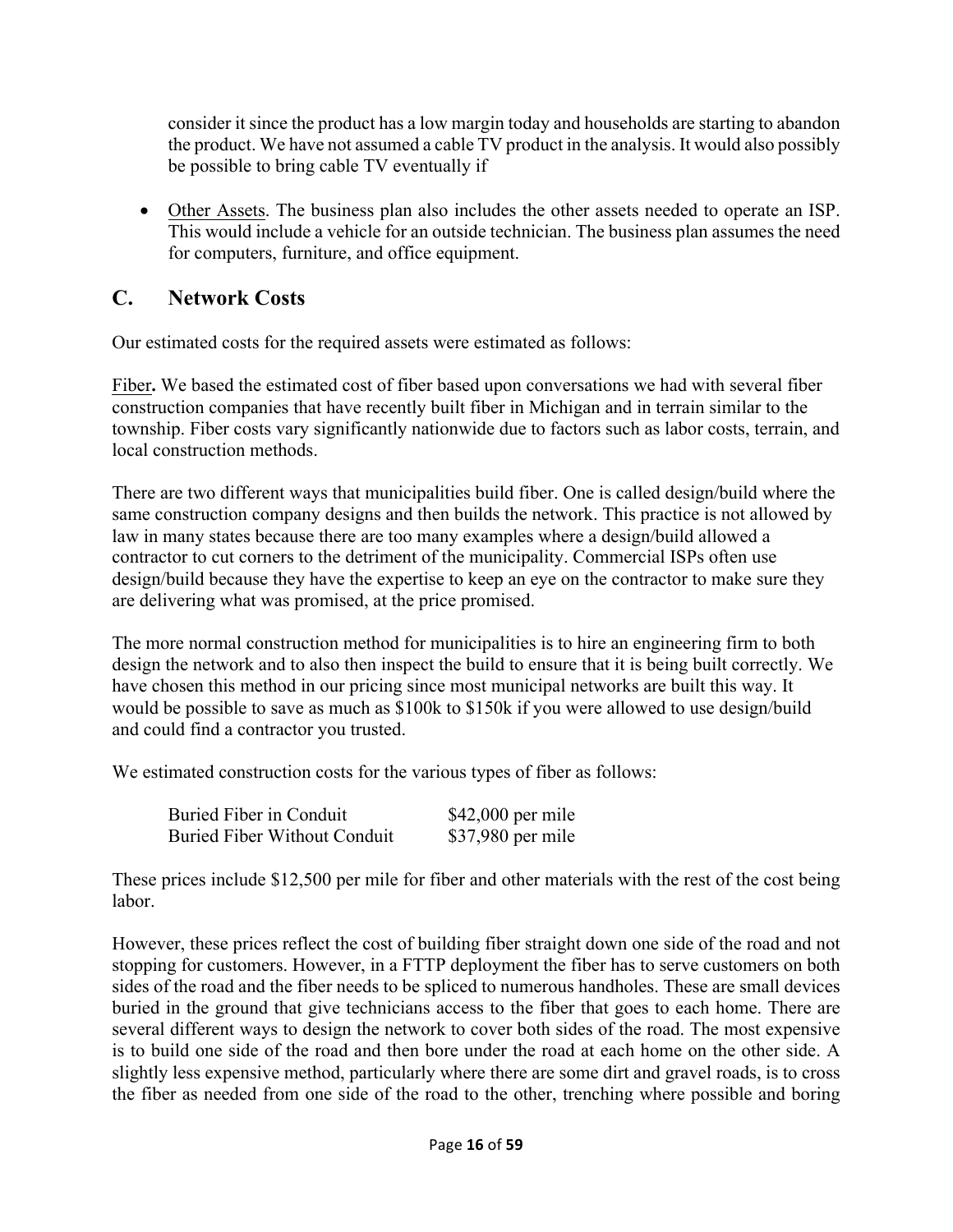when not possible. We chose this second method and it adds an additional 20% to the cost of the fiber routes to cover the trenching, boring, handholes, and splicing.

These costs do not include engineering, construction inspection, or permitting. We've estimated that the engineering and inspection will cost 10% of the cost of the construction, a price range we see often. The permitting fees would be paid to the township and this is something you might waive in order to hold down the price of the network. We've estimated such fees at \$35,000. Note that if you waived them for your own fiber construction then you might have to forego such fees for anybody else that wants to build in the township.

Electronics. We priced the FTTH electronics in this study based upon recent prices we got from Calix. Calix is one of several FTTP vendors and we feel safe in using their prices because the equipment from all of the vendors has a similar cost. CCG is vendor neutral and we are not suggesting that you use Calix. Rather, our experience is that the cost of the FTTP electronics is similar between vendors and thus using a recent quote from any of the vendors is sufficient for predicting the cost of the network electronics. Calix just happened to be the most recent bid we had in hand.

There are two major components of fiber electronics. First is the core. The core 'lights' the fiber and transmits the signal to customers. Calix calls this component an Optical Line Terminal (OLT). The other major component, mentioned earlier, are the ONTS that sit at each home and that are used to receive the light signal and translate it back into an electronic signal for inside the home or business.

We've assumed that the core electronics cost around \$73,000. We have assumed that each ONT at the customer premises costs \$450, which includes the cost of installation.

There are more expensive ONTs that can be used for larger customers. There are no businesses in the township today that would need the more expensive electronics. Even if one was built, the cost for the electronics for a large business is, at most, a few thousand dollars more expensive than a standard customer connection.

As noted above, the overall price of using active electronics is similar, and so our business plan provides a reasonable estimate for either type of network.

Fiber Drops. Drops are estimated to cost \$423 including materials and labor. We assume an average drop length of 350 feet.

Connecting All Customers. The models all assume that you would provide drops and ONTs to all of the potential customers in the township. While there may be a few homes that don't want to be connected, our thoughts are that if citizens are paying for the network from property taxes then everybody should be offered the chance to connect to the network. It's cheaper to connect everybody during the construction process than it would be to come back later and connect them one-by-one as they take service.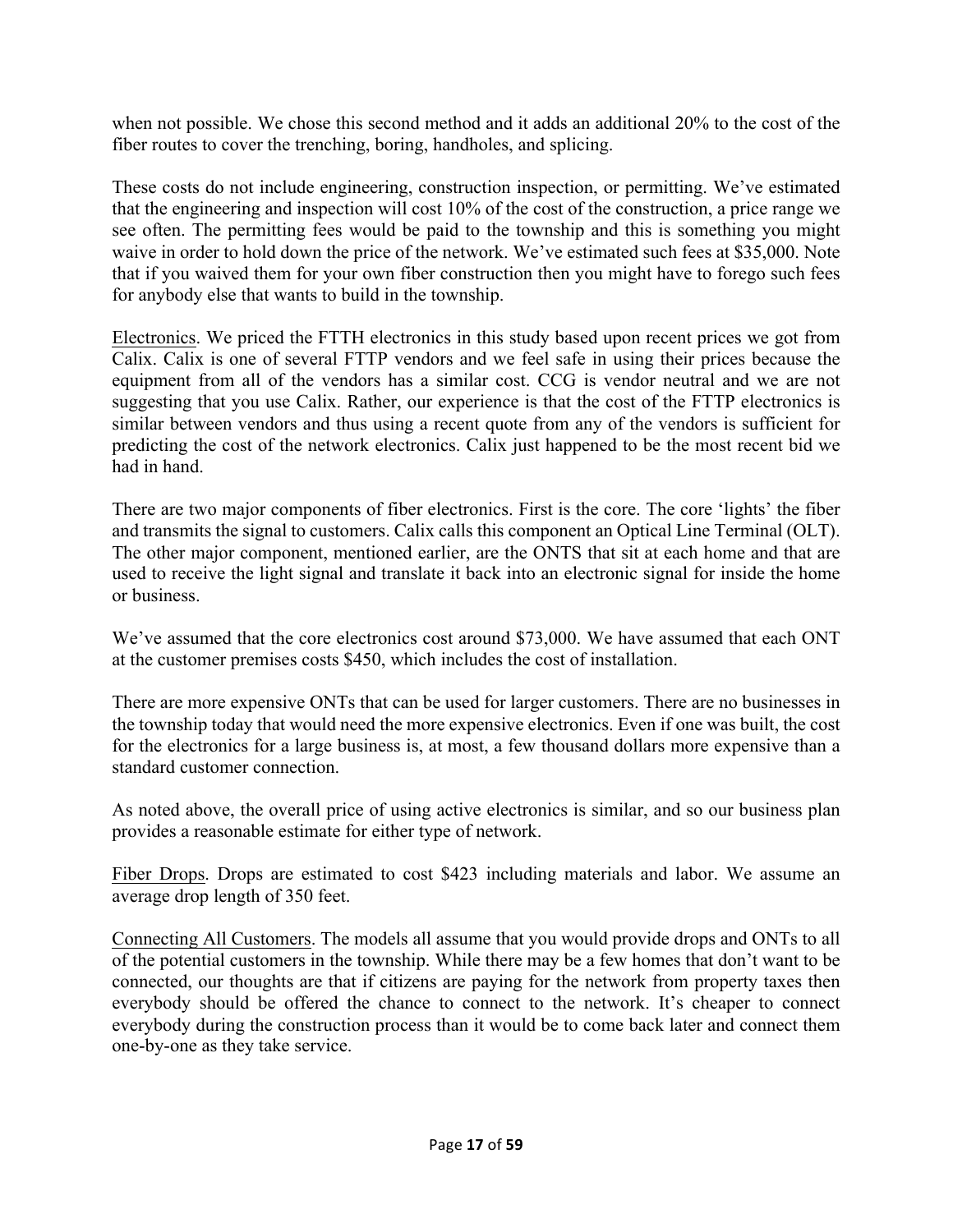Other Costs. We've assumed a cost of \$30,000 to upgrade and install the needed racks and power equipment in Township Hall. We've assumed an inexpensive router costing \$10,000 that would be used to connect the network to one or more ISPs.

Construction Contingency. A contingency is essentially a fudge factor. When borrowing money to build a fiber network it is routine to borrow a little extra to protect against price overruns. A contingency is not needed if you have first done a detailed network design before hiring a contractor. We've included a 5% contingency to the cost of fiber. This could be set higher if you wanted more safety. We don't normally add a contingency to electronics since it's easier to make a good estimate of those cots.

#### **Summary of Network Costs**

Following are the low and high cost estimates of expected network costs. These costs are for network assets only and don't include assets like vehicles that are probably going to be owned by the ISP(s) that operate on your network.

|                                  | Lower         | Carrier       |
|----------------------------------|---------------|---------------|
|                                  | Cost          | Class         |
| Upgrade to Township Hall         | \$<br>30,000  | 30,000<br>\$  |
| <b>ISP</b> Router                | \$<br>10,000  | \$<br>45,000  |
| <b>Splitters</b>                 | \$<br>49,750  | \$<br>49,750  |
| Electronic Core                  | \$<br>72,910  | \$<br>72,910  |
| Fiber Core                       | \$<br>58,032  | \$<br>58,032  |
| Fiber                            | \$2,765,920   | \$3,190,320   |
| Engineering                      | \$<br>134,371 | 154,318<br>S  |
| <b>Construction Management</b>   | \$<br>151,524 | \$<br>174,018 |
| Permitting                       | \$<br>35,000  | \$<br>35,000  |
| <b>Drops</b>                     | \$<br>300,398 | 300,950       |
| <b>ONTs</b>                      | 319,950<br>\$ | 319,950       |
| Subtotal                         | \$3,927,855   | \$4,430,247   |
| <b>Optional Route to Chelsea</b> | 221,760<br>\$ | 221,760<br>S  |
| <b>Total</b>                     | \$4,149,615   | \$4,652,007   |

Note that the drop and ONT prices assume that a connection is built to every customer. This will be discussed more when discussing possible business models.

# **V. Business Structure**

This section will first look at the possible business structures that the township can consider. It will then look at a few key segments of the fiber industry today that have the most bearing on the choices the township is considering.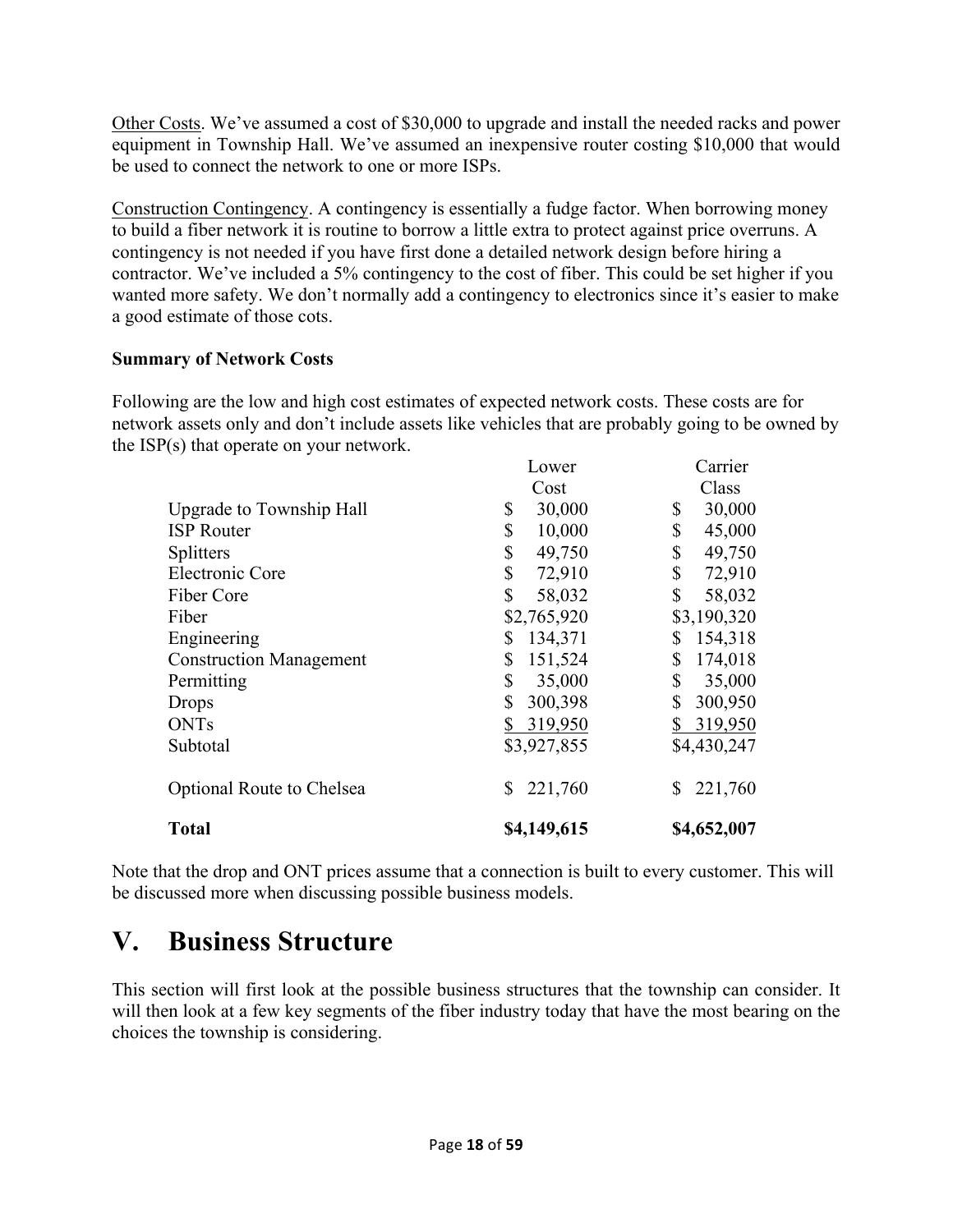# **A. Business Structure**

There are several possible operating models for the township to consider. Each option has significantly different results and consequences. The two options are:

Open Access. In this option the township would build the model and then would allow one or more ISPs to offer service on the network.

Township as the ISP. In this option the township would form and operate your own ISP.

Partnering with Other Townships. In this option multiple townships would come together to operate the fiber businesses.

There is a more detailed discussion of this issue in the Next Steps section above. Determining the structure of the business is the first step to take and the ideal structure will be one that allows the profits made from the ISP business to help offset the cost of the bonds.

# **B. The Open Access Market**

Let's first look at how the existing open access market operates today. It is an interesting and fairly limited marketplace. The most common open access structure is that ISPs buy access from network owners to get access to customers. That structure is identical whether there is one or multiple ISPs providing service. There are many more open access networks that provide wholesale access on a more limited basis, mostly to serve business customers.

# **The Full Open Access Market**

Most open access networks operate in states where this business structure has been mandated by legislation or regulation.

- The PUDs (Public Utility Districts rural electric companies) in Washington are restricted to being wholesale providers due to legislation passed a number of years ago. There are numerous different open access models being tried at various PUDs, with the largest being Chelan PUD, Grant PUD and Douglas PUD.
- Utah has a similar law that applies to municipalities. This led to the creation of an open access fiber business in Provo and another in a collective of small towns operating as Utopia. Provo subsequently sold their network to Google Fiber. Utopia is still operating a wholesale business.
	- o Utopia doesn't charge ISPs to get onto the network. Instead, when a household joins Utopia, a customer accept a lien on their home, and have the option to pay \$300 down and \$30 per month for 10 years, nothing down and \$25 per month for 20 years, or a flat payment of \$2,750. This allows ISPs to offer services like 250 Mbps fiber for \$35 per month.
- A similar law was passed in Virginia after Bristol Virginia Utilities (BVU) built a retail fiber network. The legislation grandfathers BVU as a retail provider but only allows other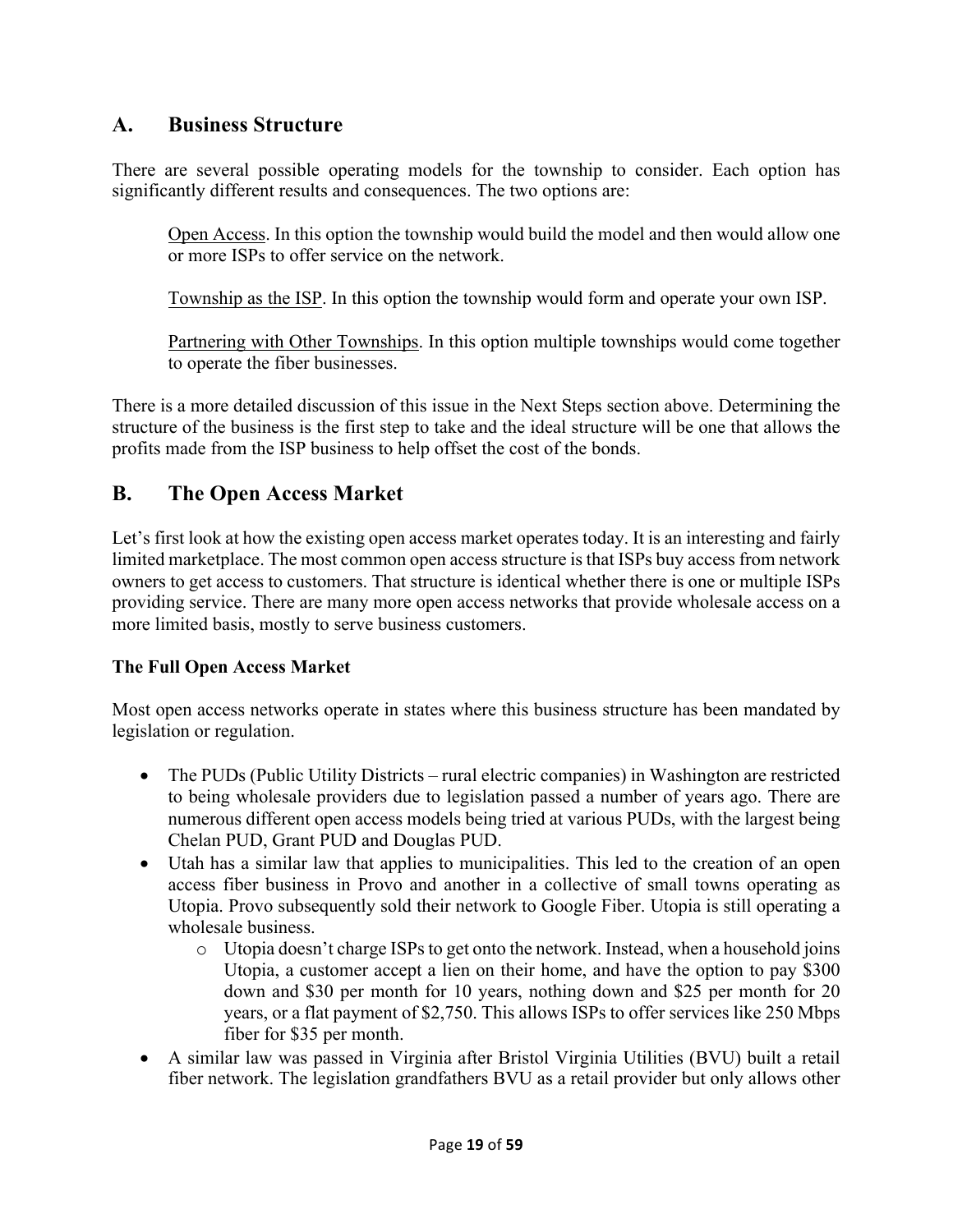cities to operate open access networks. So far the wholesale model has been adopted by a small number of cities, the largest being Roanoke on a limited basis.

There are a few other municipal entities that have elected a wholesale business structure, even though it was not mandated by law. This includes the following situations:

- Tacoma, Washington chose a wholesale model where the city is the retail provider of cable TV, but connections to the network for telephone and broadband are sold wholesale to ISPs. The city recently announced that it is considering changing to a full retail model for all services.
- Ashland, Oregon operates an open access network, but the city also operates as a retail ISP on the network and competes against a few local ISPs that sell on the network.
- There is a network in Urbana and Champaign Illinois that purports to be open access operating under the name UC2B. The backbone network for this project was built from the Broadband Stimulus Grants that were awarded a few years back. The network is owned jointly by the two cities plus the University of Illinois. UC2B has not yet built a citywide fiber network, but works with various ISPs to add fiber one neighborhood at a time to the network. So rather than being open access, it's more like negotiated deals with different ISPs to operate in different parts of the city.
- There are a number of municipal networks that have built fiber rings and which are promoting "open access" to carriers. But these networks have largely not built to reach residential customers. I would put these networks into the open access wannabes, and with financing and the right partners they might eventually become open access networks. An example of this is AXcess Ontario in Ontario County, NY.
- Other communities have tried to build open access networks but then were unable to find any ISP partners. For example, Longmont, Colorado sought funding as an open access network, but since they were unable to find ISP partners they now offer full retail services directly to residents.
- Ammon, Idaho is just now starting an open access network. This is an interesting model in that the network is being financed through liens placed upon customers' homes plus a monthly 'utility fee' charged to homeowners. The plan is for these fees to pay for the network so that the ISPs will not be charged for using the network.
- There are other cities that are considering open access networks. The largest of these is San Francisco, which would pay for the plan through a 'utility fee' charged by the city to every electric customer in the city.

Overall, it is a very tiny universe of US networks that operating with open access and that include residential customers.

# **Problems with Full Open Access Networks**

There are several problems faced by all full open access networks in the US:

• Quality of ISPs. Europe has seen some large success with open access networks because a significant number of the large ISPs there are willing to operate on a network operated by somebody else. This came about due to the formation of the European Union. All of the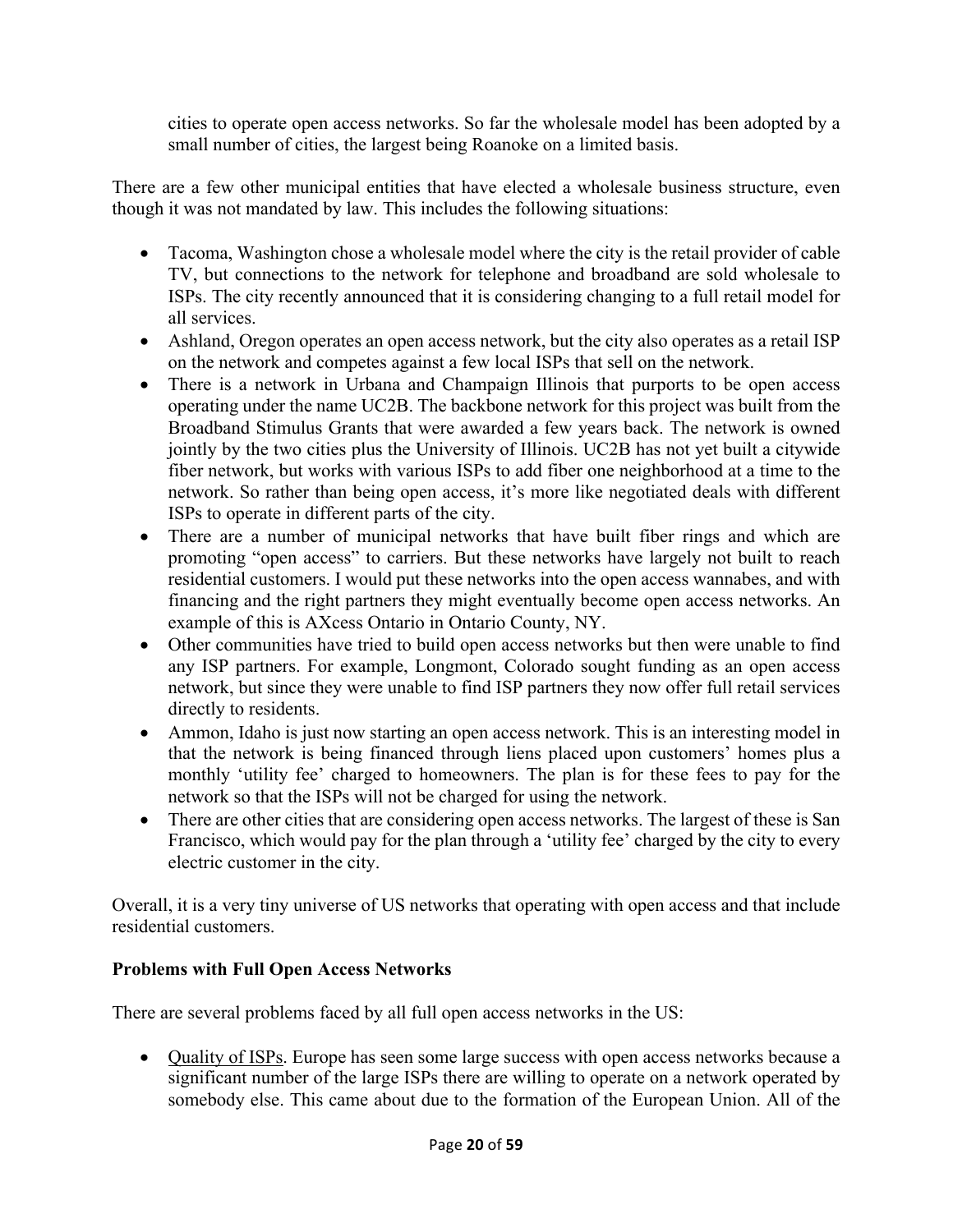state-owned telecoms and ISPs found themselves in competition with each other, and as a whole they embraced open access. There are huge open access networks in places like Amsterdam and Paris as well as hundreds scattered in smaller towns and cities. The big networks have over a hundred ISPs competing for customers—many of the ISPs with niche businesses going after a very specific tiny slice of the market.

But that hasn't happened in the US. There is not one example in this country of a large telco or cable company agreeing to operate to any significant extent on somebody else's network. These large ISPs will lease the occasional connection to serve a large business customer outside their footprint, but they won't buy large-scale connections.

This means that open access networks in the US have to rely on small ISPs. These small ISPs are generally local and mostly undercapitalized. They are often family businesses. The small ISPs have all of the problems inherent with small businesses. They often don't have the money or expertise to market well. They often have cash flow issues that put restraints on their growth. And many of them don't last a long time, which is typical of small businesses in general. This can be seen in a few of the open access networks in the US. In Chelan County, one ISP has almost 98% of the residential customers. There were originally almost a dozen ISPs, but over the years they either folded or were purchased by the remaining ISP. The danger faced by Chelan PUD is that they would have no provider if the one ISP fails or goes out of business. These kinds of businesses, for example, often don't survive the death of the owner-operator.

In Provo, before the network was sold, there were only two ISPs on the network. They originally had eight ISPs on the network. It's hard to make an argument that a network with so few choices is really open access—because the whole purpose behind open access is to provide customer choice.

• Cherry Picking. The wholesale model tends to lead to cherry picking. That is the phenomenon where the ISPs only want to sell to the most lucrative customers in the market—those with the highest monthly bills. This cherry picking is driven to a large degree by the wholesale arrangement between a network owner and ISP. Most existing wholesale networks sell connection to ISPs at some fixed price. This price varies between \$25 and \$33 per customer on the various networks mentioned above.

This kind of pricing makes it impossible for the ISPs to develop profitable products to sell to smaller users or low-income homes. An ISP can't pay \$30 for a connection and then create a \$25 to \$40 data product—the math just doesn't work. And this is unfortunate because every one of these open access networks had an original goal to bring broadband to as many customers as possible.

The open access networks generally have customer penetration rates far lower than similar municipal networks that are directly operated by the municipality as the ISP. I don't think any of the networks mentioned above have customer penetration rates greater than 50%. This means the networks benefit less than half of the customers in the market. That is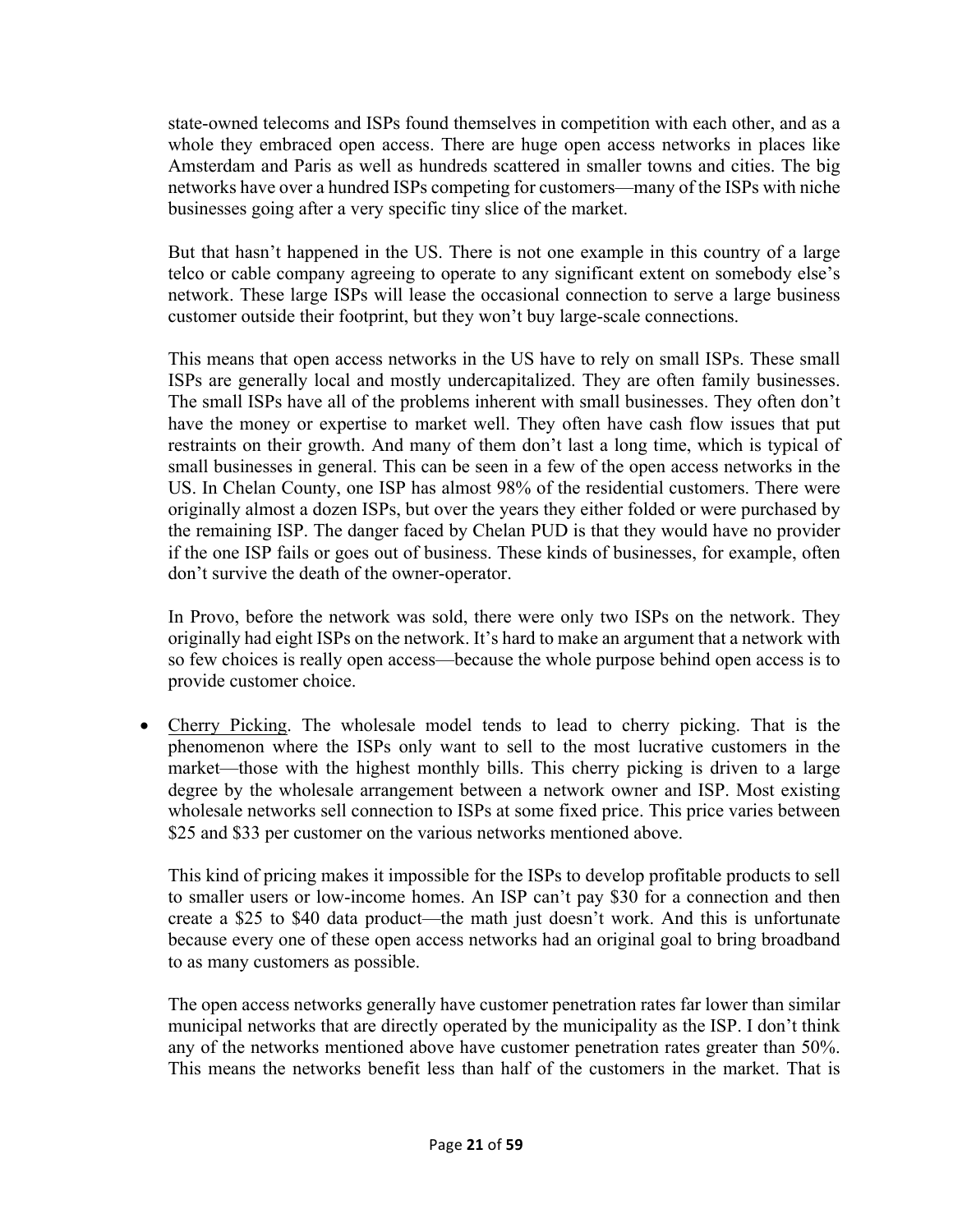perceived as a disaster for a municipal provider since everybody in the municipality is paying for the network.

• Making the Numbers Work. Almost by definition, an open access network owner has a big challenge in making the numbers work. Consider the difference between a network owner that is in the retail business and one that operates an open access network. A retail provider today that offers the triple play of cable TV, broadband, and telephone probably has an average customer bill higher than \$120 per month. Compare that to an open access network provider that might charge between \$25 and \$30 per month for the wholesale connections. The biggest expense to recover in any network is the cost of the physical network, and the networks for the two business plans are nearly identical. The retail provider might have extra network costs for assets like a cable TV headend, cable settop boxes, or cable modems—but the big cost of building fiber to reach each customer is the same for both businesses cases.

Since the margins are so thin for open access, the business often requires a high customer take rate just to break even (meaning to cover operating costs). It can be difficult, or even impossible, to create an open access business plan that will cover operating expenses as well as pay for the network.

• Stranded Investments. One problem that plagues all fiber networks is that the cost to connect the customer to the network is high compared to competing technologies. Both telcos and cable companies can bring a fairly inexpensive drop wire to a customer home without needing any electronics. But fiber networks require a significant investment, an average of around \$1,000, to connect a customer—and if that customer leaves the network before spending enough to recover the installation cost, then that investment is "stranded," meaning it is not generating any revenue. Over time it's not unusual for a fiber network to accumulate a significant number of these stranded customer connections.

# **What This Means for Sharon Township**

Sharon Township can't consider the "normal" open access network structure because you would never be able to repay the cost of building the network. This is easy to demonstrate. As is shown elsewhere in this report, the cost of the network and the costs to finance it, when spread across all customers, equates to a required revenue stream of roughly \$43 per month, depending upon different variables like the exact network design and the interest rate on debt. If Sharon tried to charge \$43 monthly to ISPs for each customer on the network the ISPs would have to charge a high rate for broadband, perhaps \$80 per month for a basic connection. With that rate probably less than half of the homes would buy broadband. And that would mean that the shortfall would have to be spread to just the households that buy a wholesale connection. This leads into what is called a death spiral in economics because it's a problem with no solution. There is no price that customers are willing to pay that will generate enough revenue to pay off the cost of building the network. And so far, none of the cities that have built wholesale networks has been able to recover that initial cost. All of these other cities have electric utilities and those utilities covered the costs of the fiber network (and basically passed it on in higher electric rates). That's not a viable option for Sharon Township.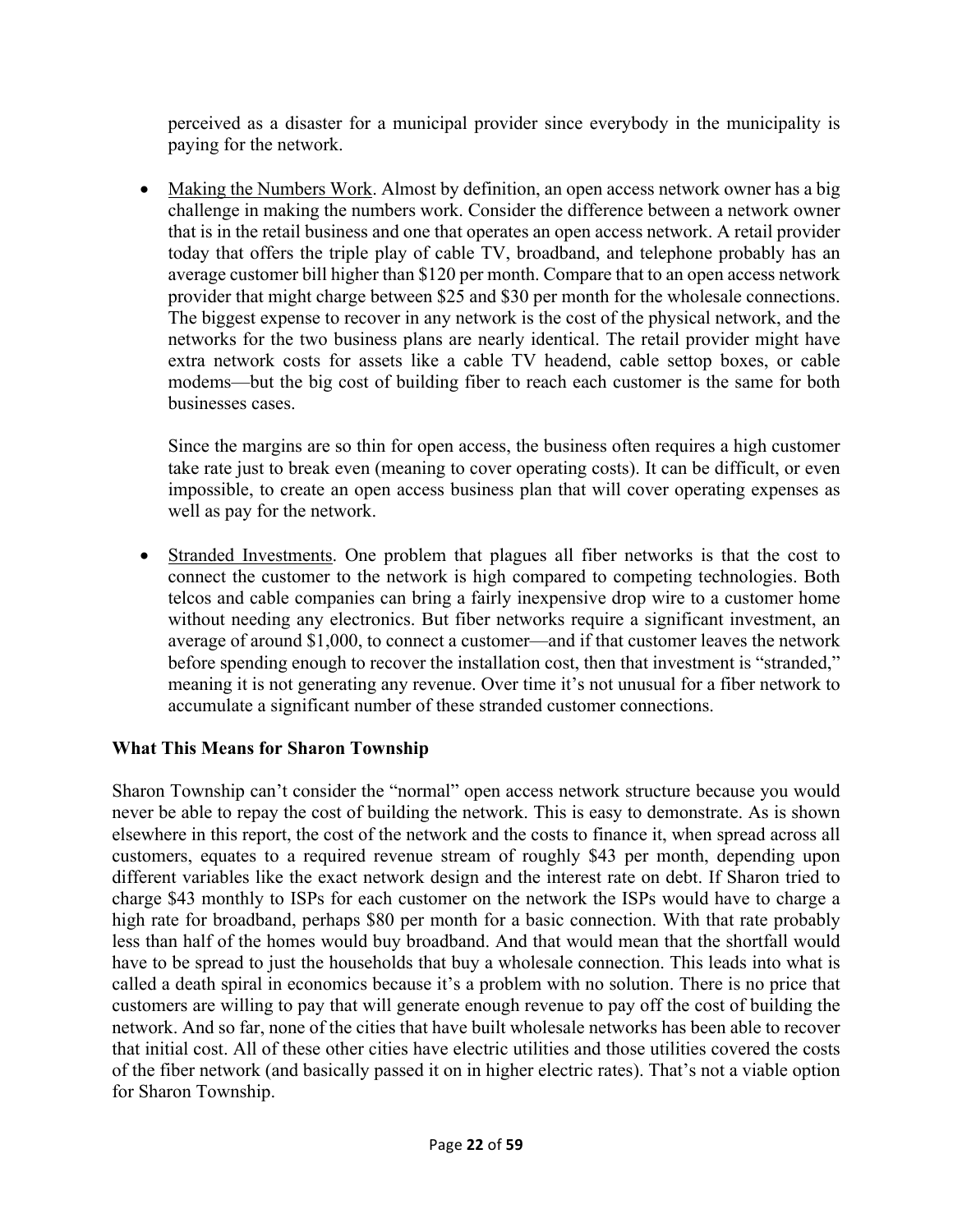The township already understood the basic dilemma of pure open access, and so you have anticipated that you will cover the cost of the network through some other mechanism. In my analysis I have assumed that the cost of the network will be covered with property taxes. In the township that is the only viable option. But other cities have considered other sources like sales tax. For example, Cook County Minnesota funded about half of the cost of their network through a sales tax—something that was viable there because they are a resort area on Lake Superior.

So the network option in Sharon Township is to pledge an increase in property taxes to pay for the network. When the network is built you will invite one or more ISPs to operate on the network. In my business plans I have assumed that you will still charge the ISPs a small fee per customer per month—I've assumed \$5. The township will own the network and you need to maintain a rainy day fund to cover the cost of network repairs or of adding additional new homes to the network. But the township business plan is simple. Your only revenues are from the property taxes and from whatever small fee you charge to the ISP(s). For that fee your role is to pay for the original network plus whatever other additional future costs are negotiated between the parties.

#### **Issues with Working with ISPs**

Even though the township is paying for the original network there are still concerns with working with ISPs in an open access environment. You still run some of the same risks that are mentioned above. I particularly would be concerned about:

• The Viability of the ISPs on the Network. The township is small and so it is unlikely that you are going to attract multiple ISPs unless a number of other townships also build open access fiber networks.

Large networks like Chelan County (over 25,000 customers) and Provo (over 20,000 customers) had a very difficult time finding and keeping viable ISPs on their network. Small ISPs are not generally strong companies and they also tend to be sole proprietorships that fold when the owner can't sustain financial viability or else just decides to do something different.

It's a real possibility that you build a fiber network and get only one ISP serving. And then sometime in the future that ISP folds shop and your customers are stranded with no viable ISP option. As mentioned, that is the fear today in Chelan County where they have 25,000 customers and one ISP.

• You Have Little Negotiating Power. At the end of the day the tiny number of potential customers is not going to be enough customers to give you any leverage to get concessions out of an ISP. It's likely that you beg somebody to serve on your network as opposed to being able to influence how they operate in terms of prices, service, etc.

This means that even if you charge very little to the ISP they might still charge high prices. There is really nothing you can do to stop them from doing that. In your case your citizens will be paying the equivalent of over \$40 per month more in property taxes. And for that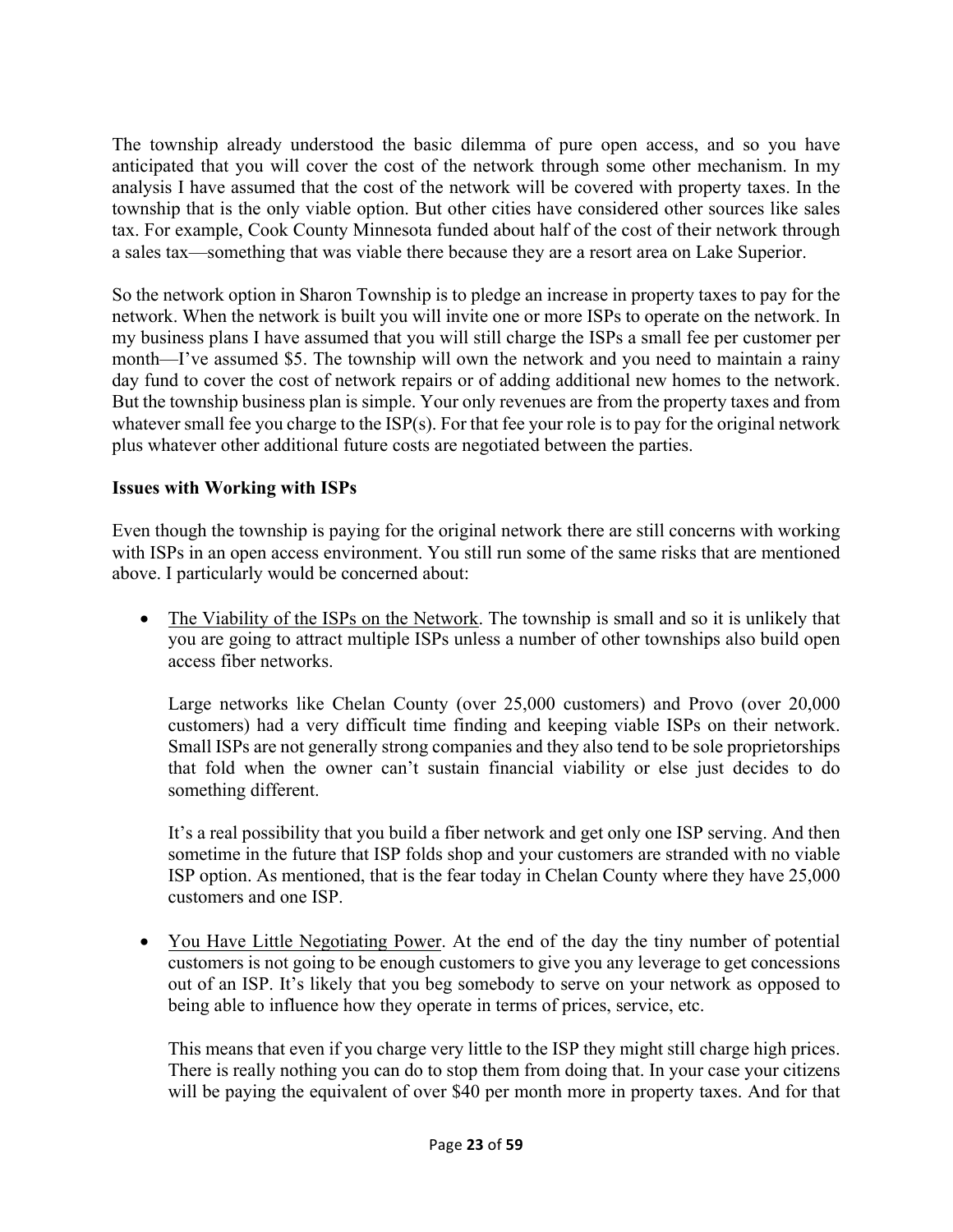contribution they are going to want significantly lower retail rates for the broadband and other products.

But the ISP(s) on your network either might be so tiny as to have no economy of sale, or they might just be greedy and want to charge high prices. Or, as mentioned earlier, they could just decide to cherry pick and only serve those households willing to pay a high price for broadband. It's been my experience that you will have little or no power to influence their behavior.

• ISP Profits. The ISP can make a significant amount of profits over time. There is nothing wrong with that, but the ISP profits are due in a large part to the fact that you are providing them with a free (or very cheap) network. They could never do as well financially in your market if they had to build a network or had to pay you what it's worth to use it.

In effect you have subsidized the ISP(s) and any profits they make come out of the pockets of your citizens who are also paying over \$40 per month in tax revenues for the network.

# **Is There Another Alternative?**

The other alternative is to form your own ISP, either just for the township of in partnership with multiple townships. If you limit the product line on the fiber network to basic broadband, and perhaps to resell telephone service, it's not a complicated business to operate. It is possible to create a functional ISP at this small scale.

There are a number of upsides to this concept:

- First, you could now serve every home. Since everybody is paying for the network then you could put a minimal data product—say 5 Mbps download—for free into every residence. Even people that don't use computer would benefit by having WiFi to save money on their cellular data plans. All but a tiny few homes would not benefit from ubiquitous service.
- Any profits can be rolled back to benefit your citizens. This could either be structured as direct reductions in the retail prices of the products sold on the network, or else profits could be used to make some of the bond payments, thus reducing the property tax millage you would need to charge. The second idea is probably the fairest answer since it saves money for all taxpayers equally.
- You eliminate the risk of having a poorly performing ISP or one that disappear and strands your customers.
- You can control the customer service experience. We know from working with many municipal businesses that they provide superior customer service compared to almost all commercial providers. This is just in the general nature of what municipalities do and is why citizens tend to love municipal electric and water companies compared to commercial ones.
- Doing business as a cooperative or some other form of commercial entity might bypass state restrictions on municipalities offering broadband.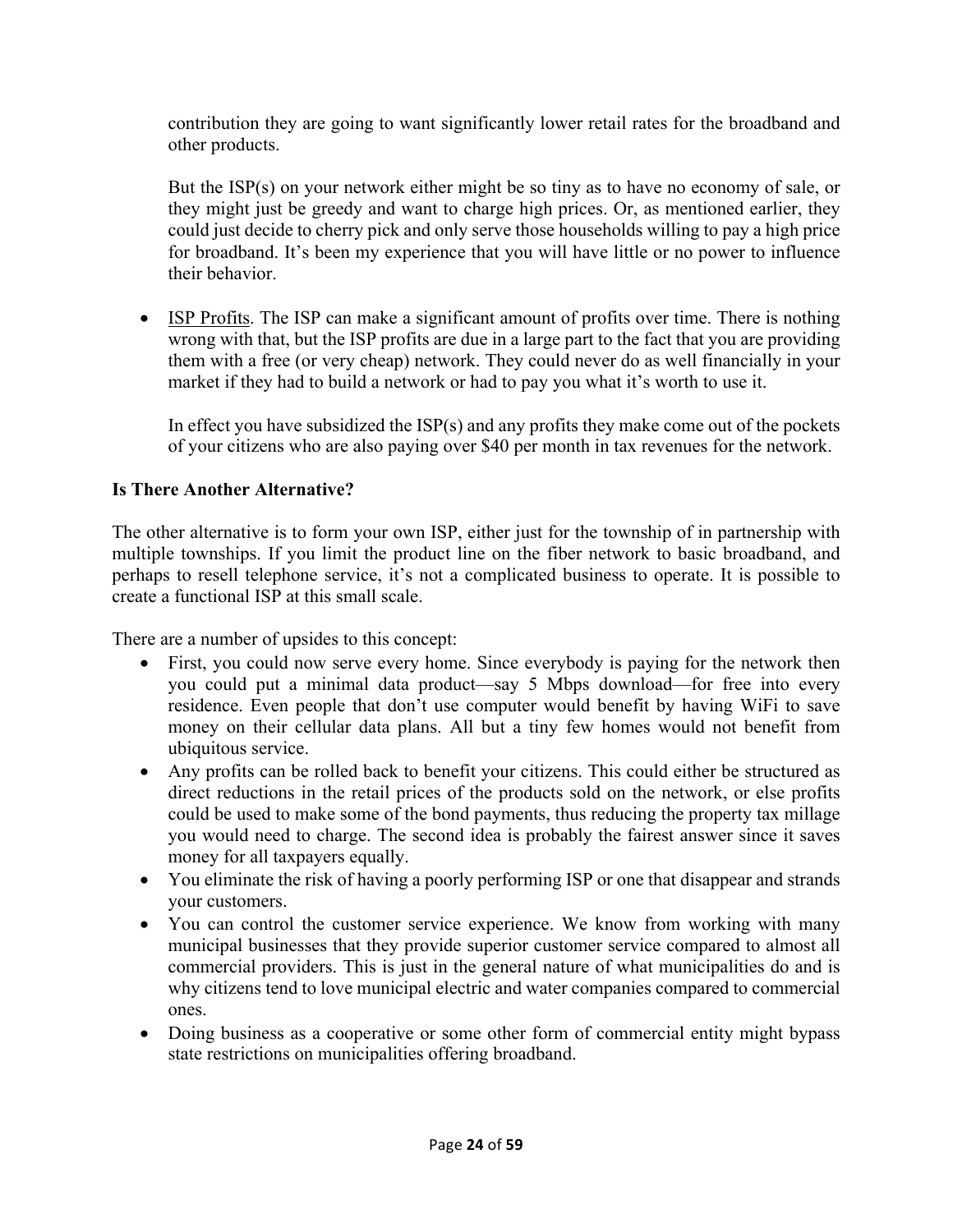I've created financial models for this scenario that will be covered below. I've created models with a Sharon-only ISP and one also working in a cooperative that shows financial viability. I've always felt that numbers tell the best story, so in the next section of the report I look at the results of the financial analysis and the story that those numbers tell us.

# **VI. Results of the Financial Analysis**

One of the tasks undertaken in this study was to examine various business plan alternatives to see which business structure and financing ideas work for the township. Following is a discussion of the major assumptions used in creating the studies and the results of the analysis.

All studies looked out over a 20-year future period. While that is a long time over which to make financial projections, the goal was to match the study period with the anticipated financing period of 20 years.

# **A. Studies Considered**

I considered a number of different business plans as follows.

Standalone ISP. I looked at the financial impact of the township directly operating and acting as the ISP. In this case the township would use revenues from the ISP business to try to pay the bond and then would use property taxes to make up the difference. I looked at several different options:

**ISP at Market \$35 Basic Broadband Rate**. This scenario set the price of the primary broadband product at \$35. In my study I have assumed this would be for 100 Mbps with a higher price for gigabit service. I chose the \$35 price since when it's added to the increase in property taxes the average cost per broadband subscriber would be just under \$80 per month. But note that there is nothing magic about the \$35 number and you could set a price higher or lower than that depending on the goals you are trying to achieve. Depending upon the number of customers on the network, this scenario generates some positive cash flow that could be used to help offset bond costs.

**ISP with Market Rates**. I also looked at a scenario where the basic rate was increased to \$55, which is a representative rate in larger communities in the state for basic broadband. The major purpose of this look was to see how much extra cash this would generate, which could be used to offset the cost of the bonds.

Open Access Models. Following are the open access models considered. The models are the same from a financial perspective if there is one or multiple ISPs operating on the network.

**Base Model**. I always create one 'base' model which is then used to compare the effect of changes in other assumptions. In this case the base open access model assumes the following: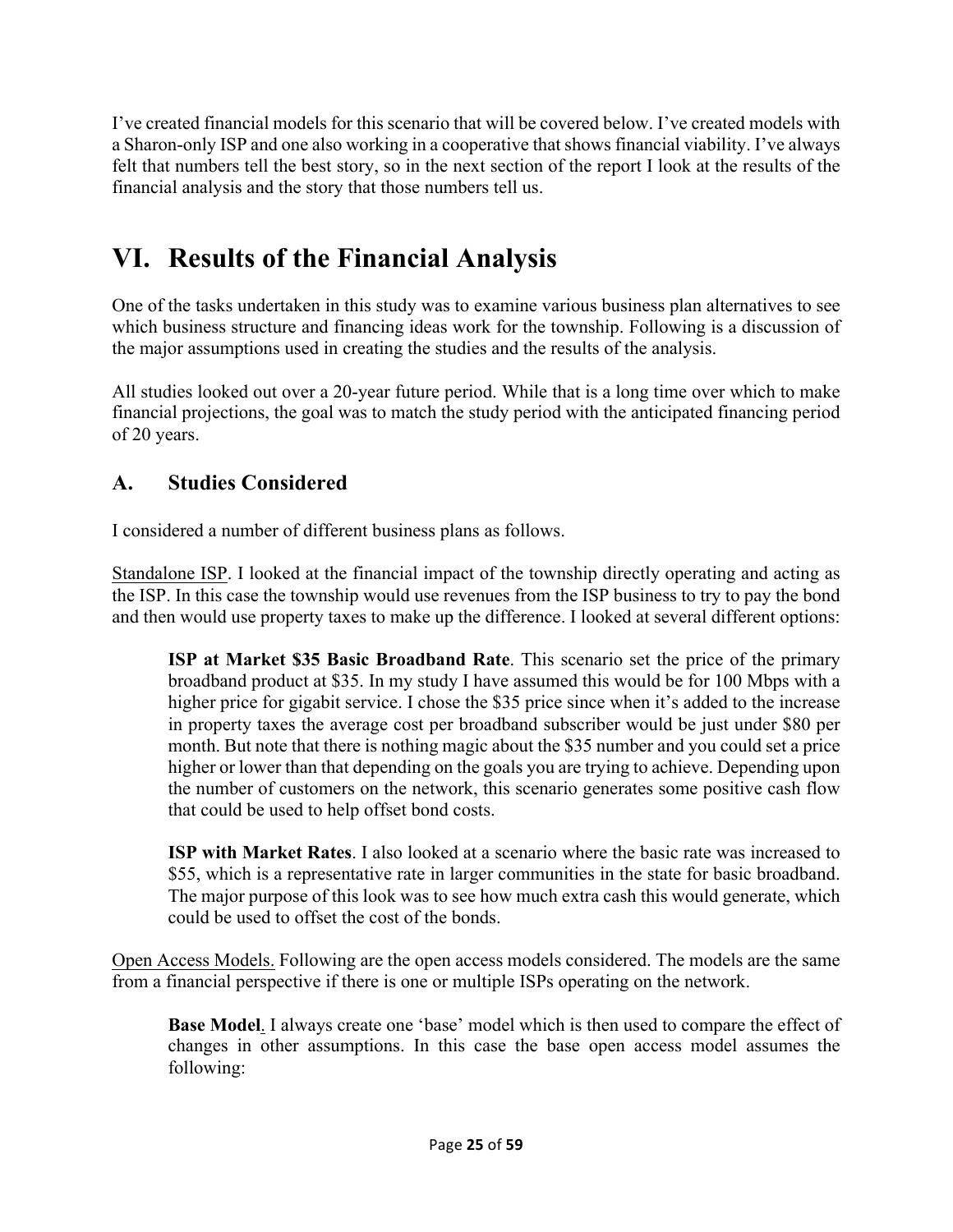- The township pays for building the fiber network. This includes the cost of fiber drops and ONTs to connect to customer locations. The township would also be responsible for future capital such as connecting to new homes built in the township, or needed repairs to the network (such as when somebody cuts the fiber network).
- The townships pays for the network by using a bond funded by an increase in the millage on property taxes.
- The ISPs take care of any capital costs inside of homes, like WiFi modems. The ISPs then operate the business. They bill and collect revenues from customers and these revenues belong to the ISP. The ISPs cover all operating expenses like employees, software, vehicles, customer service, marketing, etc.
- I've assumed the township would charge a small fee to the ISPs for using the network—assumed in the model at \$8 per customer per month. This is to establish the 'rainy day fund' that would be used to pay for future capital and repair needs. The rate is set low so that the ISPs can profitably set low rates for customers.
- The base model assumes that 70% of the customers in the township buy services from the fiber network. At this early stage we can't know how many homes will want broadband. But in working around the country, we are seeing relatively high customer take rates of broadband in rural areas – generally between 70% to 85%. This tells me that using 70% as the starting base penetration does not feel out of line as a moderate penetration goal.
- From a network cost perspective the base model assumes that the township will have to build fiber to Chelsea to get access to affordable bandwidth. It is assumed that the fiber construction will follow our "low-cost" construction ideas.

**Base Model at a 60% Penetration**. Same as the base study except that only 60% of residents buy broadband from the fiber network.

**Base Model at an 80% Penetration.** Same as the base study except that 80% of residents buy broadband from the fiber network.

**Traditional Open Access Model**. Same as the base model except that the township charges \$25 each month to ISPs for each customer on the network.

**Effect of Interest Rate Increase.** Same as the base model but with interest rates on the bond set 1% higher.

**Lowest Possible Capital Costs.** Same as the base model but excludes the fiber route to Chelsea (assumes some township nearby meets you at a border.

**High Capital Costs**. Same as the base model but uses "carrier class" construction methods to design the network.

**Higher Capital Contingency Costs**. Same as the base model but assumes a higher contingency reserve to protect against construction cost overruns.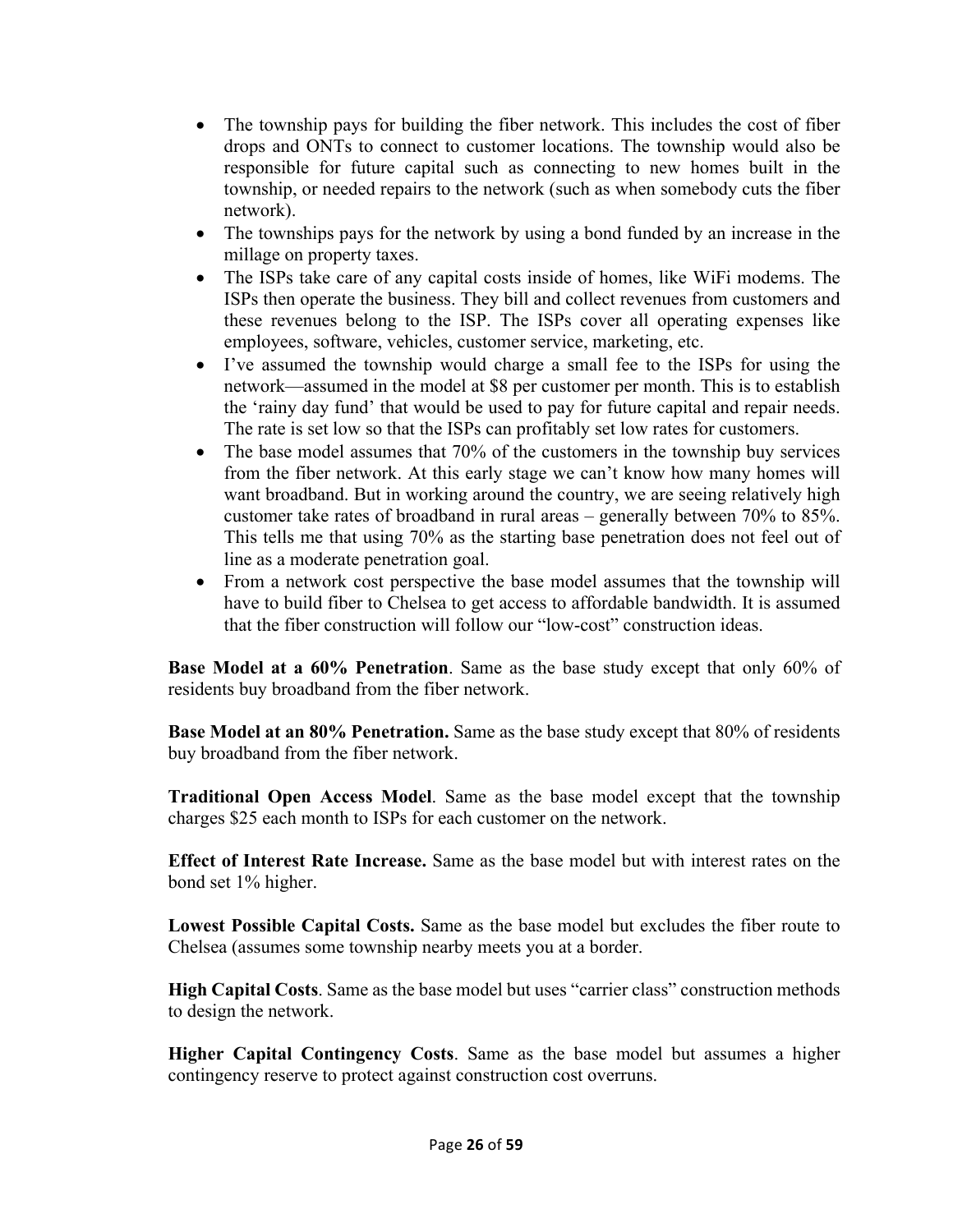Partner with Other Townships. The other concept explored was partnering with other townships. This means that the townships would join together to fund an ISP as a cooperative (or as some other business structure) to operate the network.

This model works basically the same as the open access network, but with several exceptions:

- The townships would have to fund the startup costs to launch the jointly run ISP.
- We've assumed that the township would pay for all initial capital, including the cost of the electronics inside the home (WiFi router).
- The jointly operated business needs to have the ability to return profits to the township. The major reason to consider this option is to see if there is economy of scale from acting as a group – and to then take advantage of any profits to offset bond cots.
- Because the business is operated by the townships, through the cooperative, I've assumed that you would provide a free data connection at some minimal speeds like 5 Mbps to every home. Even those that don't use a computer would be able to save money through WiFi on their cellular data plans. There is no incentive for an ISP to offer this kind of service in an open access environment. You just have to be careful that so many people don't opt for the 'free' option that the ISP does not cash flow. This is why I am strongly recommending holding a pledge drive before funding or building the network to find out the products customers are willing to pay for.

I looked at two scenarios:

**Partnering with 3 Other Townships**. In this scenario three other townships roughly the same size as Sharon go together and form an ISP as a co-op to provide services.

**Partnering with 9 Other Townships**. This scenario looked at economy of scale and considered a customer base that is 9 times larger than Sharon. This could be 9 small townships or a smaller number of larger townships.

In all of these studies I create two separate set of financial statements—one for the township and one for the ISP. That lets me look in detail at how the ISP might perform—which is essential in understanding

# **B. Business Plan Assumptions**

# **Customer Revenue Assumptions**

In an open access or cooperative environment the goal is to generate enough cash for the Township to maintain a rainy day fund, but to otherwise hold down charges for using the network so that the ISPs can offer the lowest rates possible. My models assume a charge to the ISP(s) of \$8 per customer per month.

Even though you won't charge much to get onto the network we still have to recognize that the Township is a small market for broadband. The ISP will have incremental costs to serve it and will still want to make a profit. In my models I estimate those costs and look at setting prices that will derive the margins that I think ISPs will look for.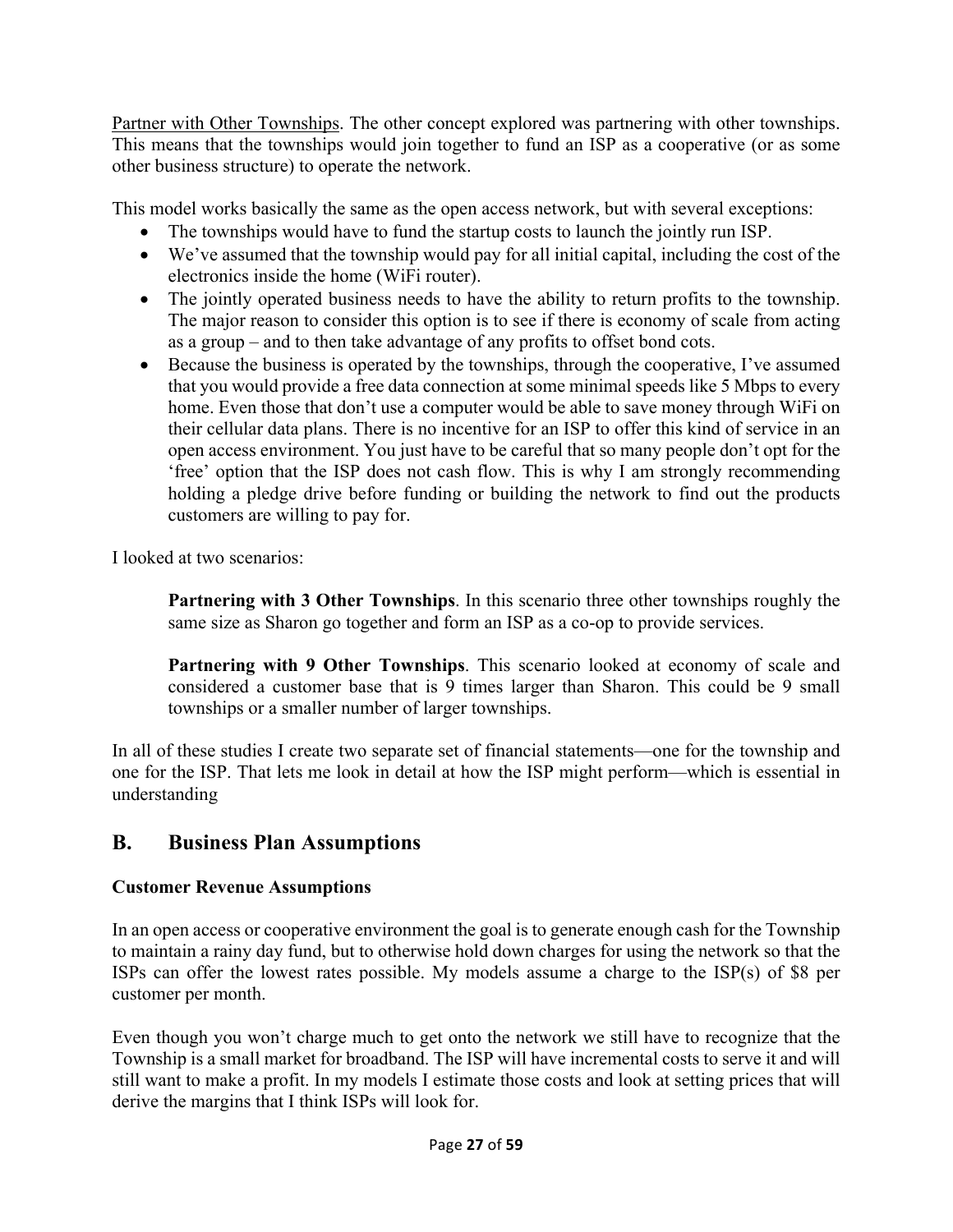In my model I've assumed two sets of products—broadband and telephone using VoIP. Most ISPs serving on fiber networks offer the two products. Even if the ISP does not own a voice switch, there are numerous options for them to buy wholesale voice to resell to your citizens.

But there is nothing stopping ISPs from offering additional products. For instance, if they provide cable TV elsewhere they might also want to provide it in the township. The issue for them will be if the cost of getting the cable signal to the township (requires about a gigabit of data speed) is too costly to support the product. ISPs are also offering other products around the country like smart home services (smart thermostats, door locks, security systems, watering systems, etc).

But for purposes of this modeling I've kept the product line simple. Unless noted, the models assume the following products and prices for the ISPs:

| 100 Mbps broadband                      | \$35 |
|-----------------------------------------|------|
| 1 Gbps broadband                        | \$60 |
| Basic phone line                        | \$20 |
| Phone line with unlimited long distance | \$30 |

We've assumed no hook-up fees for customers

Note that in an open access environment that an ISP might charge more than the above rates. The Township probably does not have any market power to force ISPs to a preferred set of rates. This is one of the primary reasons to consider your own ISP if that can be made to work – because then you control the pricing. All of the profits in an open access environment go to the ISPs and so they could charge more than the suggested \$35 and pocket the profits. Unfortunately their rates don't benefit you, but if their rates get too high there will be fewer customers buying broadband.

#### **Township Revenue Assumptions**

The township has two revenue sources. The first is the property tax revenues that are set to be adequate to make the annual payment on the bonds.

Second, I show the township charging \$8 per month for each customer to the ISPs (or to the coop). The purpose of this revenue is to fund a 'rainy day fund' to enable the township to fund adding new homes to the network or to make the occasional repairs to the network.

#### **Expense Assumptions**

It's important to note that this analysis looks at "incremental" expenses—those are new expenses that are incurred as a result of launching the township fiber business. This analysis does not include some allocated share of existing expenses.

Let me give an example of what that means. An ISP will already have an owner/manager who operates the business and collects a salary. I have not accounted for any of that salary in the analysis because the ISP is already paying that salary today.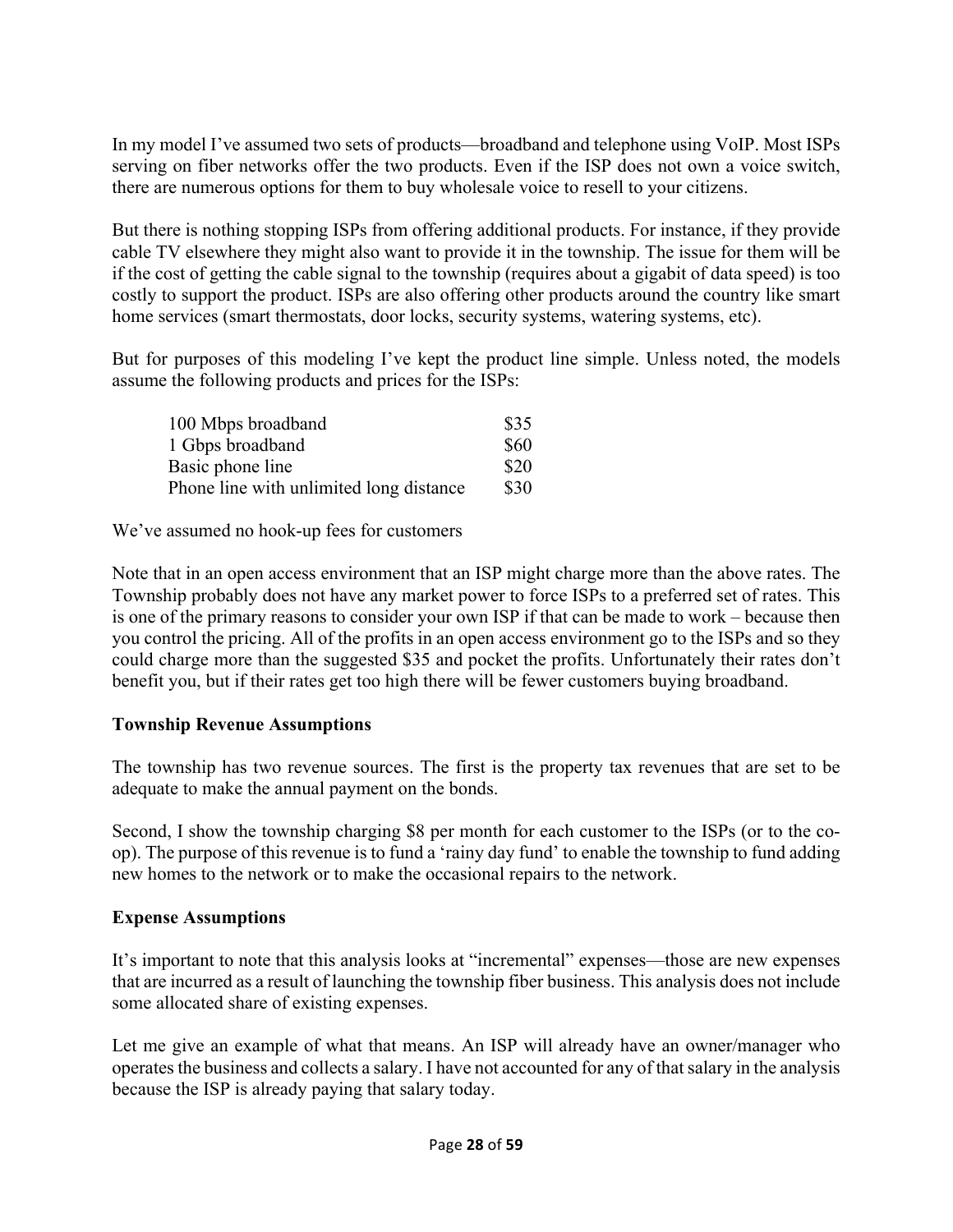Without knowing the specific ISPs that might be involved we also can't know the specific incremental costs of the ISP for taking on provision of service in the township. And so I have made my best estimate based upon the experience of working with hundreds of small ISPs. But they don't do everything the same. For example, on ISP might do the 'help desk' function with staff while another might outsource it to an external vendor. The help desk function is the technical support function at the ISP that answers questions about broadband and that troubleshoots and fixes technical issues.

#### **ISP Expenses**

Following are the various major expense assumptions used in the models.

Inflation. I assumed that expenses will increase 2.5% per year for inflation.

Employees: Labor is always one of the major expenses for offering broadband services. We estimate the following labor costs needed to support broadband in the township.

- **Field Technicians**. A field technician is somebody in a truck that does maintenance on the network and that fixes problems in the field. The standard industry metric for small ISPs is that one field technician can take care of an area covering 1,600 customers. In the case of the township that would add about 1/3 of a new technician in workload to an existing ISP.
- **Customer Service**. The ISP will also need additional resources for customer service. These are the employees that take orders, receive and process bill payments and answer customer questions. The metric is similar to that for field technicians and a small ISP generally has one customer service representative for every 1,500 customers. That also equates to roughly 1/3 of a representative assignable to the township business.
- **Benefits and Taxes**. We assume that the ISP's benefits and taxes add 30% to the cost of the base salary.

Internet Help Desk. These are the people in an ISP that handle technical support. This means that they take technical questions from customers, fix any problems that can be done remotely through the electronics, and maintain 24-hour monitoring of the network. While some small ISPs do this function in-house, the more common method is to hire an external company to handle this function. This function today costs roughly \$4.00 per customer per month.

Bandwidth. The ISP must buy wholesale bandwidth to the Internet. In the forecasts we used a price of \$1,800 per month for a gigabit of Internet bandwidth. That should be adequate for the number of homes in the market today. But that price was quoted for getting access to bandwidth in Chelsea, if the ISP has connections in larger towns they probably will be able to get a better price than this.

Other ISP Operating Costs. There are a number of other incremental costs for the ISP to serve new customers, as follows: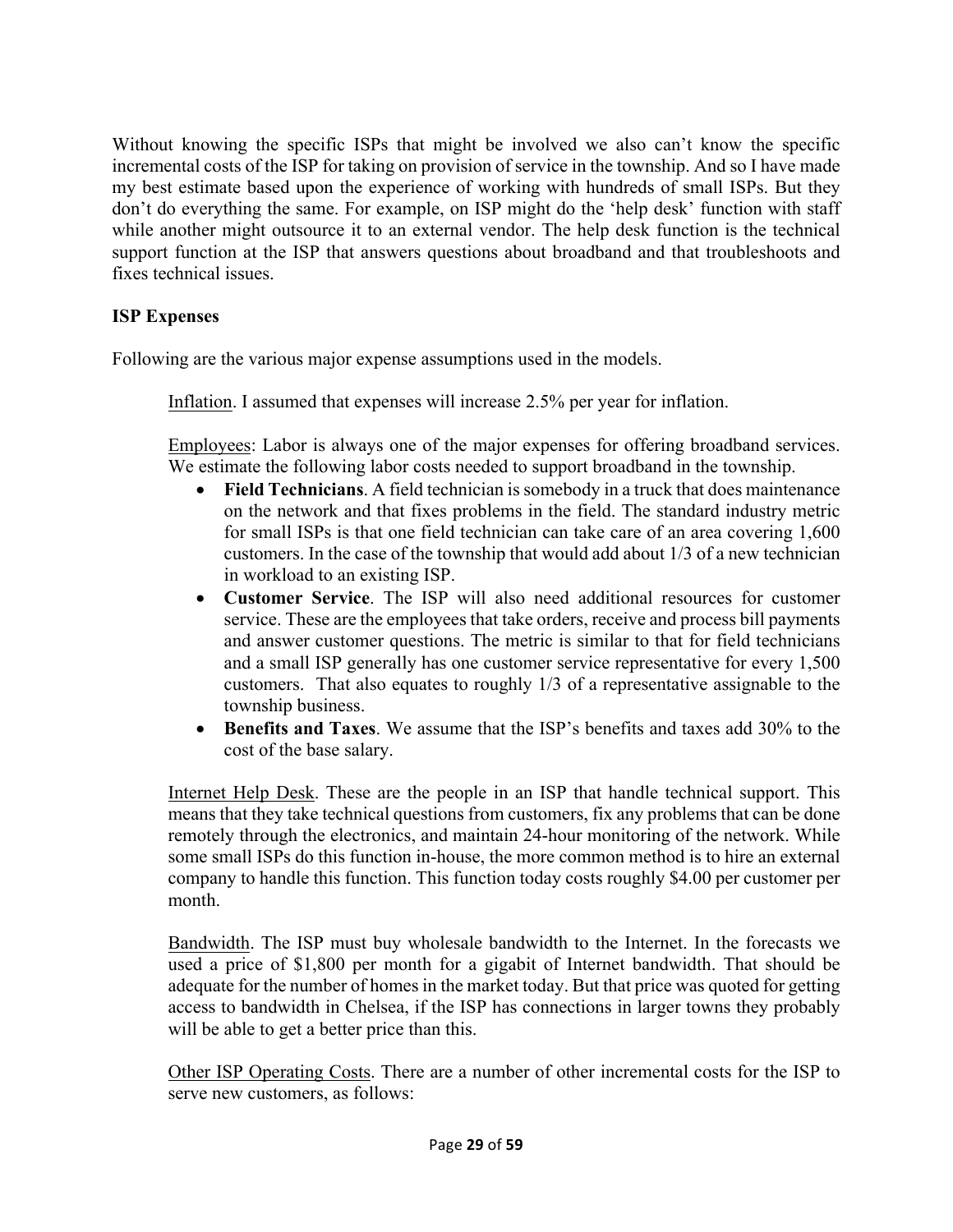- **Wholesale voice and long distance**. If an ISP does not own their own voice switch then they must buy wholesale telephone lines. We've assumed the purchase of wholesale lines, which cost a little more generally than providing this in-house.
- **General asset-based expenses**. This would include things like the gas and insurance for the vehicle used to serve the township. It would include computer expenses for the employees that work in the township. It would include the electric bill for powering the fiber electronics.
- **Advertising**. There will be some advertising costs at the beginning of the business to sign up new customers.
- **Billing**. There are costs to create, mail, and collect payments for billing. Some customers are going to want paper bills. Others will want to pay by credit cards.
- **Software**. Most ISPs maintain software that they pay for by the number of customers they have. This might include mapping software and OSS/BSS software (the recordkeeping, customer service, and billing software).

Not Included. Again, my study looks at incremental costs—which means new costs that the ISP must take on in order to serve the township. This means that there is no assignment of costs for such things as accounting or the salary of the owner of the ISP. I've assumed that those costs would be covered by the "profits" generated by the business in the township.

#### **Township Expenses**

Fiber Maintenance. Since the township owns the fiber network I have assumed that you will be responsible for the cost of fixing the network when something breaks. This could be a cut fiber or a customer card that goes bad. The actual maintenance work may be handled by the ISP, but I've assumed that as the network owner these costs would be borne by the township.

Rights-of-Way Expenses. In Michigan there is a proscribed fee that must be paid each year for access to public rights-if-way. This is covered in the METRO Act as follows:

*Section 8 (4) Except as otherwise provided under subsection (6), for each year after the initial period provided for under subsection (3), a provider shall pay the authority an annual maintenance fee of 5 cents per each linear foot of public right-of-way occupied by the provider's facilities within a metropolitan area.*

To be conservative I've estimated that this would apply to all state, county and township roads. It would not apply to private roads. There are approximately 56 miles of roads that might incur this fee which results in an annual expense of about \$15,000. It's possible that the Township could waive the fees on Township-owned roads or else perhaps use any such revenue to offset the cost of the bonds. But that is going to require legal research.

Start-up Costs. There are one-time costs for getting into this business. These include things like this study, legal fees, and other similar costs.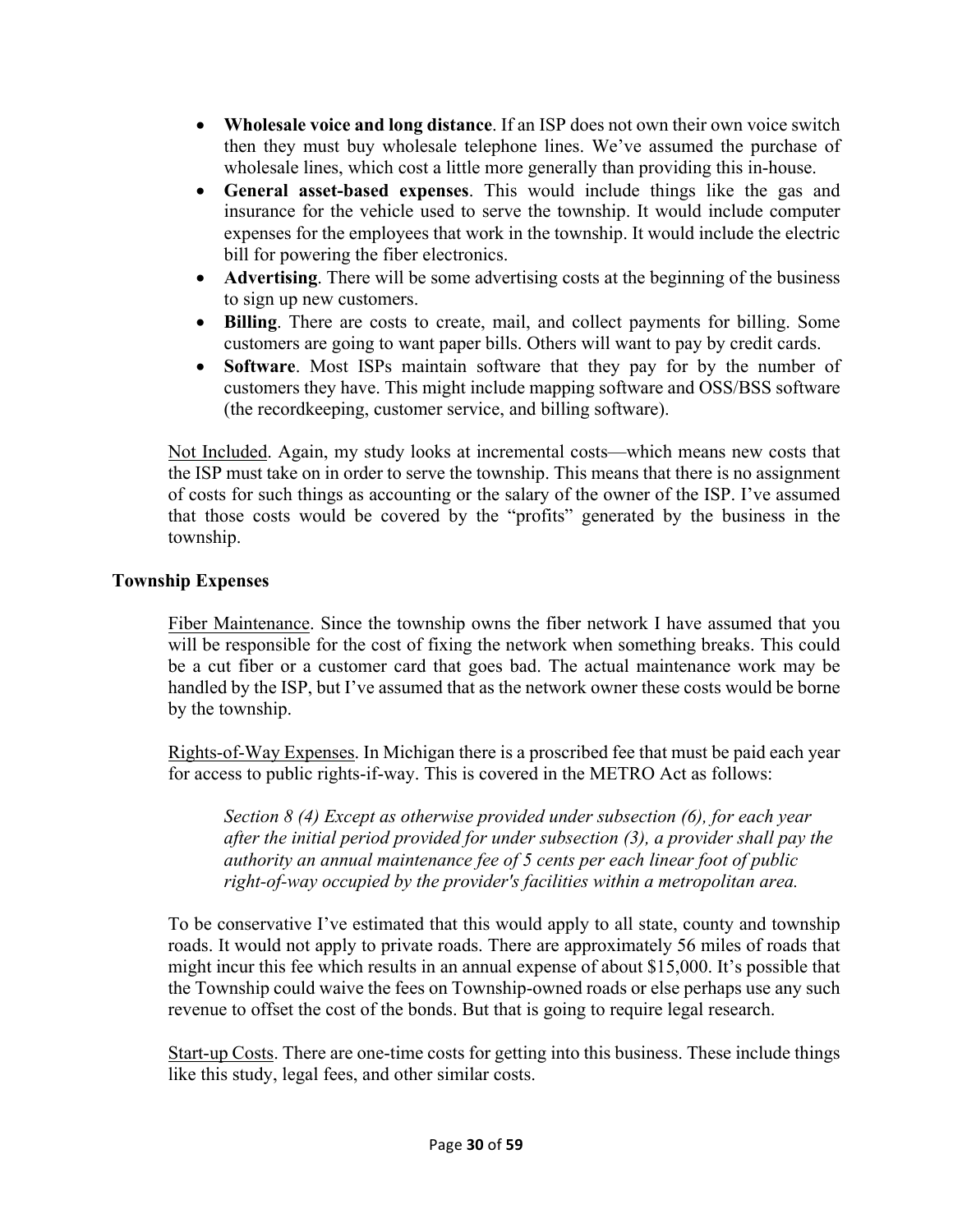# **Capital Assumptions in the Study**

Above I talked about the cost of the fiber network. But there are other assets needed to operate the business. My assumptions for this additional capital are as follows:

Township Capital. I've assumed that the township would cover the capital cost in the future of adding new customers to the network as homes are built. I've assumed the township would pay for replacement of electronics or for fixing fiber if it's damaged.

ISP Capital. I've assumed the ISP would take care of the following capital costs:

- **Equipment Inside Customer Premise**. The most common such equipment would be a WiFi router. But if the ISP provides cable TV service this also would include settop boxes.
- **Operational Assets**. The ISP would also be required for any assets needed to operate their side of the business. This could include things like vehicles, computers, furniture, tools, and anything else they need to be a functional ISP. The ISP would also own any of the electronics needed to provide broadband, telephone, or cable TV products.

#### **Financing Costs**.

One of the biggest costs for the township is the debt payments on the bond. I have assumed that the bonds would be for twenty years with steady payments throughout. Like all loans there is both a principal and an interest component of each debt payment. The study assumed that property taxes will be increased by enough to cover the cost of the debt.

# **C. Summary of Financial Findings**

The financial studies I have created are complex and produce sets of financial projections for the township as well as for the partner ISPs or for the partner cooperative. I've found it's overwhelming to copy all of the detailed results of these studies into a written report.

So instead, I will focus on the summary results of the studies. There are a few key facts about each study that I think are the most important:

- How much the township has to borrow in a bond, and how much that bond costs each taxpayer per month during the bonding period.
- How much cash is generated by the township.
- How much cash is generated by the ISP partners or the cooperative partners.
- The net impact on the taxpayers in the township for all of these items.

# **Township Acting as the ISP**

I looked at six different alternatives for this scenario. I looked at setting rates starting at \$35 and I also considered using 'market rates' starting at \$55. I then looked at the two alternatives at a 60%, 70% and 80% customer penetration rate. The financial results are as follows: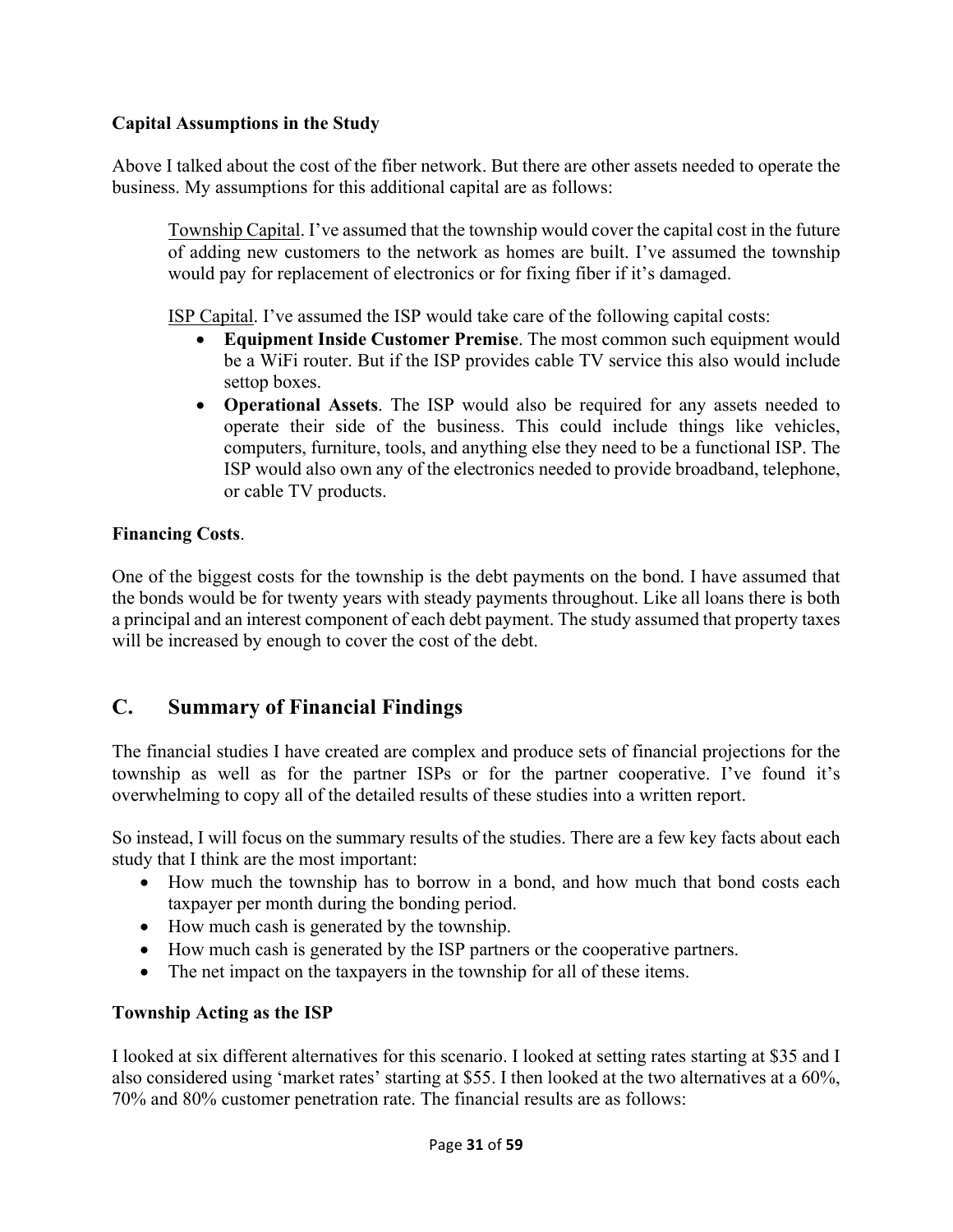| 60% - \$35 Rate<br><b>Bond Needed</b><br>Township Cash after 20 Years<br><b>Higher Customer Prices</b><br>Net Impact on Township Households   | Total<br>\$4,925,000<br>\$1,450,726 | Per Customer<br>\$46.32 / Month<br>(\$ 8.50) / <b>Month</b><br>\$ 0.00 / Month<br>\$37.82 / Month |
|-----------------------------------------------------------------------------------------------------------------------------------------------|-------------------------------------|---------------------------------------------------------------------------------------------------|
| 60% - Market Rate<br><b>Bond Needed</b><br>Township Cash after 20 Years<br><b>Higher Customer Prices</b><br>Net Impact on Township Households | Total<br>\$4,925,000<br>\$3,837,589 | Per Customer<br>\$46.32 / Month<br>$(\$22.49) / Month$<br>\$20.00 / Month<br>\$43.83 / Month      |
| 70% - \$35 Rate<br><b>Bond Needed</b><br>Township Cash after 20 Years<br><b>Higher Customer Prices</b><br>Net Impact on Township Households   | Total<br>\$4,925,000<br>\$2,086,368 | Per Customer<br>\$46.32 / Month<br>(\$12.23) / <b>Month</b><br>\$ 0.00 / Month<br>\$34.09 / Month |
| 70% - Market Rate<br><b>Bond Needed</b><br>Township Cash after 20 Years<br><b>Higher Customer Prices</b><br>Net Impact on Township Households | Total<br>\$4,925,000<br>\$4,880,018 | Per Customer<br>\$46.32 / Month<br>$(\$28.60) /$ Month<br>\$20.00 / Month<br>\$37.72 / Month      |
| 80% - \$35 Rate<br><b>Bond Needed</b><br>Township Cash after 20 Years<br><b>Higher Customer Prices</b><br>Net Impact on Township Households   | Total<br>\$4,925,000<br>\$2,660,445 | Per Customer<br>\$46.32 / Month<br>(\$15.59) / <b>Month</b><br>\$ 0.00 / Month<br>\$30.73 / Month |
| 80% - Market Rate<br><b>Bond Needed</b><br>Township Cash after 20 Years<br><b>Higher Customer Prices</b><br>Net Impact on Township Households | Total<br>\$4,925,000<br>\$5,819,076 | Per Customer<br>\$46.32 / Month<br>$(\$34.10)/Month$<br>\$20.00 / Month<br>\$32.22 / Month        |

Here is what these results tell me:

- First, there is 'profit' to be made by being your own ISP. While you can't make enough profit as an ISP to fully cover the costs of the bond, you can generate excess cash that could be used to either make some of the bond payments each year (and reducing the millage rate that year), or else you could pay off the bonds early. One of the big upsides of this idea is that after the bond payments are finished this would return a positive new cash flow to the Township that could be used for other things.
- It's obvious that the number of customers that buy ISP services makes a significant difference. This makes it vital that you undertake a pledge drive before seeking financing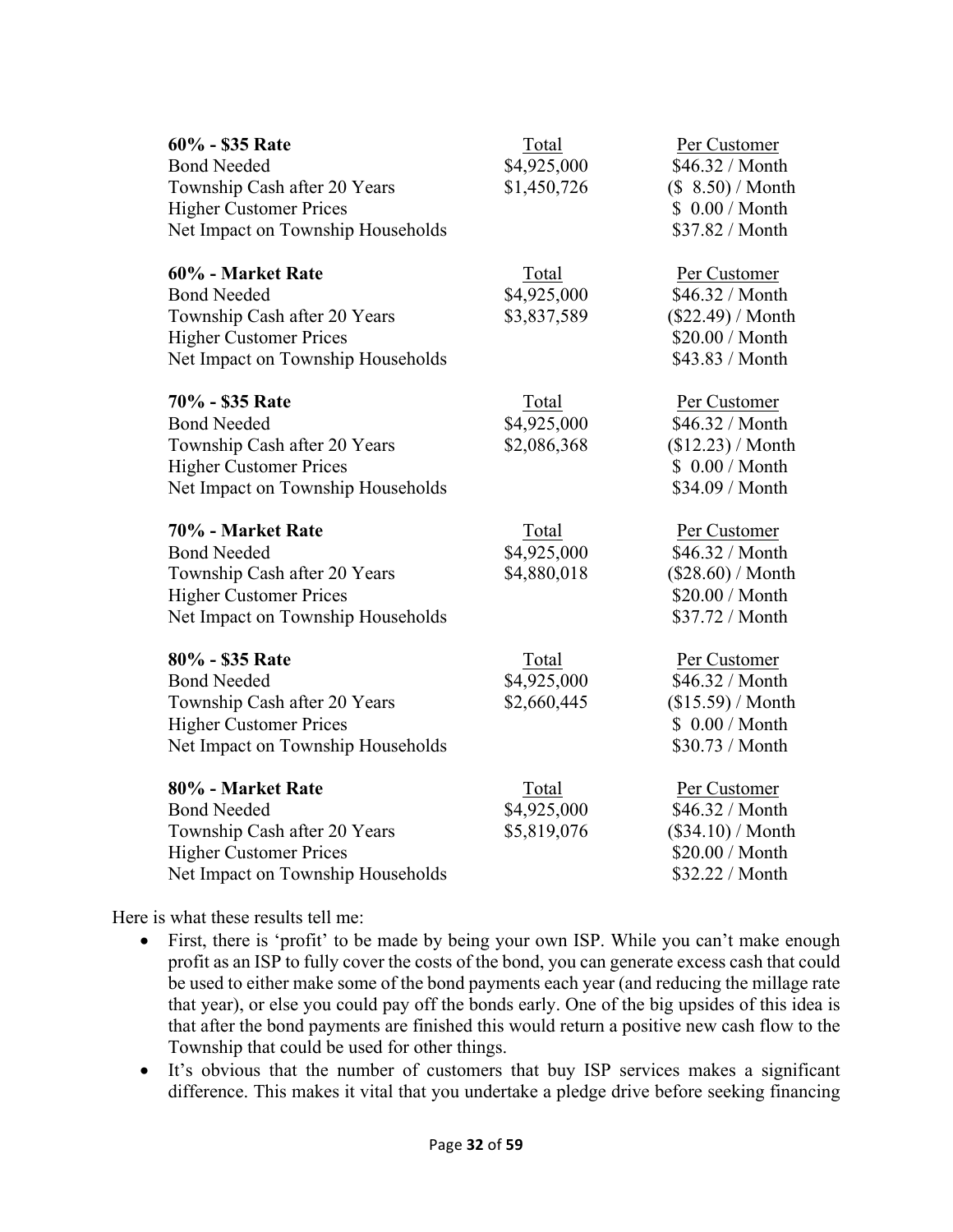or launching your own ISP so that you can have a good idea of what the finances will look like.

- The version where I look at 'market rates' was done to see the impact or raising customer rates and then using the profits to somehow cover bond expenses. You have a philosophical issue to answer when choosing rates. These results show that excess profits can result in lower overall costs to everybody in the market, even those that don't buy broadband. So you could increase rates so as to lower the cost for everybody (and by charging more to those that want broadband). There is no right or wrong answer when setting rates and the two rates I've suggested aren't the only options. But these results show that the more you charge, the more cash is generated by your own ISP that can be used to cover bond costs.
- All of these versions are superior to an open access scenario where all of the profits accrue to an external ISP rather than to the Township.

#### **Open Access Scenarios**

In this scenario the Township pays for the network through property taxes. You would only charge \$8 per month to the ISPs to use your network – that fee to maintain a rainy day fund to pay for repairs. In this scenario all of the profits accrue to the ISPs. The results of this scenario are the same in you have one or multiple ISPs.

| 60% Penetration                   | Total       | Per Customer           |
|-----------------------------------|-------------|------------------------|
| <b>Bond Needed</b>                | \$4,600,000 | \$43.26 / Month        |
| Township Cash after 20 Years      | \$241,283   |                        |
| Equity Needed by ISP              | \$188,923   |                        |
| ISP Cash after 20 Years           | \$1,495,617 | \$ 8.76 / Month        |
| Net Impact on Township Households |             | \$43.26 / Month        |
| <b>70% Penetration</b>            | Total       | Per Customer           |
| <b>Bond Needed</b>                | \$4,600,000 | \$43.26 / Month        |
| Township Cash after 20 Years      | \$352,211   |                        |
| Equity Needed by ISP              | \$199,955   |                        |
| ISP Cash after 20 Years           | \$1,914,832 | \$11.22 / <b>Month</b> |
| Net Impact on Township Households |             | \$43.26 / Month        |
| 80% Penetration                   | Total       | Per Customer           |
| <b>Bond Needed</b>                | \$4,600,000 | \$43.26 / Month        |
| Township Cash after 20 Years      | \$479,427   |                        |
| Equity Needed by ISP              | \$210,959   |                        |
| ISP Cash after 20 Years           | \$2,396,510 | \$14.04 / Month        |
| Net Impact on Township Households |             | \$43.26 / Month        |

These results tell me: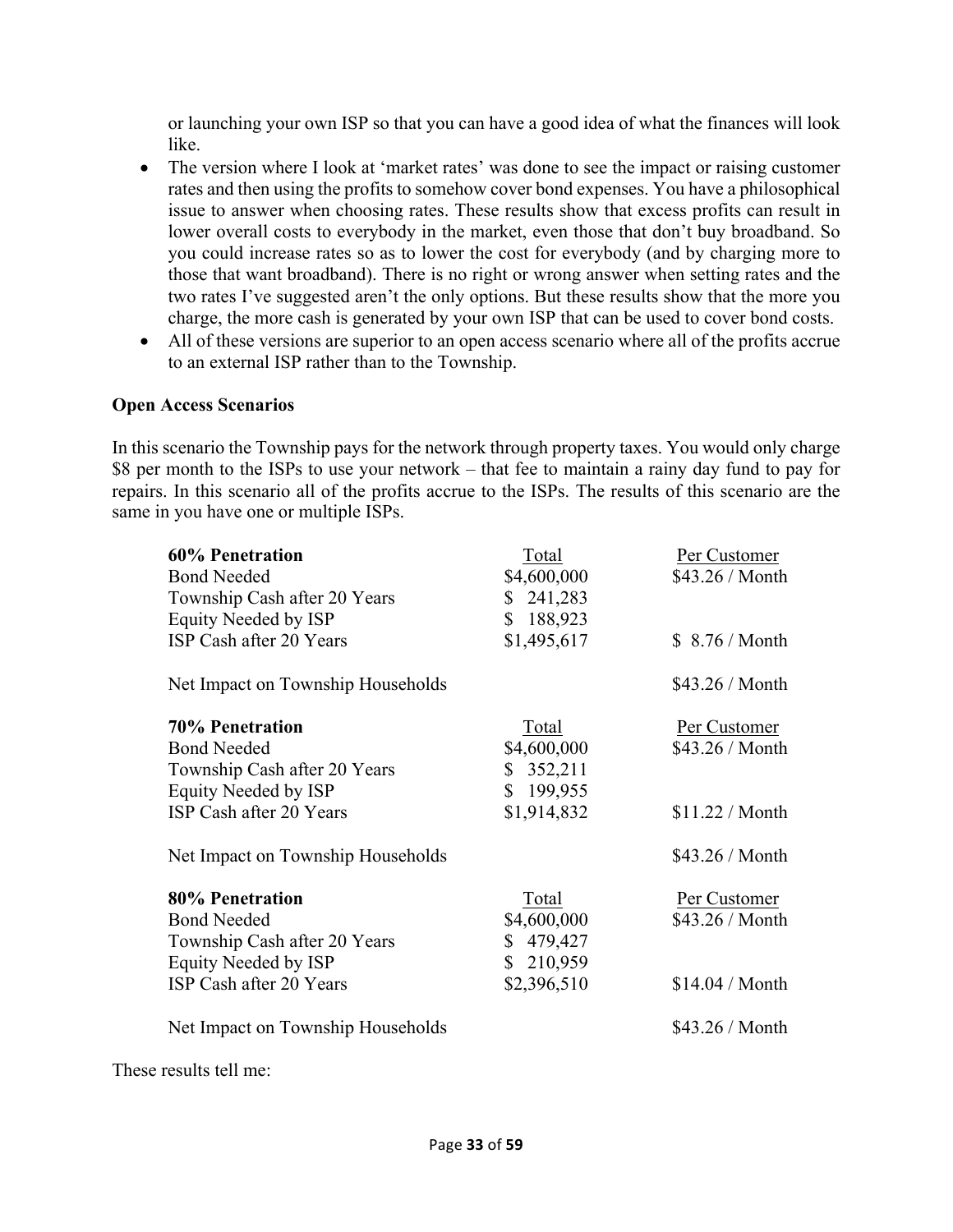- In this scenario your citizens always pay the full cost of the bond issue through property tax. There are no profits generated to offset those costs or to pay the bonds off early. The expected property tax assessment is an average of \$43.26 per month per household for 20 years.
- The number of customers on the network doesn't make a big different to the township. However, you want the ISPs to do well so that they continue to serve on the network.
- The primary downside of this scenario is that ISPs are free to charge whatever the want. The above figures assume a \$35 rate, but they could charge more than that to increase their profits.
- The big risk of this scenario is that you might someday not have an ISP willing to serve your customers. The best example I have of this, which is described elsewhere in this report is in Chelan County Washington where they have been reduced to having one ISP who is serving over 20,000 customers. And there is no guarantee that ISP will always be there to serve.

#### **Effect of Interest Rate Increase**

| <b>70% Penetration</b>            | Total       | Per Customer           |
|-----------------------------------|-------------|------------------------|
| <b>Bond Needed</b>                | \$4,600,000 | $$47.01 / M$ onth      |
| Township Cash after 20 Years      | \$649,751   |                        |
| Equity Needed by ISP              | \$199,955   |                        |
| ISP Cash after 20 Years           | \$1,914,832 | \$11.22 / <b>Month</b> |
| Net Impact on Township Households |             | \$47.01 / Month        |

An increase (or decrease) in interest rates only really affects the homeowners since they must cover the bond payments with property taxes. This shows that a full 1% higher interest rate changes the impact to a household by \$3.74 per month for the 20 years. While interest rates are in a state of flux right now, a full 1% swing in interest rates would be extraordinary. But none of us has a crystal ball to predict the future.

#### **Effect of 15-Year Bond Term (shorter)**

| <b>70% Penetration</b>            | Total       | Per Customer           |
|-----------------------------------|-------------|------------------------|
| <b>Bond Needed</b>                | \$4,600,000 | \$51.94 / Month        |
| Township Cash after 20 Years      | \$382,290   |                        |
| Equity Needed by ISP              | \$199,955   |                        |
| ISP Cash after 20 Years           | \$1,914,832 | \$11.22 / <b>Month</b> |
| Net Impact on Township Households |             | \$51.94 / Month        |

It's clearly going to be an easier sell to homeowners if the property tax increase is smaller. Shortening the bond term to 15 years raises the monthly increase in property taxes to \$51.94. This actually is a savings for homeowners and it costs less to make these larger payments for 15 years than the smaller payments for 20 years. But this feels like an increase that many homeowners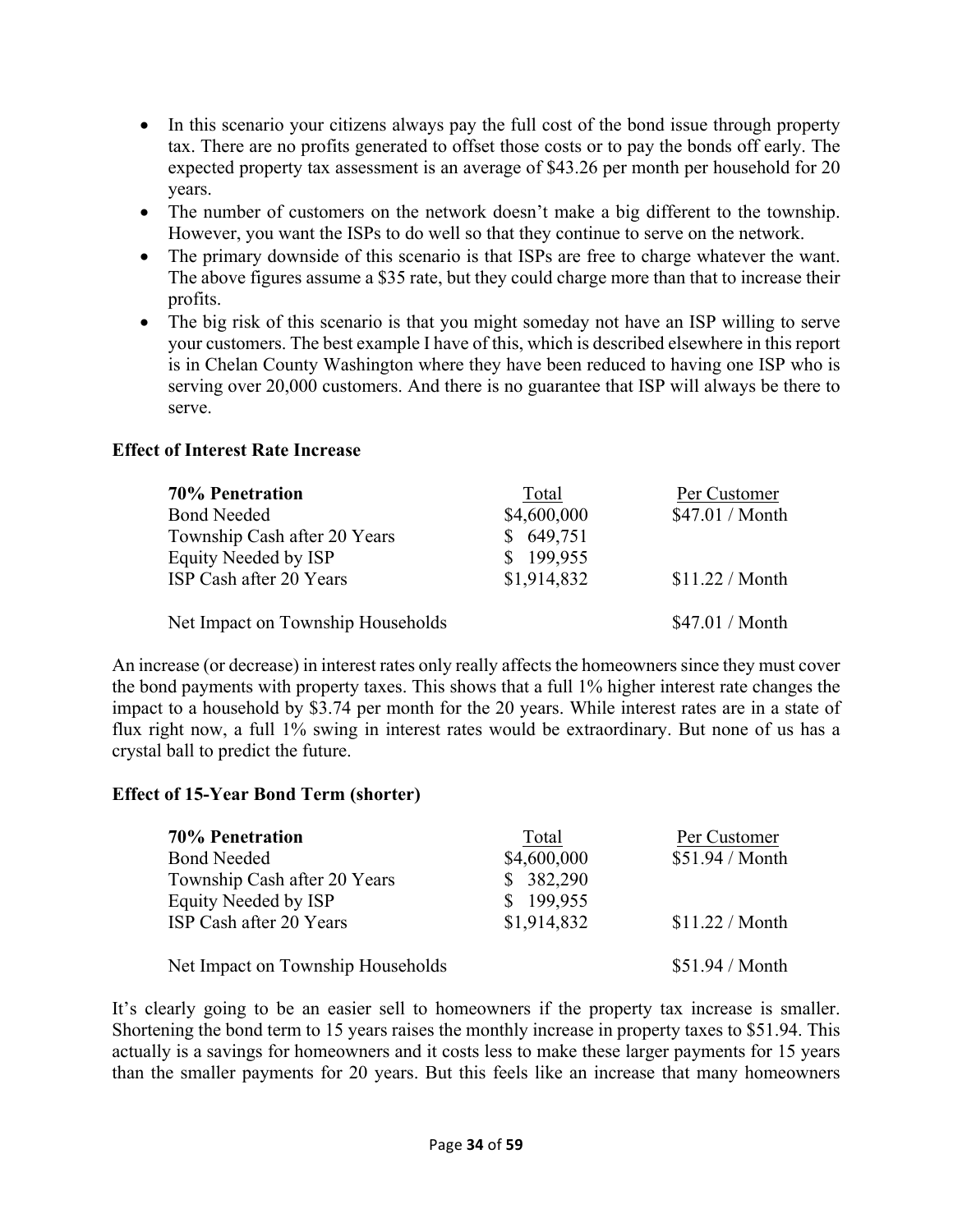might object to. The term of bonds generally follows the life of the assets being financed. I generally see fiber bonds with lives between 20 and 25 years.

#### **Lowest Possible Capital Costs**

| <b>70% Penetration</b>            | Total       | Per Customer           |
|-----------------------------------|-------------|------------------------|
| <b>Bond Needed</b>                | \$4,350,000 | \$40.91 / Month        |
| Township Cash after 20 Years      | \$362,515   |                        |
| Equity Needed by ISP              | \$199,955   |                        |
| ISP Cash after 20 Years           | \$1,914,832 | \$11.22 / <b>Month</b> |
| Net Impact on Township Households |             | \$40.91 / Month        |

This shows that changes in the capital costs to build the network flow through straight to homeowners. This means it's important to choose construction options that provide for a great network without overbuilding them.

#### **High Capital Costs**

| <b>70% Penetration</b>            | Total       | Per Customer           |
|-----------------------------------|-------------|------------------------|
| <b>Bond Needed</b>                | \$5,100,000 | \$47.96 / Month        |
| Township Cash after 20 Years      | \$280,111   |                        |
| Equity Needed by ISP              | \$199,955   |                        |
| ISP Cash after 20 Years           | \$1,914,832 | \$11.22 / <b>Month</b> |
| Net Impact on Township Households |             | \$47.96 / Month        |

This shows that higher capital costs hurt the homeowners in the same manner that low ones benefit them.

#### **Higher Capital Contingency Costs**

| <b>70% Penetration</b>            | Total       | Per Customer    |
|-----------------------------------|-------------|-----------------|
| <b>Bond Needed</b>                | \$4,775,000 | \$44.91 / Month |
| Equity Needed by ISP              | \$199,955   |                 |
| Township Cash after 20 Years      | \$362,603   |                 |
| ISP Cash after 20 Years           | \$1,914,832 | \$11.22 / Month |
| Net Impact on Township Households |             | \$44.91 / Month |

The contingency represents borrowing extra money to cover any cost overruns in constructing the network. This shows that it would be wise to seek fixed price bids to build the network before you get funded, which would pin down the construction costs and would eliminate the need for extra contingency.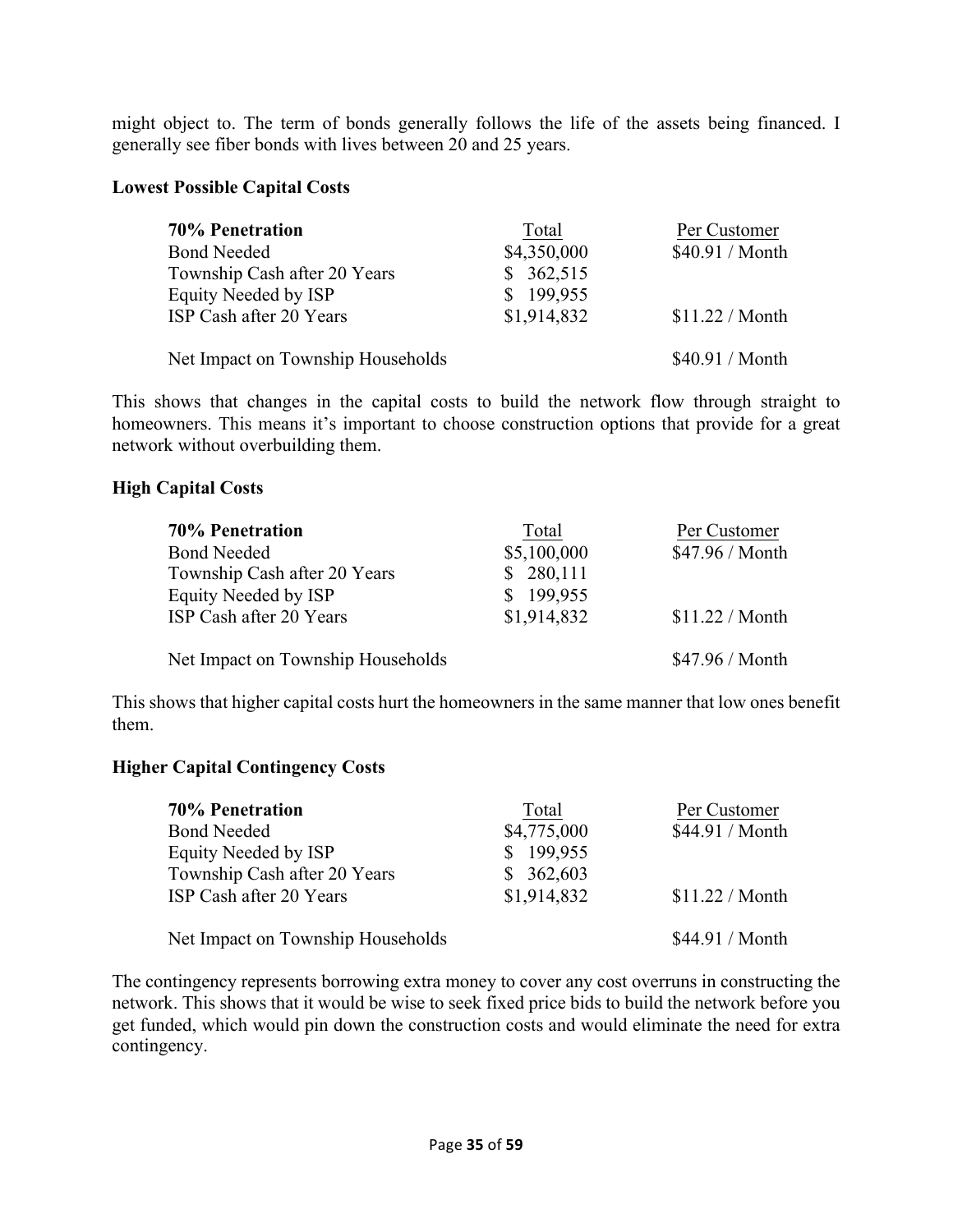#### **Traditional Open Access Model**

| <b>50% Penetration</b>                                                                            | Total         | Per Customer                       |
|---------------------------------------------------------------------------------------------------|---------------|------------------------------------|
| <b>Bond Needed</b>                                                                                | \$4,600,000   | \$43.26 / Month                    |
| Township Cash after 20 Years                                                                      | \$1,398,624   |                                    |
| <b>Township Reduced Property Taxes</b>                                                            | (\$1,200,000) | $(\$7.03)/Month$                   |
| ISP Cash after 20 Years                                                                           | \$1,248,800   | \$7.32 / Month                     |
| <b>Customer Price Increase</b>                                                                    |               | \$20.00 / Month                    |
| Net Impact on Township Households<br>For those buying broadband<br>For those not buying broadband |               | \$56.23 / Month<br>\$36.23 / Month |

This scenario has the township charging \$25 per month per customer to use the network. This is likely to mean fewer customers on the network since the ISPs will pass along your fees in higher rates. For this example I've assumed that the scenario reduces the penetration rate to 50%.

The results of this scenario have a different impact on customers that buy or don't buy broadband on the network. I've assumed that the township would use a lot of the cash it generates in this scenario to cover bond payments.

This scenario doesn't make much sense for the township. It forces rates to be higher, meaning that there are fewer customers who will use the network. The customers that use the network have already paid for bonds in their property taxes and will also pay high rates for broadband in this scenario.

#### **Partnering with 3 Other Townships – 70% Penetration**

In this scenario the township would partner with two other townships and create a broadband cooperative to operate the business and act as the ISP. The big difference between this and the open access scenario is that any profits from the cooperative could be used to benefit customers. This will be discussed in more detail below. This benefit could come either through reductions in retail prices or by lowering the cost of bond payments.

| <b>70% Penetration</b>            | Total         | Per Customer             |
|-----------------------------------|---------------|--------------------------|
| <b>Bond Needed</b>                | \$4,875,000   | \$45.85 / Month          |
| Township Cash after 20 Years      | 311,340<br>\$ |                          |
| Coop Profits after 20 Years       | 520,098       | (\$3.05) / <b>Month</b>  |
| Net Impact on Township Households |               | \$42.80 / Month          |
| 80% Penetration                   | Total         | Per Customer             |
| <b>Bond Needed</b>                | \$4,875,000   | \$45.85 / Month          |
| Township Cash after 20 Years      | 442,591<br>\$ |                          |
| Coop Profits after 20 Years       | 993,215       | (\$ 5.82) / <b>Month</b> |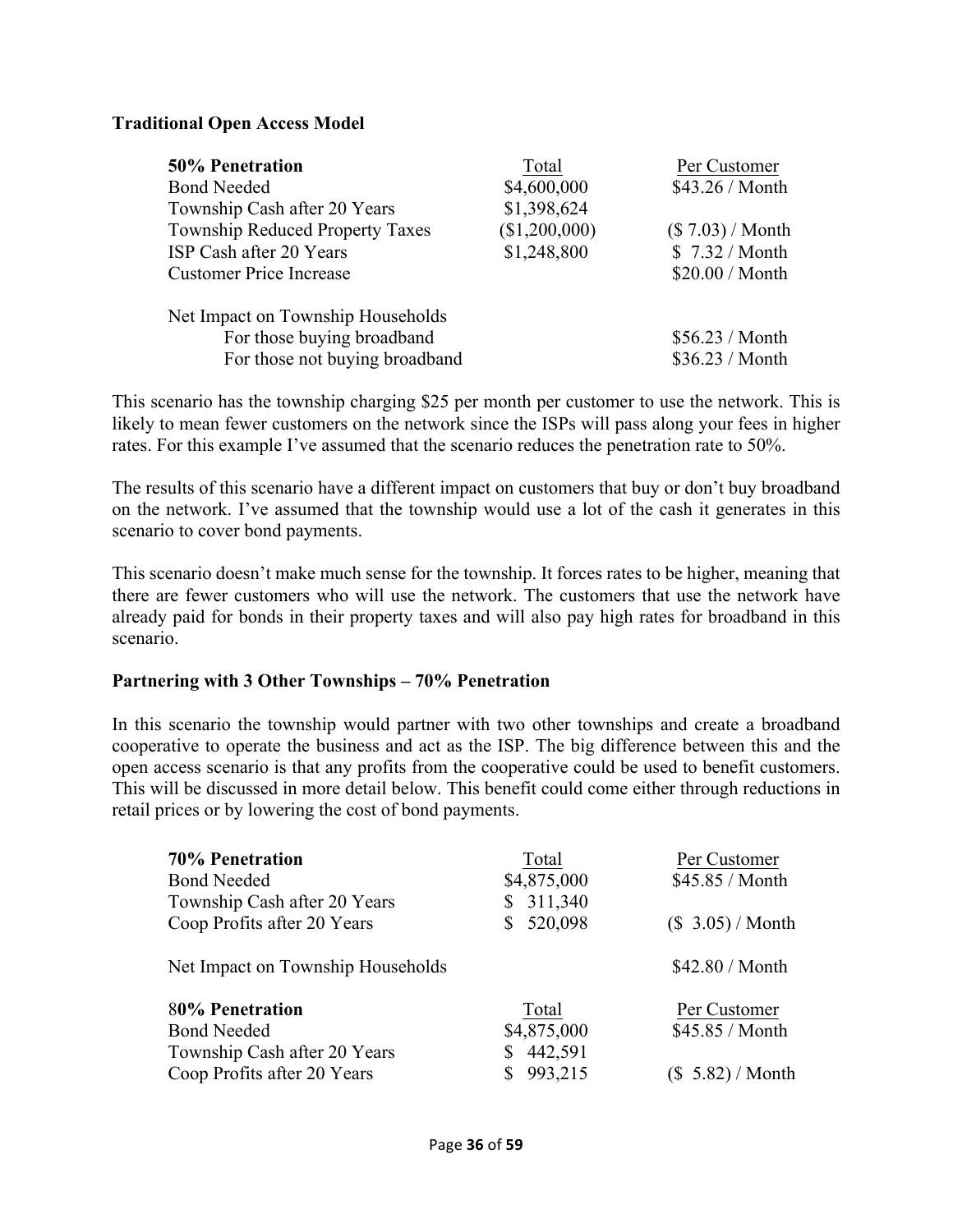#### Net Impact on Township Households \$40.03 / Month

There is one additional benefit to this concept which is that it would allow you to provide a minimal free broadband connection to every home, even if they don't buy traditional broadband. They could use the WiFi, for example, to reduce the data costs for their cellular plans or to use Internet of Things devices like Amazon Echo, smart thermostats, or IP burglar alarms.

This shows that there is a modest savings available to customers from creating a cooperative between a few townships.

These bonds are a little larger than in the open access model since I've assumed that the township would kick in a share of the cost to launch the ISP. But there are issues with using bond money for anything other than capital, so a way needs to be found to fund the money needed to start the ISP. For example, it might be possible for the ISP to obtain bank loans to start the business. But the easiest path would be for each township to kick in a share of funding to jumpstart the new ISP.

#### **Partnering with 9 Other Townships – 70% Penetration**

| <b>70% Penetration</b><br><b>Bond Needed</b><br>Township Cash after 20 Years<br>Coop Profits after 20 Years | Total<br>\$4,775,000<br>\$319,156<br>\$1,422,647 | Per Customer<br>\$44.91 / Month<br>$$8.34)/M$ onth |
|-------------------------------------------------------------------------------------------------------------|--------------------------------------------------|----------------------------------------------------|
| Net Impact on Township Households                                                                           |                                                  | \$36.57/Month                                      |
|                                                                                                             |                                                  |                                                    |
| 80% Penetration                                                                                             | Total                                            | Per Customer                                       |
| <b>Bond Needed</b>                                                                                          | \$4,775,000                                      | \$44.91 / Month                                    |
| Township Cash after 20 Years                                                                                | 450,250                                          |                                                    |
| Coop Profits after 20 Years                                                                                 | \$1,895,700                                      | (\$11.11) / <b>Month</b>                           |

This shows that there is a big benefit to making the cooperative larger. There is an economy of scale at the jointly-created ISP from having more customers. And with more townships the cost for each one to fund the new ISP become smaller. Finally, this demonstrates that even with a larger cooperative there is great incentive to get as many customers on the cooperative networks as possible.

# **A Few Other Revenues to Consider**

The business plan I have created is a little conservative on the revenue projections. There are other potential revenues that could help to pay for the network:

• Business Revenues. I've included no business revenues. Some ISPs (not all) charge a premium price to business customers for broadband. There are only a few businesses in the township today, so recognizing these extra revenues won't make much different to the business plan analysis. But there is the potential for some extra revenue.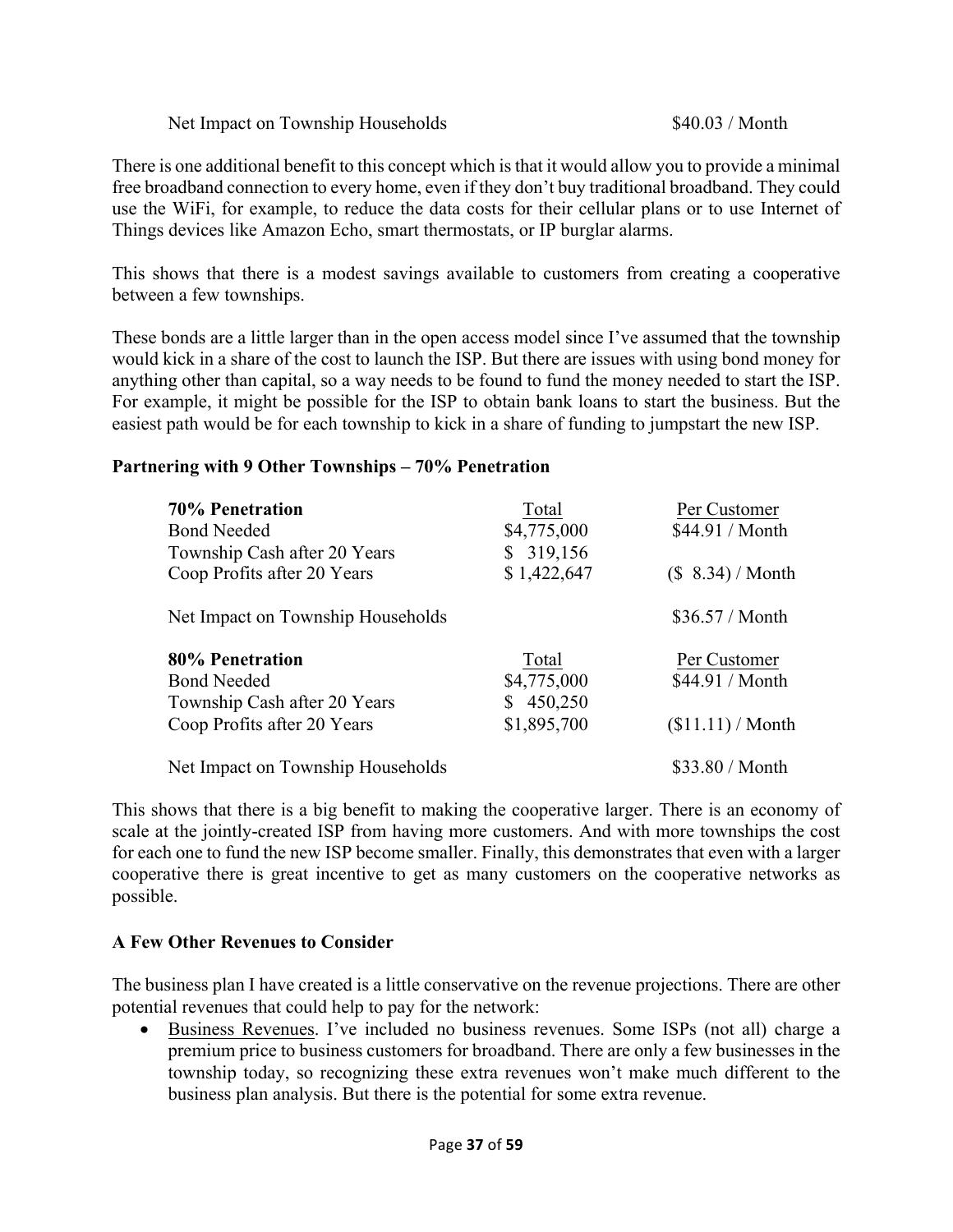- Home Run Revenues. There are a few opportunities for what I call home run revenues meaning significant revenues from a single customer. For example, there are a few cell towers within the township and it is possible over time that you could provide bandwidth to these towers. But I've not included this revenue in the forecasts because it's not an easy revenue to get – cellular companies prefer to buy connections in bulk from wholesale providers and it could be difficult to displace whoever is serving these towers today.
- Future Products. It's likely that ISPs will find future revenues that are not reflected in these projections. We are already seeing the large cable companies offer products like home security, energy management, home automation, etc. It's possible over time that even small ISPs will be able to make some positive margins by reselling these products.

# **D. What These Results Tell Us**

The township has some interesting options to consider. There are viable scenarios that work under three different business models:

- The township acts as the ISP. If enough households would subscribe the excess cash generated can be used to help offset bond costs.
- The township finances the entire network through property taxes. You then make it available for one or more ISPs to bring services. It turns out this is the financially least attractive option because it requires the township to pay for the network and you don't gain any benefits from the profits made from operating on the network. This comes with the risk that the ISPs might charge higher rates than you would with your own ISP. And there is a huge risk that someday you might have no ISP who wants to operate on the network.
- The township can partner with other townships to create an ISP that would operate on the network. If you can gain economy of scale by getting enough townships to work together, this can return significant cash profits to each township to help offset bond costs.

Following considers the pros and cons of each of these ideas. This is important because the decision should not be made entirely based upon finances.

# **Township Operating Your Own ISP**

Note that this would have to be a very simple and stripped down ISP. I would envision perhaps two part-time employees to operate the ISP. So this would mean "small-town service," but it would also be local service and these employees should be able to satisfy everybody. But most of the services needed by an ISP can be purchased from vendors—meaning that the local employees would take care of local maintenance issues, bill customers, and answer customer questions.

#### **Pros**

- Any revenues generated above operating costs can be used to offset the bond payments. As long as the business is run efficiently it can generate positive margins.
- This can work really well if households agree to pay broadband rates higher than market. In nearby towns like Ann Arbor a household can get a decent broadband connection for \$55. If your households would agree to pay something higher than my suggested \$35, then that extra cash can cover a significant amount of the bonds. It's worth noting that a lot of rural broadband cooperatives charge rates between \$70 and \$100.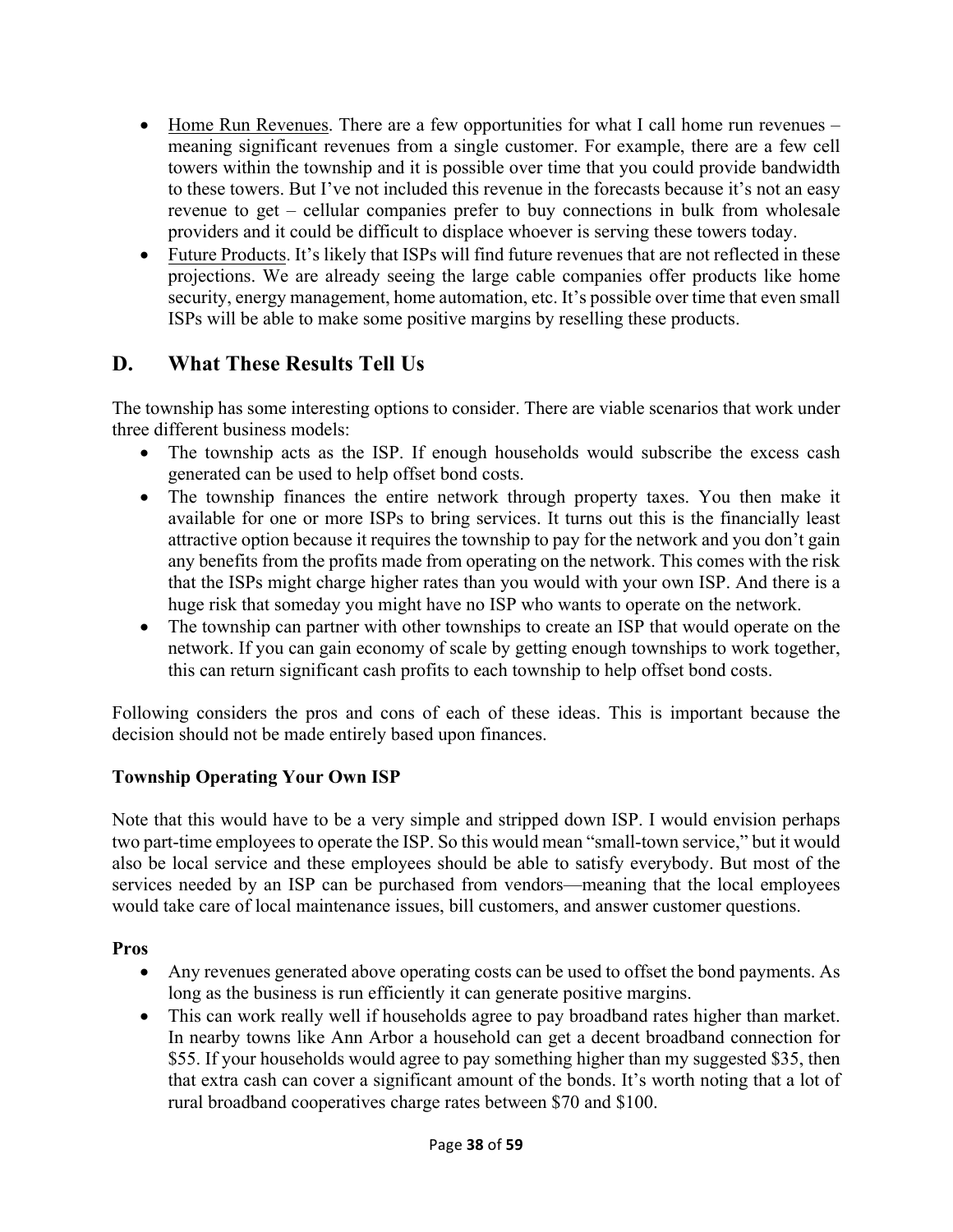- Because the township owns and operates the ISP, you could also provide a free or low-cost broadband connection to every household. Such a connection might be set at a low speed like 5 Mbps—but this would be sufficient to allow home usage of data for cellphones and for Internet of Things devices (Amazon Echo, burglar alarms, smart thermostats, etc.). The big danger here, though, is that too many people elect the free option.
- One of the biggest benefits goes to homes that don't use broadband. The revenues from customers paying for broadband pay more towards the debt than homes that don't. But it looks like there will always be some property tax assessment each year to pay for the network.

#### **Cons**

- The township is taking all of the risk of operating the ISP. If you operate inefficiently and let costs get out of control, then this could cost more to households than a straight-up property tax financing.
- There is an administrative state barrier that makes it harder for a municipality to serve broadband than other kinds of business entities. The specific language of this restriction is included in the Next Steps section of the report. It doesn't appear to be a hurdle you can't overcome, but you need to get legal advice on the issue.

# **Open Access Network**

In this scenario the township would secure financing directly with a property tax increase. The network would then be opened to one or more ISPs to provide service.

#### **Pros:**

- Customers should hopefully get lower prices since the ISPS are paying almost nothing to use the network (I am recommending you charge them \$8 per customer per month). This might mean that customers can get a 100 Mbps connection for something like \$35. But there is no guarantee that the ISPs will price it that low and the township is going to have almost no control over what ISPs choose to sell on the network and what they charge for products.
- The township does not have to be in the ISP business. You build the network and then open your doors to ISPs. This is the simplest option for the township in that you set the property tax surcharge each year and make bond payments and have to do very little else.
- It's possible that if you get multiple ISPs that you might get some competition for broadband. However, there is no guarantee of this and in other open access markets we've seen the ISPs all charge basically the same rates.

#### **Cons:**

- Households will pay the full cost of financing the network from property taxes. I've estimated that to be in the range of \$43 per household per month for 20 years. This fee is charged to everybody—homes that want broadband and those that don't. If this is charged on assessment values, then more expensive homes will pay even more for the broadband surcharge.
- None of the profits from selling broadband is used to help pay for the network. The ISPs will make a profit while homeowners always pay the bond payments.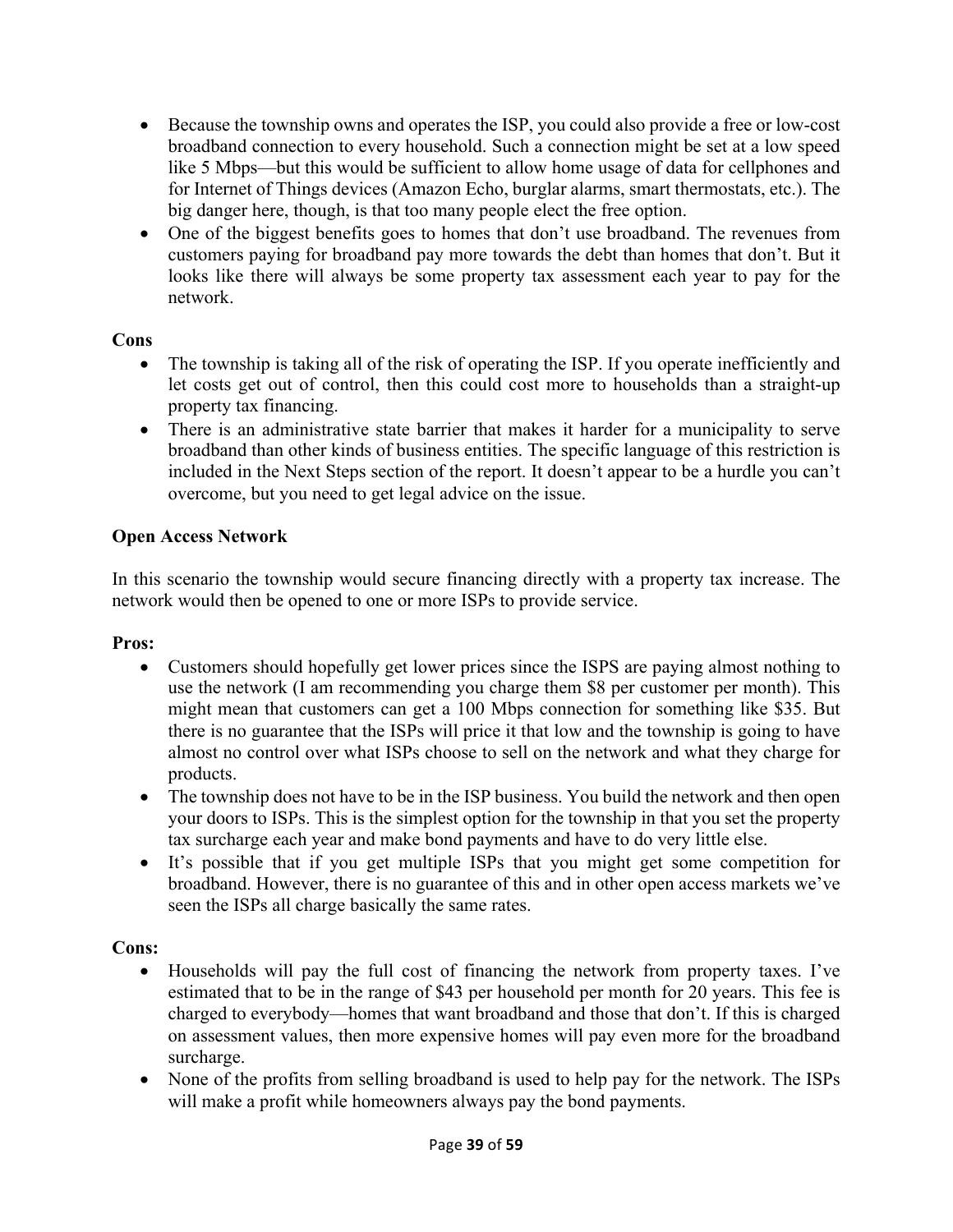- My analysis shows that traditional open access is the most costly option for citizens. If you want to charge any substantial fees to the ISPs, they will both pass those fees on to customers and they will also cherry-pick, meaning they will seek to only serve homes willing to commit to a high monthly bill. My analysis shows that if the township charges \$25 per month for each customer connection that the overall impact to customers is the worst of any scenario. This is because customers will pay high prices, and there will also likely be fewer households on the network.
- You always run the risk that at some time in the future there might be no ISP willing to operate on the network. We've seen an example in both Chelan County WA and Provo UT where an open access network started with multiple ISPs and then dwindled to one. And there is no guarantee that even one ISP will want to serve you. In such a circumstance your network would go dark but you'd still have to make the bond payments.

# **Partnering With Other Townships**

In this scenario you would partner with other townships to create an ISP to operate on all of your networks. The goal is to take advantage of economy of scale such that the more townships that band together, the better the financial result for everybody.

Such an ISP probably would have to be more complex than the simple stripped-down one you could operate by yourself.

#### **Pros:**

- This has the potential to being the best financial scenario for homeowners.
- The biggest benefit from this scenario is that all profits from operating the network would flow back to help reduce the burden on customers. This could be done either by reducing broadband rates (benefitting just broadband customers) or by flowing profits back to the townships to help cover bond payments (benefitting all homeowners).
- The analysis shows there is a major economy of scale. The bigger this joint effort becomes, the bigger the benefit to every member township and their citizens. There is not much benefit from doing this for just a few townships (unless you run the ISP as stripped-down as the one I've recommended if you do this yourself). But there are significant profits to be made as the township-ISP gets larger.

# **Cons:**

- You won't get competition from multiple ISPs on the networks. But this perhaps ought to be listed as a benefit, because if the ISP is owned and operated by the townships it is likely to provide great customer service and low prices.
- There is a lot of work needed to put together this kind of coalition and to make it work. You need firm buy-in from township partners before the first township can feel safe to launch. There is a bit of a chicken and egg phenomenon—townships might want to see this work before joining, but without enough of them joining it's difficult to get started. The township could launch first with your own ISP and add other townships into the business over time.
- It's not necessarily a negative, but there is research needed to understand the best legal structure for such a joint business. The primary issue is to find a structure that would let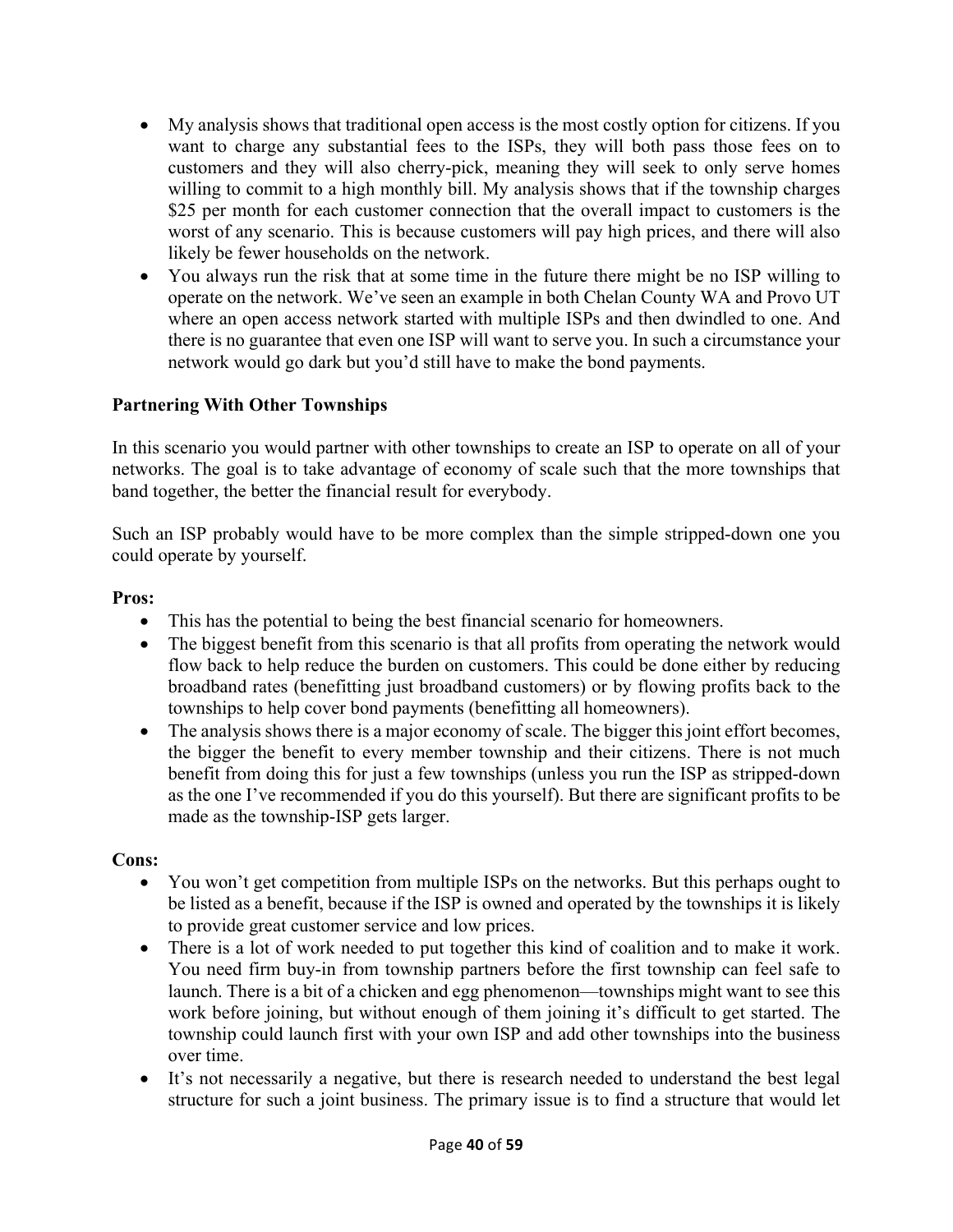the profits from the business flow back to the townships. For now you've created a cooperative, but it may turn out that is not the best structure. For instance, can governments be owners of a cooperative? This might also work as something an Authority arrangement between government entities. But then there are the legal risks associated with operating directly as a government entity—meaning any restrictions on municipal broadband providers could kick in.

# **E. Conclusions/Recommendations**

In my first conversation with the township broadband committee I heard that concept that was most in favor is to use property taxes to pay for the network and then open up the network to open access.

But I've always said that numbers ought to tell the story. It turns out that an open access network is the most expensive option for the township homeowners. If a way can be found to somehow form a government-run ISP, then the profits from that business can help to offset some of the bond fees and can provide the lowest overall cost to homeowners.

Another big upside to have the township, or a group of townships, operate the network is that you could provide broadband to every home, even for those that don't have computers or want traditional broadband. Such households could be given a free low-speed connection that could be used to supply data to cellphones or to operate devices that need WiFi such as smart appliances, burglar alarms, etc. It seems like this will be an easier sell to the public if everybody gets something for their property tax increase.

The numbers tell me that capturing some of the profits from operating the ISP is the best idea. This can be done by the township operating a minimalist and stripped-down ISP or it could be done by partnering with other townships to operate a more robust ISP.

One thing to keep in mind in looking at all of these options is that households will be paying a lot for broadband—either directly or through property taxes. For example, in the open access scenario households will be paying \$43 for property taxes and probably at least \$35 per month for broadband. That means a total increase to households of \$78 per month for twenty years—although they do get great fiber broadband for that price.

With all of that said, here are my specific findings and recommendations:

# **Forming an ISP is the Best Financial Option**

This is the opposite of what I expected to find, which is why I let the numbers tell the story. The number cut through issues and paint the bottom-line picture of what various options cost your homeowners.

There are two possible ways of doing this, and there are pros and cons of each.

• The township could create a small and simple ISP to serve your homes.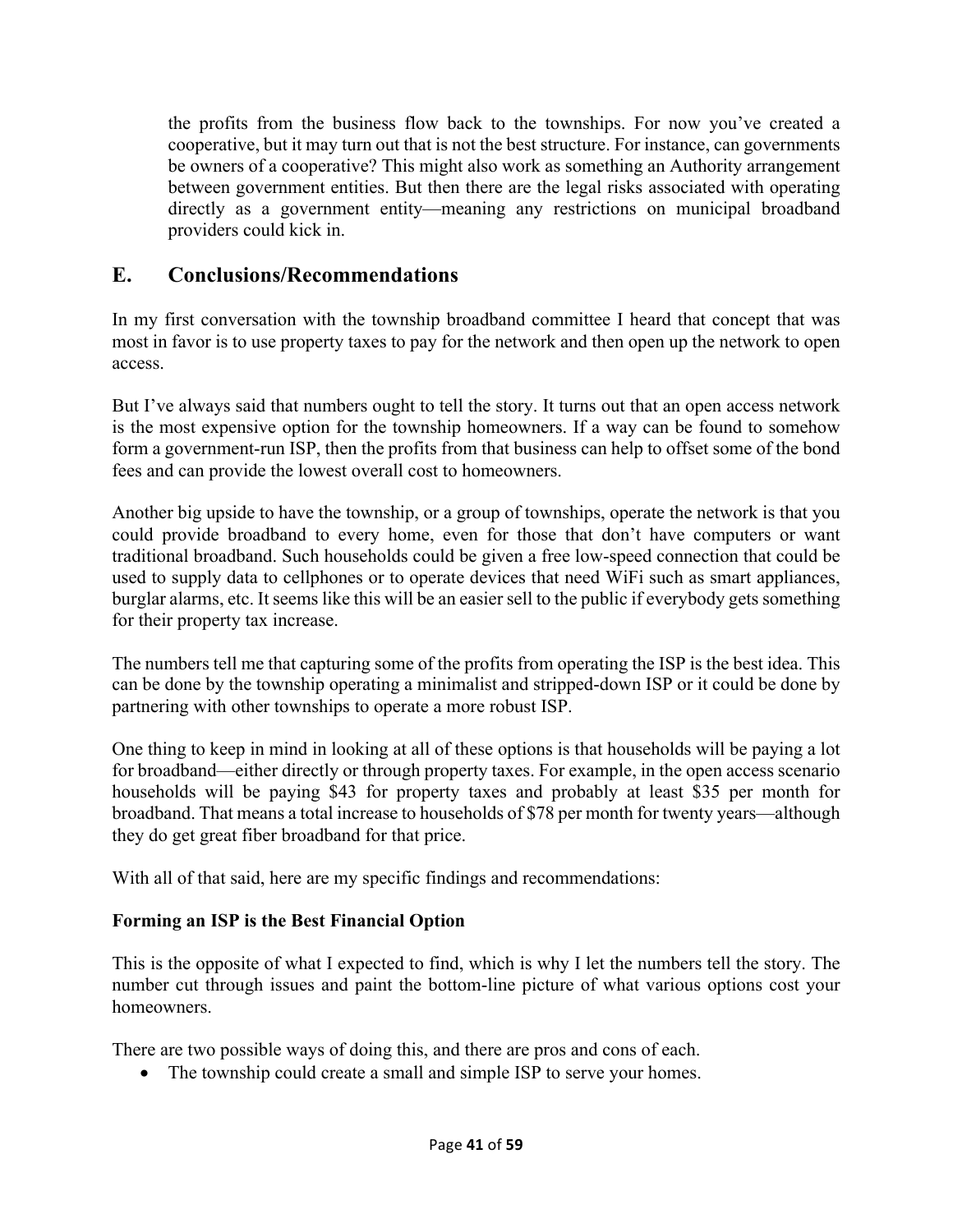• You can partner with other townships to create an ISP. This could be a little more robust of an ISP than doing it yourself, and could, for example, afford to hire an experienced general manager. There is significant economy of scale with such a business and the more townships that come together, the bigger the benefit to customers.

#### **Consider More Than Only Dollars**

There are generally reasons other than a pure dollar comparison when making these kind of choices. I call these social considerations.

**Free Broadband For Everybody**. One of the most intriguing possibilities is that if you somehow operate this with your own ISP that you can then provide free, or very cheap, broadband to every home. That is something that is not likely to work in an open access environment as an ISP is not going to want to service customers who aren't paying for broadband. But you could provide every home with a small amount of broadband to use for cellphone data or for the many new uses for broadband such as using an Amazon Echo, having an IP security system, or operating smart home devices (something that is going to be in big demand within a few years).

**Rate Fairness**. There are some negative social issues to paying for the network from property taxes. First, homes with a higher assessed property value will pay more than others. But more importantly, homes that don't want to have broadband are going to be paying for those that do. Some of the options I am recommending recover a significant amount of the money needed to make bond payments from broadband customers. Generally municipal businesses adhere to a principal that cost causers ought to pay for service. That's why homes that use more water or more electricity pay more than those who use less. A structure that generates some of the bond payments from broadband customers is fairer than one that only uses property taxes.

**Quality of Customer Service**. There is always the possibility in an open access environment that the ISPs on your network won't do a good job. A small ISP might maximize profits by being slow to answer customer calls or to make repairs. They might be bad at billing customers. The problem with a low-quality ISP on an open access network is that you will have almost no ability to replace them or offer an alternative. The township can control customer service better if you control the ISP, either through direct ownership or through partnering with other townships.

**How Hard Is it to Be an ISP?** If you want to consider one of the options other than open access, you will have to wrestle with the question of how comfortable you are with operating an ISP. My opinion is that this is probably a lot easier than you think and it is certainly a lot easier than it was a few years ago. There are numerous small ISPs around the country that would be of a similar size of yours at 500 – 600 customers. Here are the primary functions the ISP would have to handle:

• Providing the Data Product. This used to be quite technical, but today this entire function can be outsourced to high-quality vendors for a reasonable monthly cost per customer. The outside vendor will route Internet traffic, check for viruses,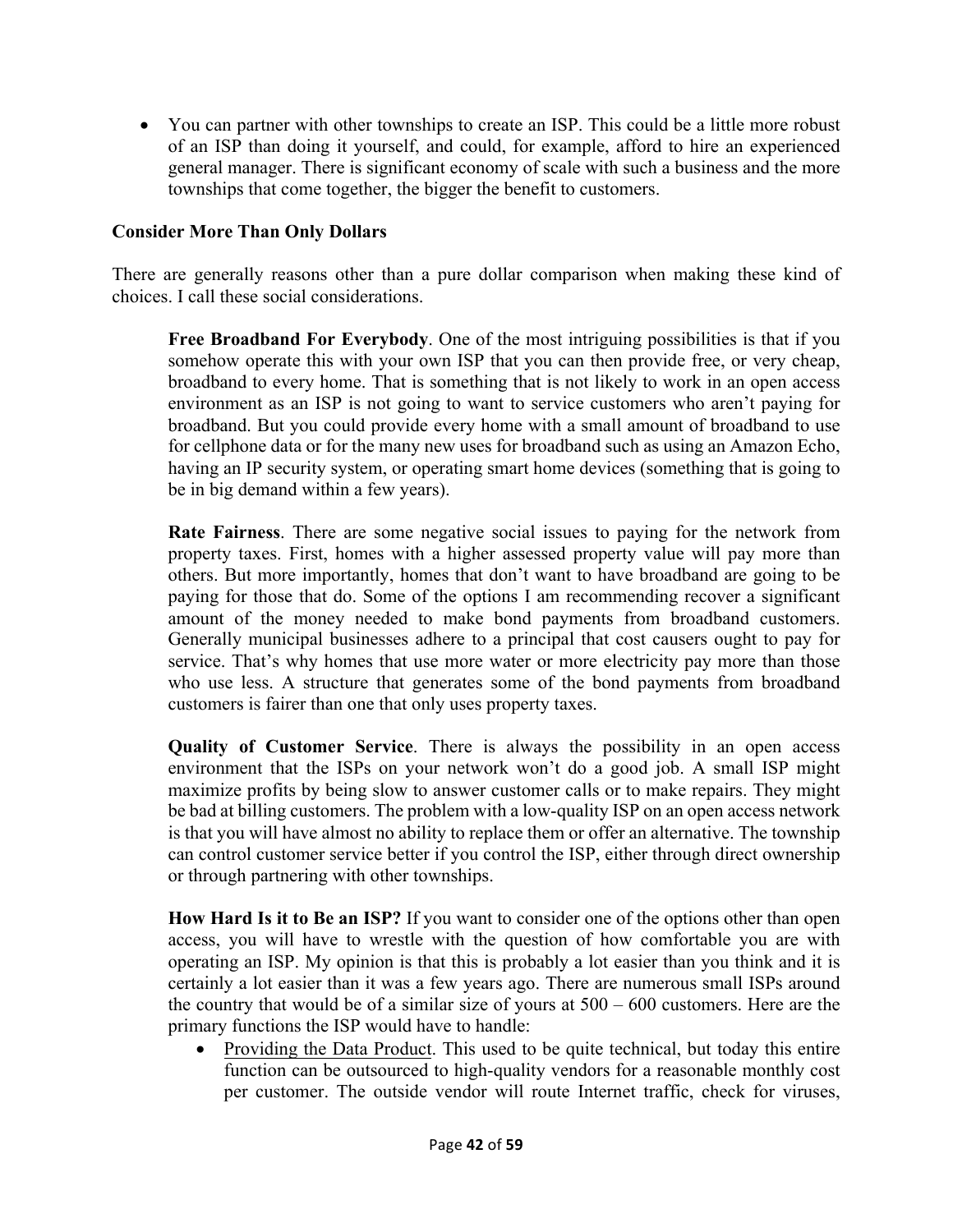protect the network against malicious software attacks, etc. This vendor would also answer customers' technical questions and would also have the ability to effectuate simple repairs for you remotely.

- Maintain the Network. For a fiber network this small there is a not going to be a lot of maintenance required. You can hire a part-time technician to make any needed repairs and to maintain the fiber and electronics. You can contract with other carriers to come in and handle major repairs (such as when somebody cuts a fiber).
- Backoffice Functions. This involves things like taking orders, preparing bills, and collecting payments. For a company this small this can easily be a part time position that perhaps works only in mornings, or else a few days per week.

This gets a little more complicated if you were to operate a larger ISP across multiple townships. In that case I would recommend that the ISP be staffed with a general manager who would oversee all of the above functions. But otherwise, even a larger ISP only has to cover the basic functions. One thing we've learned is that the one product that requires a lot of staff effort is cable television, and as long as you don't offer that, then an ISP can be a pretty simple business. Obviously you will want to have a technician who is competent, but this kind of talent seems to be reasonably available almost anywhere.

#### **Consider Risk**

There are a few risks to consider for each of the options that should also be part of the decisionmaking process of choosing the best operating model. The following are the biggest risks I foresee:

**What if no ISP Wants to Serve?** One of the dangers of the open access model is that you might eventually end up with a situation where no ISP is willing to serve on your network. The kinds of companies that will operate on an open access network are small, undercapitalized, and are generally sole-proprietorships or family businesses. You are looking at probably financing the network from 15 to 20 years, and that is a long time to count on somebody to be willing to operate on the network. If you end up with only one ISP (and this has happened to other open access networks), then you will live in fear of that ISP folding or the company owner/operator dying. It is not inconceivable that your network could go dark if there is no ISP available or willing to serve.

**Broadband Alternatives**. There are two possible competitors to any broadband network you build that must be considered.

- CAF II Broadband. The FCC has provided subsidies to AT&T and Frontier, both of whom serve part of the township, to upgrade their rural broadband. This is likely to result in faster cellular broadband from AT&T and faster DSL from Frontier. The FCC requirement is that these upgrades deliver at least 10 Mbps download – speeds that are faster than what is available in the township today. The risk is slight from this competition, but there will be households that find these upgrades to be adequate and who would rather stay with these providers than pay for a fiber network.
- Elon Musk Satellite Broadband. Elon Musk, the owner of other innovative businesses like Telsa Motors and SpaceX, is trying to raise \$10 billion which he says will enable him to blanket the globe with faster satellite broadband. He's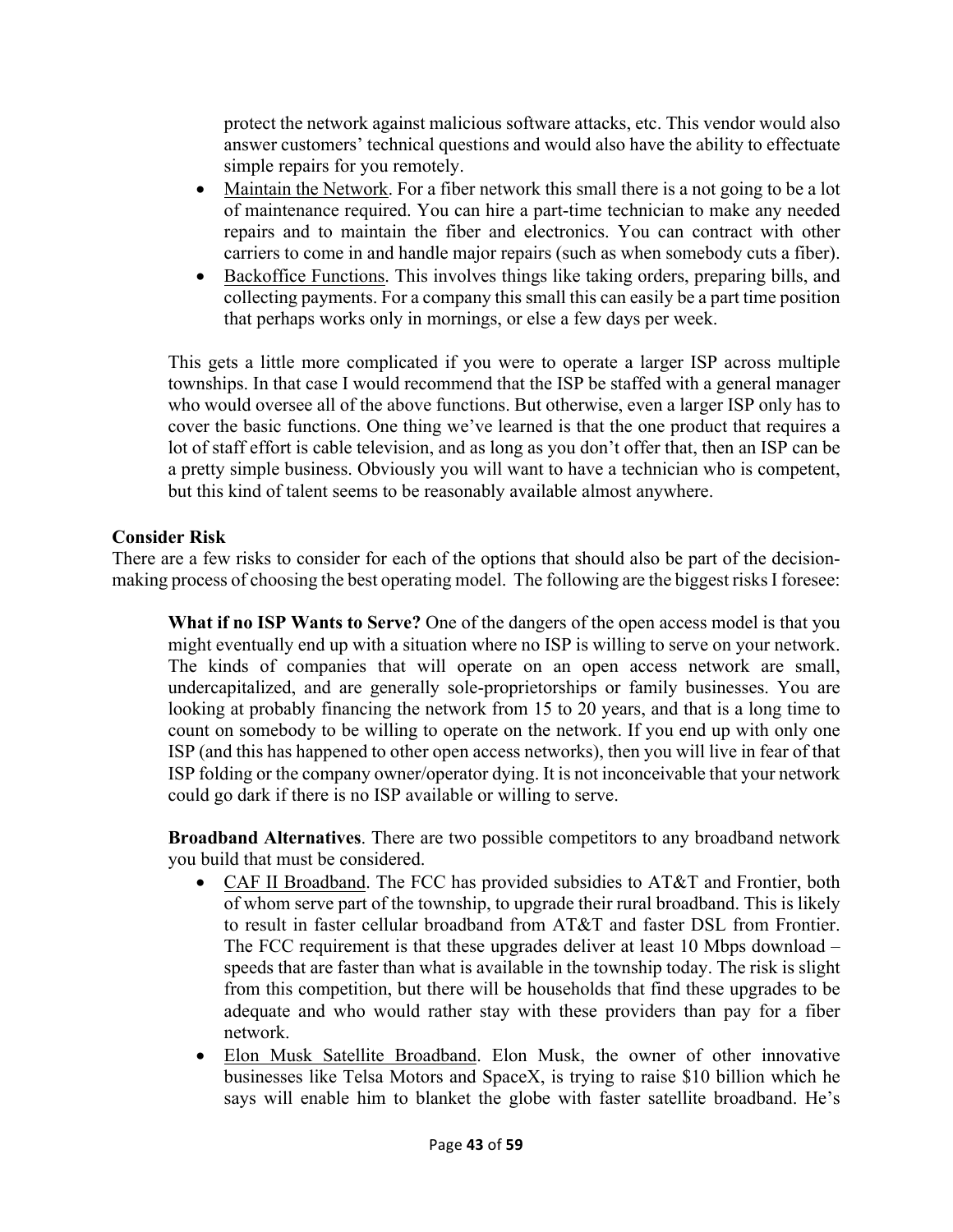talking about putting up over 4,000 satellites at low altitudes and might be able to offer broadband of 100 Mbps or faster. Of course, this is still just an idea on the drawing board, but he has been able to make his other wild-sounding plans come to fruition. If this network is built it could provide a significant competitor to your own network (and every other rural broadband network). The risk is building your own network and then his satellite network is built and can do what he promises and undercuts demand for your network versus him never making this work. This is a really hard risk to judge.

#### **Build Only to Success**

If you end up being the ISP, then I strongly recommend that you only build to success. By that, I mean that you should have some sort of pledge drive and sign-up all of the customers in the township before getting the network financed. If you adopt one of the business options that counts on customer revenues to help pay for the network, then getting customer buy-in before you start is essential.

# **F. FINANCING OPTIONS**

The township has already found the most likely financing option for a project this small. A lot of 'normal' financing options are not going to be easily available to you. But let me highlight a few that could be. Following is a discussion of some of the primary ways this project could be financed. We will look at the options for financing it both as a municipal venture and as a private venture.

#### **Public Financing Options**

The two primary mechanisms used for public financing are revenue bonds and general obligation bonds. There are some major benefits of using bond financing. First, the term of the bond can match the expected life of the assets and it is not unusual to find bonds for fiber projects that stretch out for 25 to 30 years. Second, you can finance a project completely with bonds, meaning that no cash or equity needs to be put into the business up front.

Revenue Bonds: The primary historic source of money to finance this sort of telecommunications system is through the issuance of municipal tax-exempt bonds. Most of the municipal fiber networks that have been built have been financed through revenue bonds. Revenue bond are backed by the revenues and the assets of the fiber network and the associated business. With a pure revenue bond the county would not be directly responsible for repaying a revenue bond should the project go into default. With that said, having a default would be a financial black-eye that might make it hard to finance future projects. So to some degree the county would still be on the hook for the success of revenue bonds, at least tangentially.

However, it is getting harder to finance a project with revenue bonds due to some failures on the part of other municipal networks. Among these are Monticello, MN; Crawfordsville, IN; and Alameda, CA. These kinds of failures have made investors leery about buying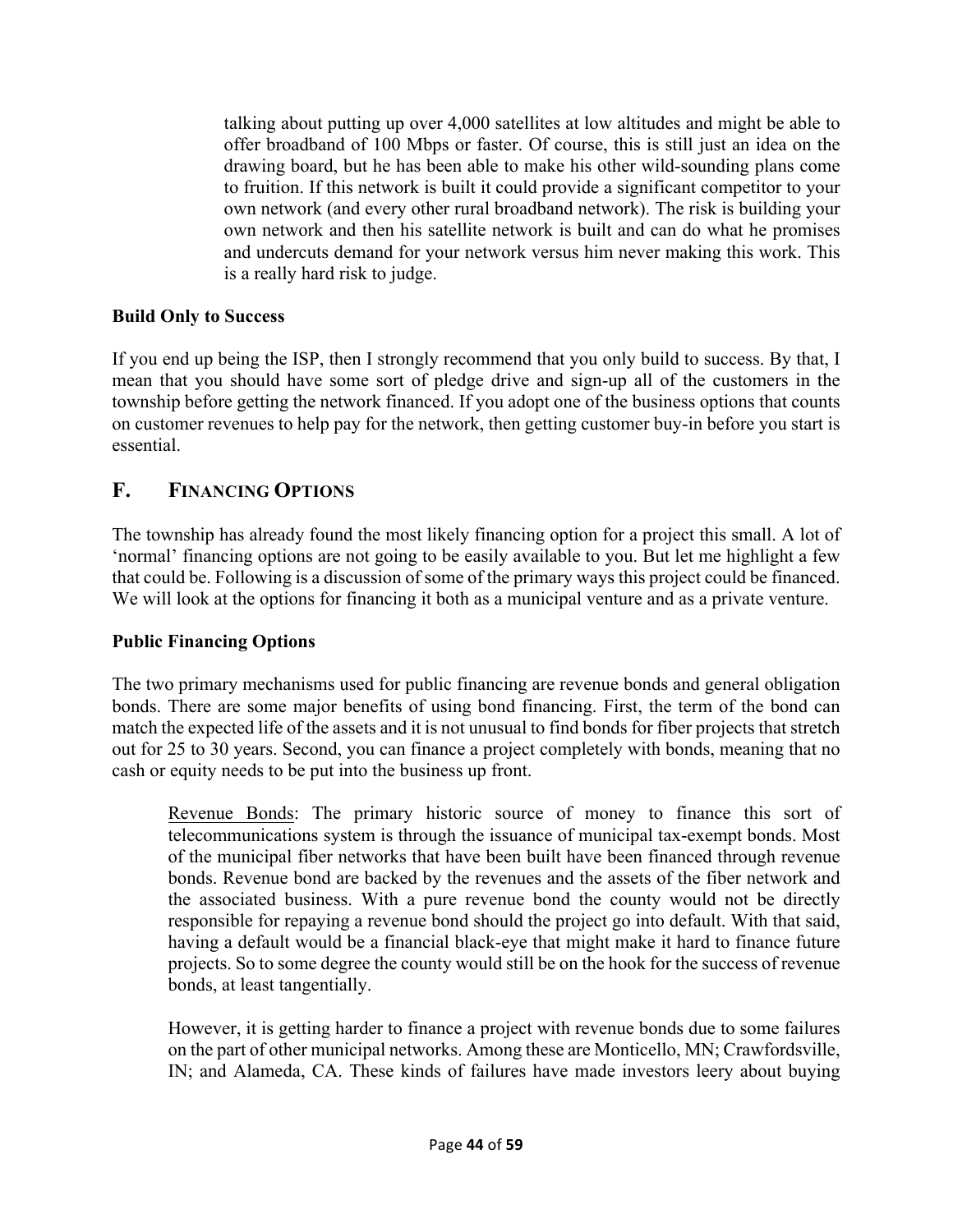bonds that are only backed by the business. This reluctance has made financing with revenue bonds more expensive.

The cost of a bond issue cannot be judged only by the interest paid. In fact, the other financing costs of bonds can outweigh the interest rate in the effect on the bottom line cost of repaying a bond issue. Because of market reluctance to buy revenue bonds, they often have higher interest rates than general obligation bonds, but they also can incur the following costs:

Debt Service Reserve Fund (DSRF): Many revenue bonds require borrowing additional funds to be kept in escrow as a hedge against missing future payments. The DSRF is often set to equal a year's worth of principle and interest payments. This money is put into escrow and is not available to operate the business.

Capitalized Interest: Bonds begin accruing interest from the day the money is borrowed. Since fiber businesses take a number of years to generate enough cash to make bond payments, the bondholders require capitalized interest that is used to make the interest payments for up to the first five years of the project. Basically, the project must borrow the amounts needed to make debt payments which can add a significant amount to the size of the bond issue.

Bond Insurance: Bond insurance is an up-front fee paid to an insurance company that will then pay one year of bond payments to bond holders in case of a default. We've seen bonds issued that have required both a debt service reserve fund and bond insurance.

The difference between bond interest rates and commercial interest rates both change over time; that difference is referred to in the industry as the 'spread.' Sometimes the spread favors bonds and at other times it favors commercial borrowing. In the scenarios used in the study the commercial loans produce better results. But in some of the scenarios studied above the business had a hard time covering the debt payments on the commercial loans in the early years, and in those cases municipal financing would be safer.

Interest rates are not the same for all kinds of bonds. For instance, the interest rate for revenue bonds can be considerably higher than general obligation bonds due to the perceived higher risk. In the last few years the difference between the two types of bonds has not been too great, with general obligation bonds between 4% and 5% and revenue bonds between 6% and 7%. But this changes over time and there have been historic times when one of the two types of bonds would be a better option.

#### *The revenues from this project are not going to be strong enough to support a pure revenue bond. However, that does not mean that the revenues from the business can't be used to help pay for other kinds of financing.*

General Obligation Bonds (GO Bonds): If revenue bonds aren't an option then the next typical alternative is general obligation bonds. General obligation bonds are backed by the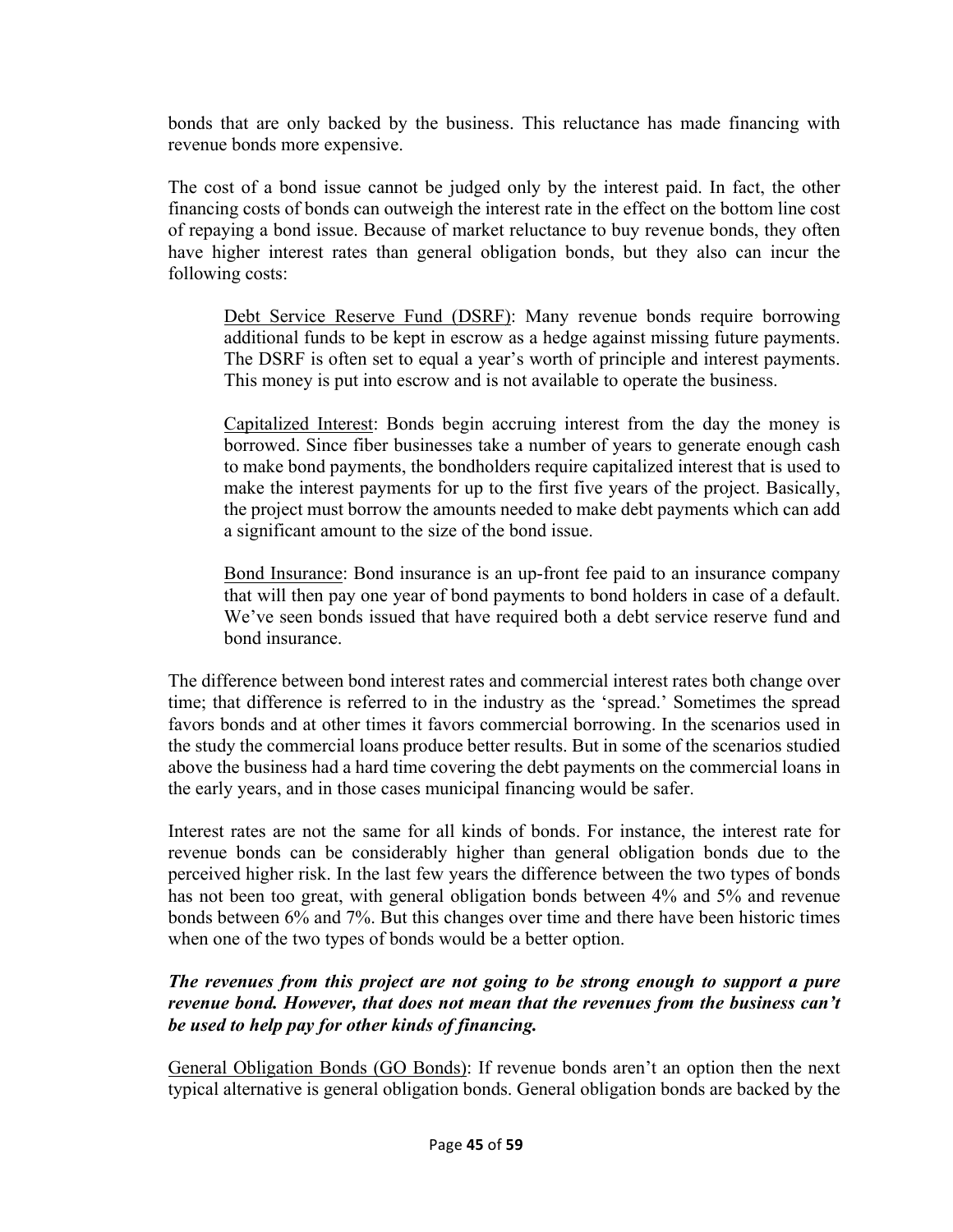tax revenues of the entity issuing the bonds. This backing can be in the form of various government revenues such as sales taxes, property taxes, or the general coffers of a government doing the borrowing.

*In the case of the Township, this is the most likely financing option, and one you have already realized. In your case you can issue revenue bonds backed by property tax revenues. But again, this does not mean that only property taxes can be used to repay the bonds and it looks like the best option includes using some of the revenues generated by the business to help cover some of the bond costs.*

#### **Private Financing Options**

One of the problems of launching the business through a cooperative is that you might not be able to use bond proceeds to start the cooperative ISP. This might mean looking for a small secondary source of funding. The traditional way for commercial ventures to get financed is through bank loans. The interest rates on such loans are generally a lot higher than bonds. Still, there are some ways to mitigate the financing costs so that a project doesn't have to rely on only bank loans. Here are some thoughts on financing the fiber business if it is a non-municipal venture:

Equity: Most forms of private financing require some equity. Equity means that the borrowing entity brings some sort of cash or cash equivalent to the business as part of the financing package. The amount of equity required will vary according to the perceived risk of the venture by the lender. The higher the risk, the more equity required.

Equity can take a number of different forms:

- Cash: Cash is the preferred kind of equity and lenders like to see cash infused into a new business that can't be taken back out or that doesn't earn an interest rate.
- Preferred Equity: For a stock organization (like an LLC or other type of corporation) the business can issue some form of preferred stock that then acts as equity. Preferred equity usually gets some sort of interest rate return, but the payments are not usually guaranteed like they are for bank loans. If the business gets into a cash crunch they must pay bank loans and other forms of debt before they pay preferred equity interest.
- Assets: It's possible to contribute assets as equity. For example, a new fiber venture might be seeded by having one of the partners contribute an existing fiber route or other valuable asset to the business. In such a case the contributed asset generally has to be assigned a market value by an independent appraiser.
- Non-recourse Cash: Non-recourse cash would be taking cash in an obligation that is not guaranteed to be paid back. To give an example, in Sibley and Renville counties, a fiber business was recently launched in the form of a cooperative. The local government provided an economic development bond to the business as a non-recourse loan. This means that the new fiber business will make their best effort to make the bond payments, but if they are short of cash then the government entities who issued the bonds would have to make bond payments. The other sources of financing for that project looked upon these bonds as a form of equity.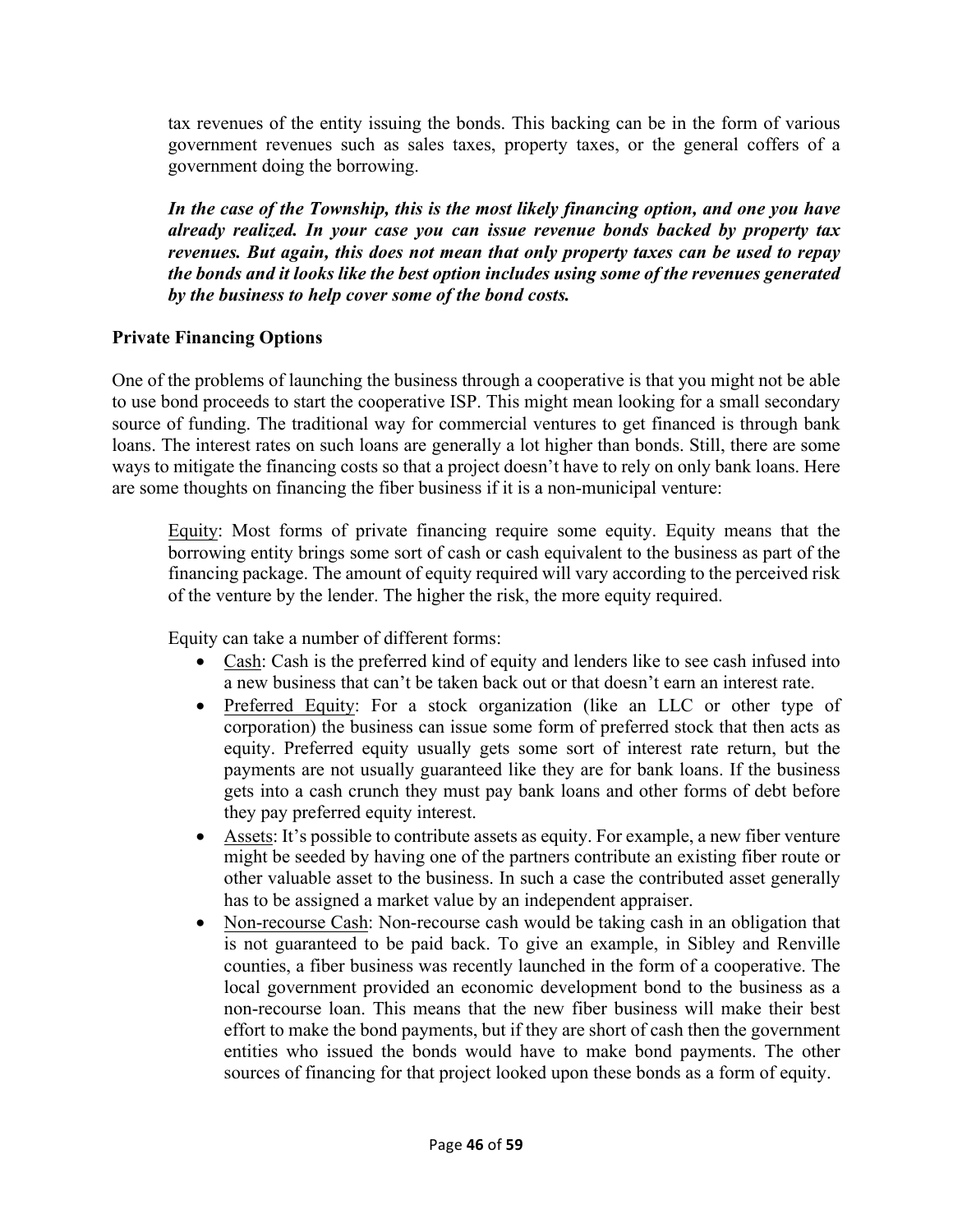In your case, the only likely form of equity would be a cash payment, up front by each home owner. There is no reasonable way to require homeowners to do this, which creates its own set of issues. But a bank loan is likely to require equity.

Bank Loans: While there are around 150 municipal fiber ventures in the country that largely have been financed through bonds, the vast majority of other fiber projects in the country have been financed with commercial lending sources. Most fiber projects have been built by for-profit communications companies or by cooperatives.

The banking industry as a whole does not like to finance long-term infrastructure projects. This is the primary reason why the country has such an infrastructure deficit. Historically banks would fund things like power plants, electric and water networks, and other longterm revenue-generating assets. But various changes in banking laws which have required banks to maintain larger cash reserves along with a general desire to go after higher interest rate projects mean that banks have largely stopped doing this kind of lending. It's not impossible to finance an infrastructure project at a traditional bank, but the general parameters of bank loans make it a challenge.

Most banks prefer not to make loans with a term much longer than 12–15 years, and very few telecom projects can generate enough cash in that time period to pay for the original investment. Bank loan rates are generally a few percentage points higher than bond rates, which also makes it harder to prove feasible.

Also, bankers generally expect a significant amount of equity from the borrower. The banking industry has gotten much more conservative over the last decade and they now might require 40% equity where a decade ago for a similar project they might have required 20% equity. Since fiber projects are relatively expensive, it's difficult to raise the kind of equity needed to make a project work.

There are exceptions. A few of the large banks like Key Bank and Bank of America have divisions that will make bank loans to municipal ventures that look a lot like bonds. These loans will have long payment terms of 20 years or more and reasonable interest rates. However, most of these loans go for things like power generation plants and other projects that have a really strong guaranteed revenue stream. These banks have done a tiny handful of telecom projects, but they view most of them to be too risky. Banks are also somewhat adverse to start-ups and prefer to make these kinds of loans to existing businesses that already have a proven revenue stream.

There is one unique banking resource available to companies who want to build fiber projects. This is CoBank, a boutique bank. This bank has financed hundreds of telecom projects, mostly for independent telephone companies. CoBank is a relatively small bank and has strict requirements for financing a project. They are leery of start-ups and we can't think of a start-up they have financed recently. They also expect significant equity to be infused into a new venture. They tend to have somewhat high interest rates and somewhat short loan terms of  $10-12$  years.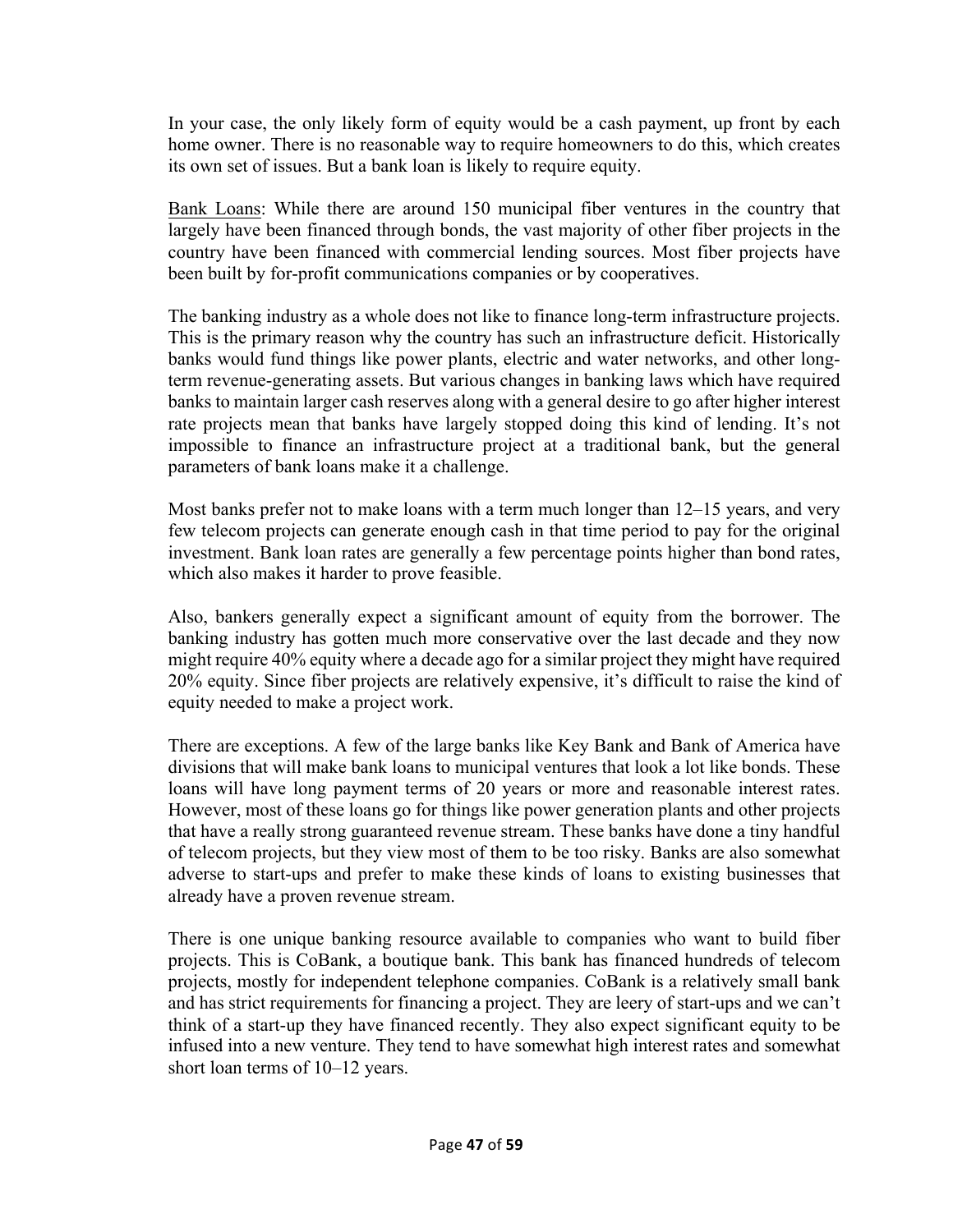The final source of bank financing is local banks. Historically local banks were the source in many communities for car and home loans. But over the last few decades those loan portfolios have migrated to other lenders and local banks have been struggling for a decade to find worthwhile projects in their regions. We know of many commercial projects for small telcos that have been financed by local banks.

One of the issues of borrowing from a local bank is that they are going to have a relatively small lending limit. Most local banks won't make an individual loan for more than one or two million dollars. That obviously doesn't go far in a fiber project. However, local banks have become adept at working in consortiums of multiple banks to make larger loans. This spreads the risk of any one loan across many banks. Banks who do this usually take part in consortium loans for a number of projects. These smaller banks see this as a way to make loans to quality projects and quality customers that they could not loan to on their own.

To make this work you generally must start with a bank that is local to the project and let them help you put together the consortium. They essentially become the sponsor of the deal. This approach takes some extra work to put together, but there are many examples of this working for financing good projects.

Loan Guarantees: One way to make banks more amenable to loaning money to fiber projects is through federal or state loan guarantee programs. A loan guarantee is just what it sounds like. Some state or federal agency will provide a loan guarantee, which is very much like getting a co-signer on a personal loan. These programs guarantee to make the payments in the case of a default and thus greatly lower the risk for a lending bank. In return for the lower risk, the banks offer lower interest rates.

These guarantees are not free. There is an application process to get a loan guarantee in much the same manner as applying for a bank loan or a grant, meaning lots of paperwork. And then the agency making the guarantee will generally want a fee equal to several interest 'points' up front. To some extent, this process works like insurance and the agency keeps these fees to cover some of the cost of defaults. If they issue enough loan guarantees, then the up-front fees can cover eventual losses if the default rates are low. These points are a payment to the agency for issuing the guarantee and are not refundable.

There are several state and federal agencies that might be willing to make loan guarantees for telecom projects. The following agencies are worth considering:

HUD 108 Program: The Department of Housing and Urban Development has a loan and loan guarantee program that is allotted for economic development. There is both federal money under this program as well as money from this program given to the state to administer. While these loans and loan guarantees generally are housing related, the agency has made loan guarantees for other economic development projects that can be shown to benefit low- or moderate-income households. If enough of a fiber project can be said to benefit low-income residents, then these loans can theoretically be used for a fiber project.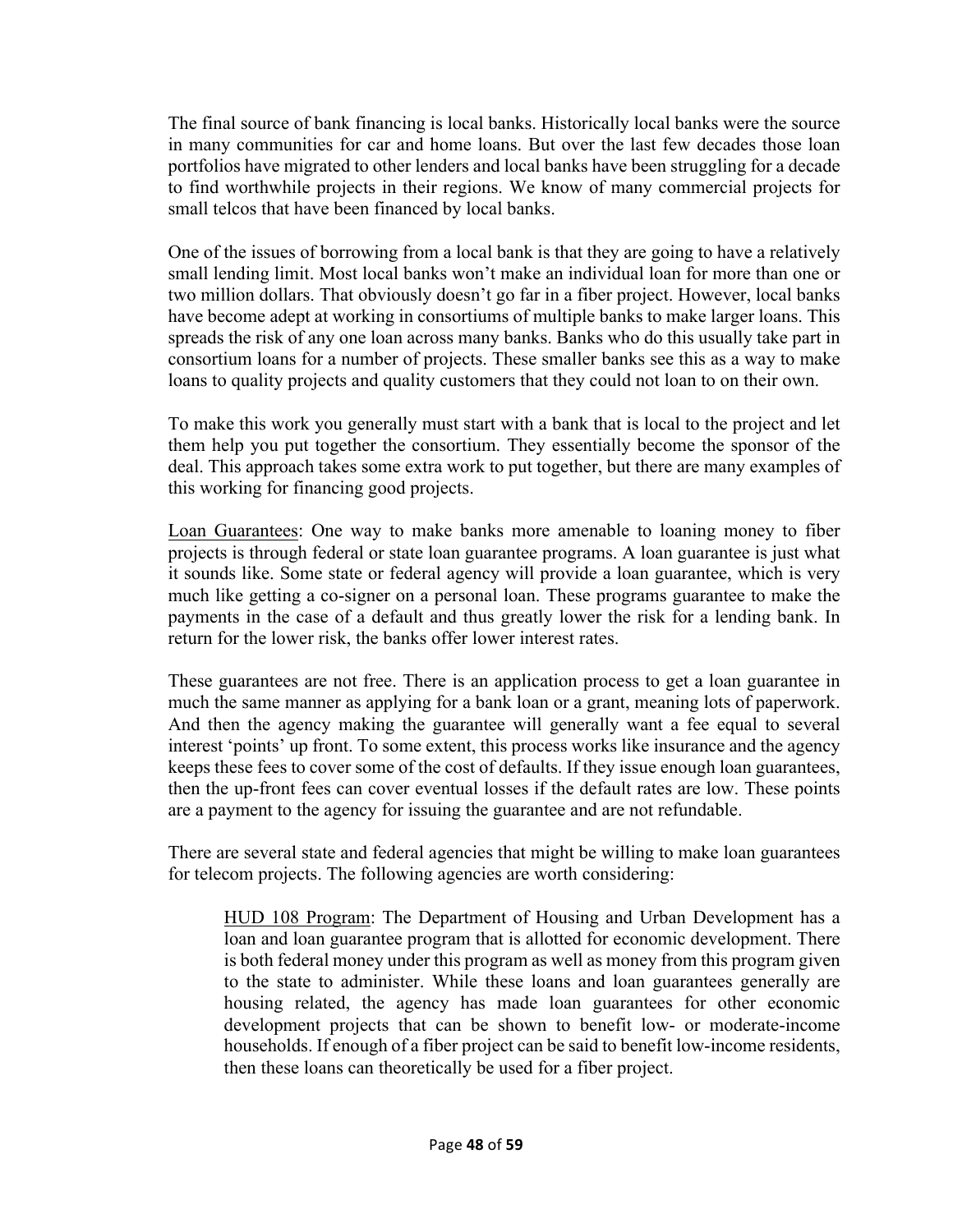Small Business Administration 504 Loan Program: This program by the SBA provides loans or loan guarantees to small start-up businesses. These loans or loan guarantees must be made in conjunction with a bank, with the bank providing some loan funds directly and with the SBA loaning or guaranteeing up to 50% of the total loan.

USDA Business and Industry Guaranteed Loans (B&I): The Department of Agriculture provides loan guarantees through the B&I program to assist rural communities with projects that spur economic development. Such a project must, among other things, provide employment and improve the economic or environmental climate in a rural area. These loan guarantees are available to startup businesses. The program can guarantee up to 60% of a loan over \$10 million or greater percentages of smaller loans.

Rural Utility Service (RUS): This is a part of the Department of Agriculture. We cover their loan program in detail a little bit below in this report. They also can provide loan guarantees. These come with the same sorts of issues associated with the loans. These loans and loan guarantees can only be used in communities of that do not include cities of 20,000 population or greater, which would not be an issue in Nobles County.

Rural Utility Service (RUS) Loans: The Rural Broadband Access Loan and Loan Guarantee Program (Broadband Program) furnishes loans and loan guarantees to provide funds for the costs of construction, improvement, or acquisition of facilities and equipment needed to provide broadband in eligible rural areas. These loans can't be used for any town with a population over 20,000.

RUS makes broadband loans and loan guarantees to:

- Finance the construction, improvement, and acquisition of facilities required to provide broadband including facilities required for providing other services over the same facilities.
- Finance the cost of leasing facilities that are required to provide broadband if the lease qualifies as a capital lease under Generally Acceptable Accounting Procedures (GAAP). The financing of such a lease will be limited to the first three years of the loan amortization period.
- Finance the acquisition of facilities, portions of an existing system, and/or another company by an eligible entity, where acquisition is used in the applicant's business plan for furnishing or improving broadband. The acquisition costs cannot exceed 50 percent of the broadband loan amount, and the purchase must provide the applicant with a controlling majority interest in the equity acquired.
- Finance pre-loan expenses, i.e. any expenses associated with the preparation of a loan application, such as obtaining market surveys, accountant/consultant costs for preparing the application, and supporting information. The pre-loan expenses cannot exceed 5 percent of the broadband loan excluding any amount requested to refinance outstanding telecommunication loans. Pre-loan expenses may be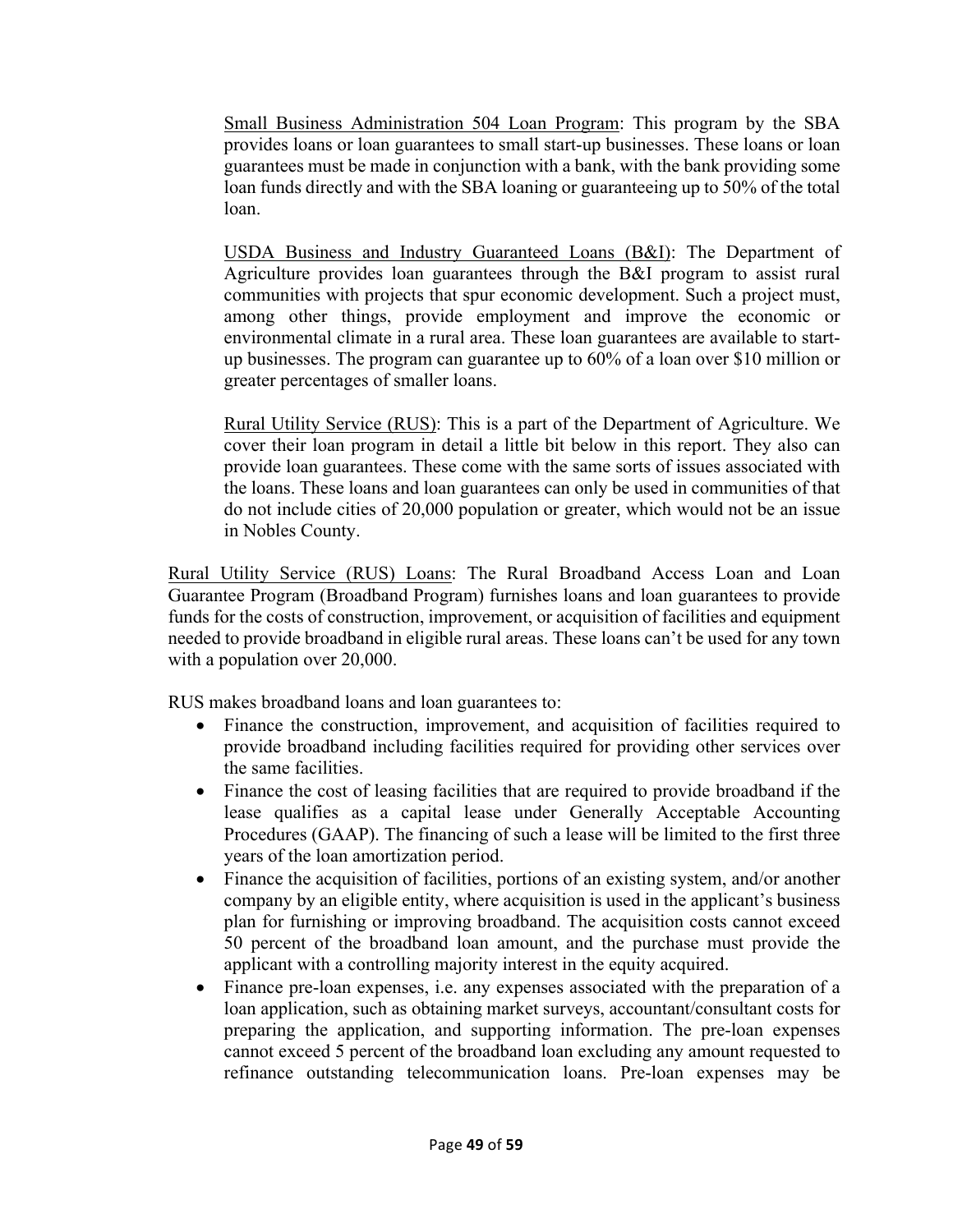reimbursed only if they are incurred prior to the date on which notification of a complete application is issued.

RUS is allowed to make loans to a wide range of entities. Borrowers can be either nonprofit or for-profit and can be one of the following: corporation; limited liability company (LLC); cooperative or mutual organization; Indian tribe or tribal organization as defined in 25 U.S.C. 450b; or state or local government, including any agency, subdivision, or instrumentality thereof. Individuals or partnerships are not eligible entities.

To be eligible to receive a loan under this program, the entity must:

- Submit a loan application. We note that the loan application requires a lot of work including such things as pre-engineering, surveys, mapping, financial business plan models, environmental impact studies, and other things which make the application expensive to get prepared externally;
- Agree to complete the build-out of the broadband system described in the loan application within three years from the date the borrower is notified that loan funds are available;
- Demonstrate an ability to furnish, improve, or extend broadband in rural areas;
- Demonstrate an equity position equal to at least 10 percent of the amount of the loan requested in the application; and
- Provide additional security if it is necessary to ensure financial feasibility as determined by the Administrator.

In practical terms here is how the RUS loans have been administered over the past few decades:

- The rules say that a project needs at least 10% equity, but in reality this is often expanded to be anywhere from 20% to 40% at the discretion of the RUS. In effect, the RUS acts as a bank and they will require enough equity that the project can adequately cover debt payments. In comparing the RUS to other banks, we would classify them as conservative.
- The loan terms are generally in the range of 12 years, sometimes up to 15 years for fiber projects. This is much shorter than the terms available on bond financing, meaning the annual payment would be higher under an RUS loan than with a bond.
- It is exceedingly hard to get a project funded for a start-up business. When one takes an RUS loan they essentially want the whole company as collateral. Thus, the bigger and the more successful the existing company, the easier to meet their loan requirements.
- Their collateral requirements are overreaching in other ways that make them hard to work with for municipal projects. For example, if your project was going to share fiber with some existing network, such as one built by a school system, they would want that asset as collateral. This is generally not possible.

This makes the RUS a very unlikely funding source for a municipal venture or for any start-up venture. To the best of our knowledge, they have never yet successfully funded a municipal venture and they rarely approve a project for a start-up business unless it is extremely well funded by a demonstrably successful company.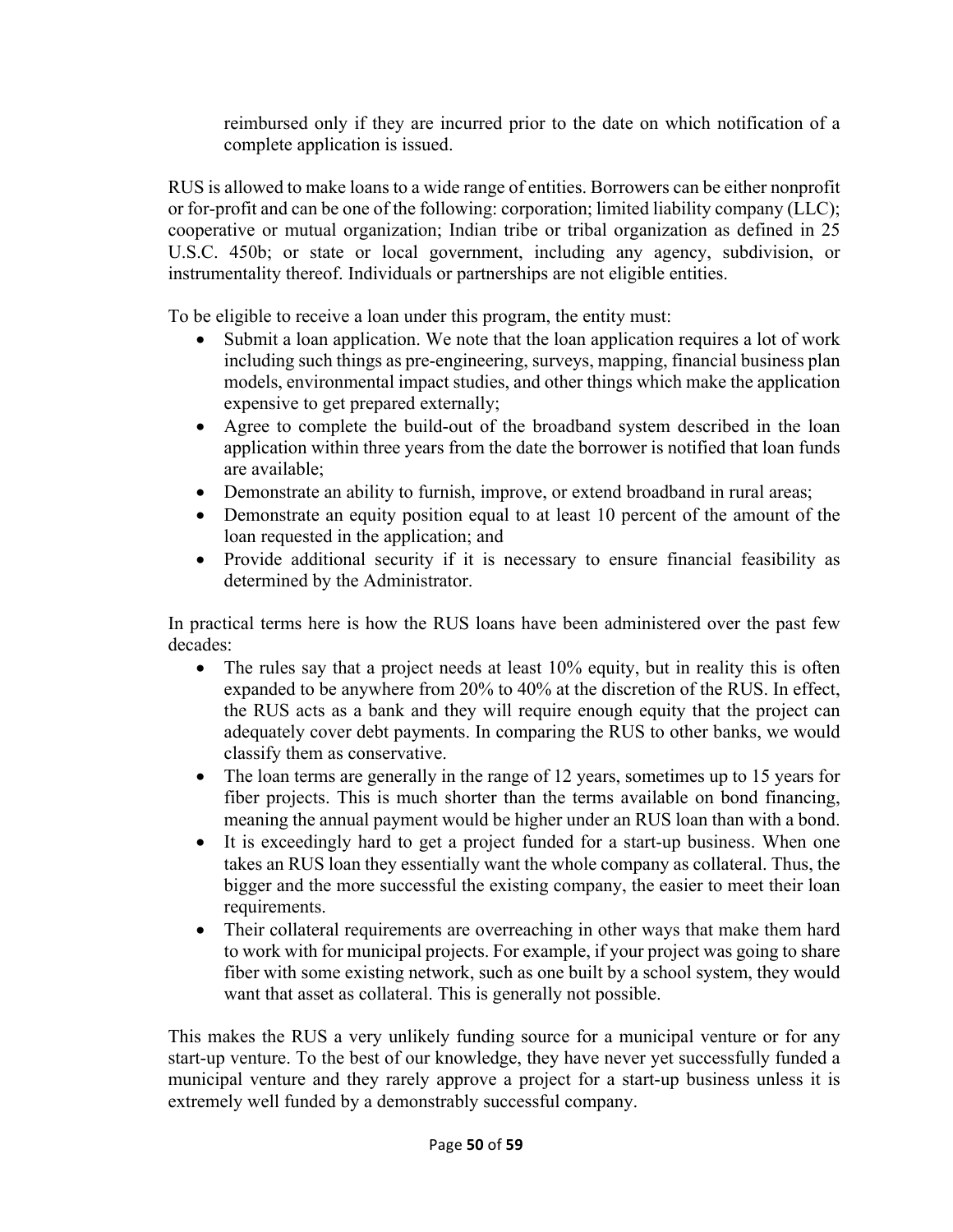The other big drawback of these loans is that they take a long time to process. They often have a backlog of loan applications at the RUS of 12–18 months, meaning you have to wait a long time after application to find out if they will fund your project. Very few existing companies are willing to wait that long unless they are certain they will be funded. And if you are coordinating these loans with other forms of financing this wait is not practical.

The loans are granted by using a very detailed checklist and rating system. This system gives a big preference to making new loans to existing RUS borrowers.

However, the loan fund is really large and is currently at nearly \$1 billion. Congress generally has been adding additional funds to the RUS pot each year. The RUS also has some discretion and they have it within their power to make a grant as part of the loan. This is something that can't be counted on, but we know of projects where the borrower only had to pay back 80% of what they borrowed. The interest rates can be lower than market in some cases, but for the last several years, with low interest rates everywhere, the RUS loan rates were not much cheaper than commercial loans.

These loans also require a significant paperwork process to drawdown funds along with significant annual reporting requirements.

There is a low likelihood that RUS would be a funding source for a project in the county.

New Markets Tax Credit: The New Markets Tax Credit (NMTC) Program was established in 2000 as part of the Community Tax Relief Act of 2000. The goal of the program is to spur revitalization efforts of low-income and impoverished communities across the United States and Territories. Eligibility of the county to use these funds would depend upon meeting the earnings test. However, much of rural America meets this test if you earmark the funds for the rural parts of a project.

The NMTC Program works by giving big tax credits to investors that are willing to invest in infrastructure projects in qualifying communities. The tax credits are so lucrative that often the other terms for accepting the funding are modest. The tax credit equals 39% of the investment paid out—5% in each of the first three years, then 6% in the final four years, for a total of 39%.

The Community Development Financial Institutions (SDFI) Fund and the Department of the Treasury administer the program. The process of how the Treasury allots credits is a complicated one and we won't cover it, but in the end there are entities who end up each year with some amounts of New Markets Tax Credits that they must invest to gain the tax credits. The credits are often purchased by the large national banks or other firms that invest in infrastructure.

Generally in practice, these funds act like a mix of loans and credits to the recipient. For instance, a community that received these funds might have to pay some modest amount of interest during the seven years of the tax credit, and at the end would have a balloon for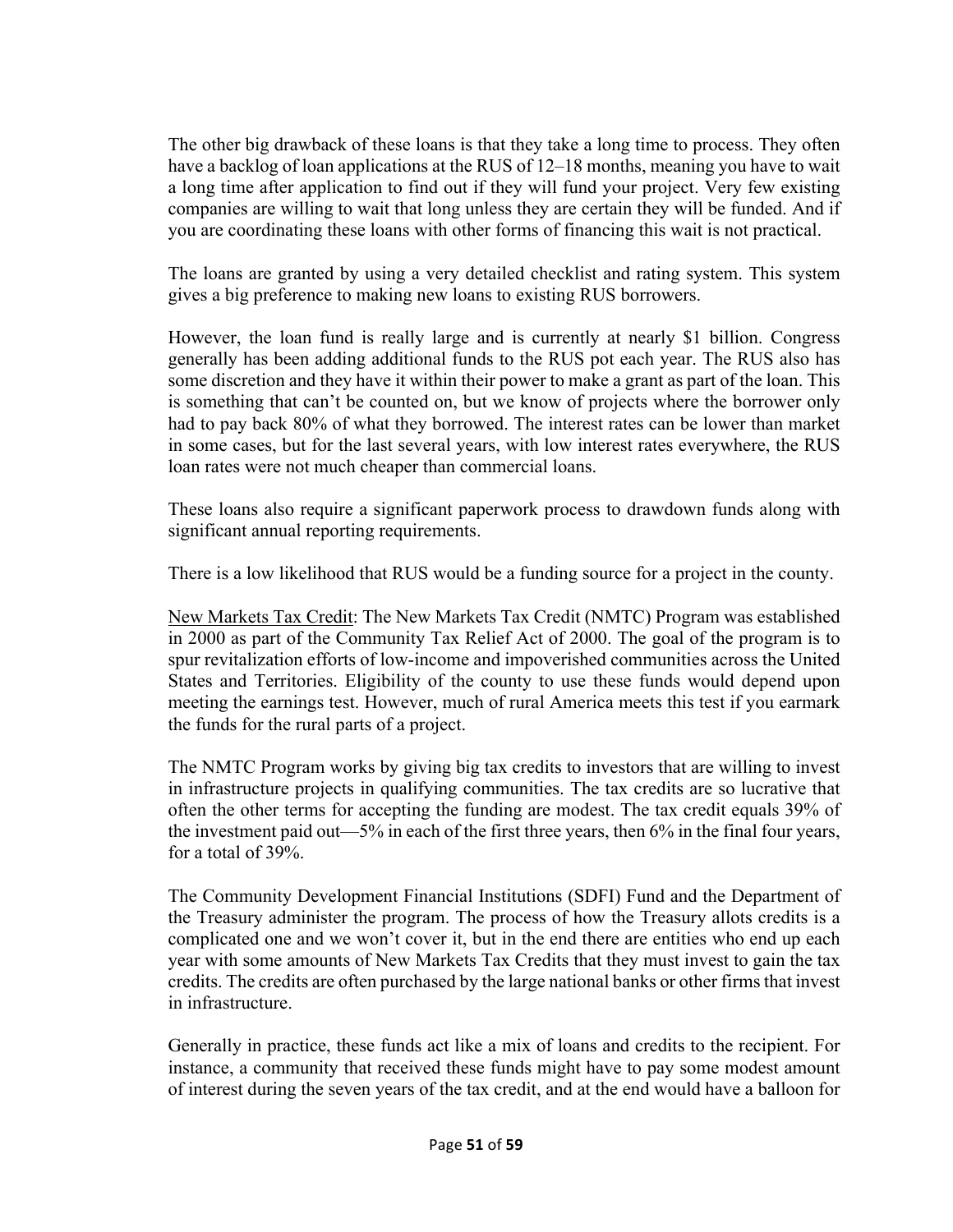the principal. However, often some or even all of the principal will be excused, making this also look like a grant.

Because the entities that get the credits change each year, and because you apply with the entities that hold the credits, and not with the federal government, the processes for applying for this money are somewhat fluid. However, there are entities and consultants who help find New Market Tax Credits and who can help you through the maze of requirements.

These funds are not likely to fund a whole, or even a large percentage, of a fiber project, but they might be used to find 5% to 10% of the needed funds of a project and can be a very affordable piece of a funding package. In some cases the terms for getting these credits are so good that other pieces of the financing might look at the tax credit money as equity.

Creative Sources of Loans: We've seen entities get very creative in finding sources of financing:

- Loans from Individuals: We've seen small fiber businesses gain equity through non-recourse loans from people and businesses in the area. These loans had loan contracts and covenants like any other loans. The money borrowed in this manner reduces the amounts that have to be borrowed from the larger external sources, and generally these loans avoid the large fees associated with external financing.
- Loans from Other Cooperatives: If you borrow through the cooperative, it's possible to get low or even zero-interest loans from other cooperatives in the area. Cooperatives are a unique type of business that is required by law to either invest their profits back into the business or else return it as dividends to members. Because the amount of dividends are limited by law, cooperatives often find themselves with large cash reserves. They are allowed to loan out these cash reserves, but only to other cooperatives.

### *While it's possible to pursue non-bond financing, the process to so can be expensive. And there is no guarantees of getting funding from traditional lending sources like banks or the federal government.*

# **G. OPTIONS FOR BUSINESS STRUCTURE**

This report is recommending that you find a business structure that can somehow funnel some of the profits of the business back into paying for financing costs. However, this is not a straightforward process. There are several business structures that might work for this, and there are issues with each:

• Direct Ownership of the Business by the Township. The problem with this idea is that you would be operating a tiny ISP. This is possible and I know successful ISPs that are as small as this. But there is a lot more safety in finding a way to instead partner with other townships in order to form a larger ISP. On the plus side, the township would control everything. The revenues from the ISP could be used to directly offset some of the bond costs.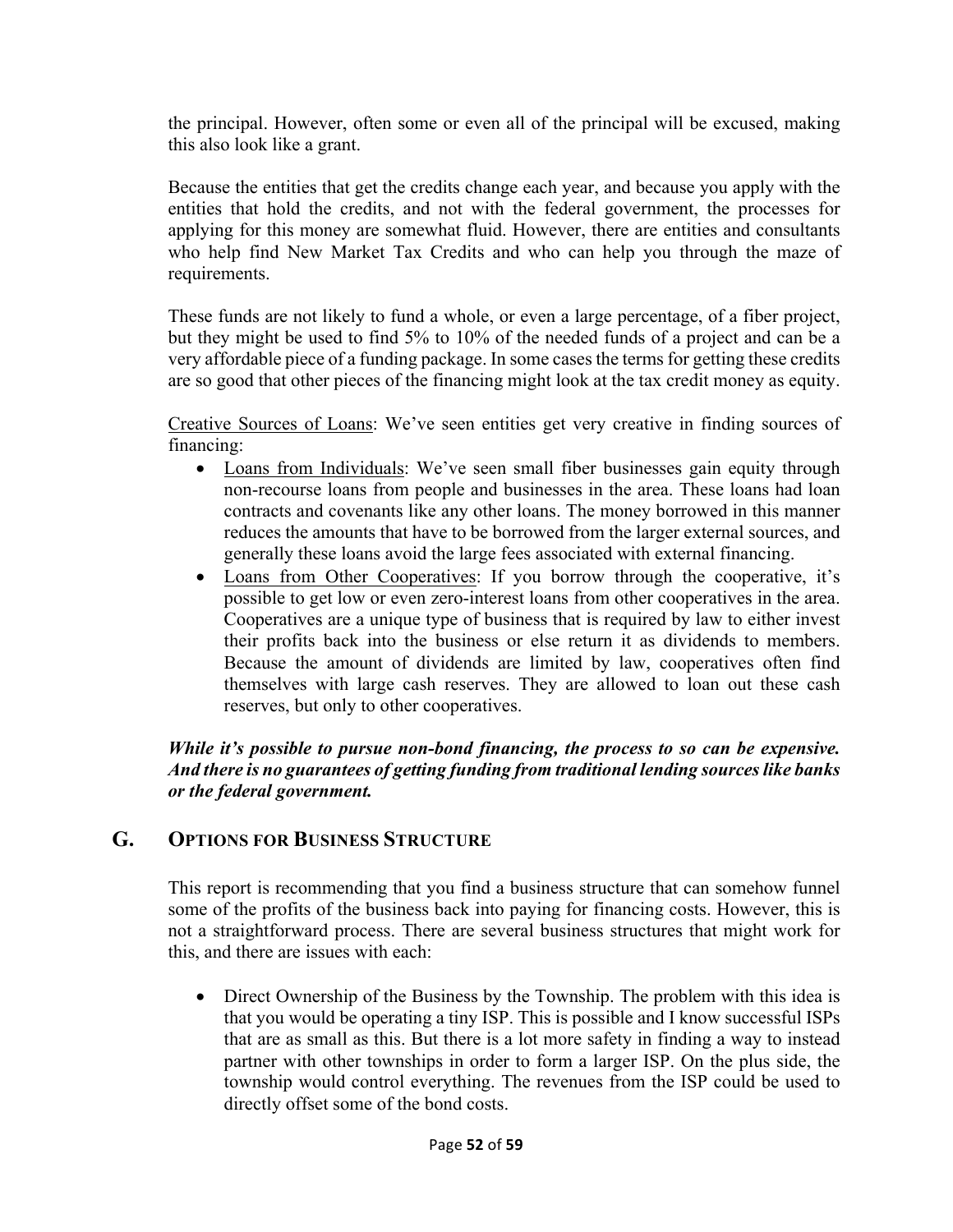- Township Ownership, Operation by the Cooperative. This alternative is more attractive in that several townships could go together to form an ISP. That gains economy of scale and would allow an ISP that can offer better service. But the downside of this is that it might be challenging for Cooperative to flow money back to the township to help pay for financing costs. Cooperatives have rigid rules that dictate how much they can pay out of profits and when. There are two alternative ways to structure ownership by the Cooperative to be considered.
	- o First, all of the customers could be owners of the Cooperative. In that case, the Cooperative would not be contributing to bond payments. But it might be able to pass money back to customers in the form of rate reductions. However, there might even be limits on that.
	- o It might be possible for the Cooperative to be owned directly by the Townships with the townships as the only members. However, that is a nuance of coop law that will have to be explored. In that option the coop could make payments back to each township to help defray bond costs. But even then there might be legal restrictions on how much and how fast the Cooperative could make such payments.
- Township Ownership, Operated by some other business structure. It may turn out that a cooperative is not the best structure for multiple townships to own an ISP. Perhaps this would best be done as some sort of joint powers agency owned by the various participating townships. It might even be possible to form this as an LLC or as a direct non-profit corporation – depending on what is legal for townships to do in Michigan. The big upside to this kind of structure is that profits could probably be flowed immediately each year to help pay for bond costs.
- Township Ownership, Open Access to ISPs. This is the least attractive option from a financial perspective because all of the profits of the business go to the ISPs, meaning that homeowners pay the full cost of the bond financing.

In my recommendations I suggest that the Township take a hard look at these options. A lot of the choice is going to boil down to what is allowable to Townships under Michigan law. For example, you might not be able to be an owner of a cooperative or for-profit corporation.

I know you have already formed a cooperative, but that is not necessarily the right or the best structure to make this work to everybody's best interest. The ideal arrangement looks to be where the Township owns the network, services ae provided by an ISP owned by one or more townships, and profits from the business used to defray some of the bond costs. Any structure that does not allow for all of that is not the best one.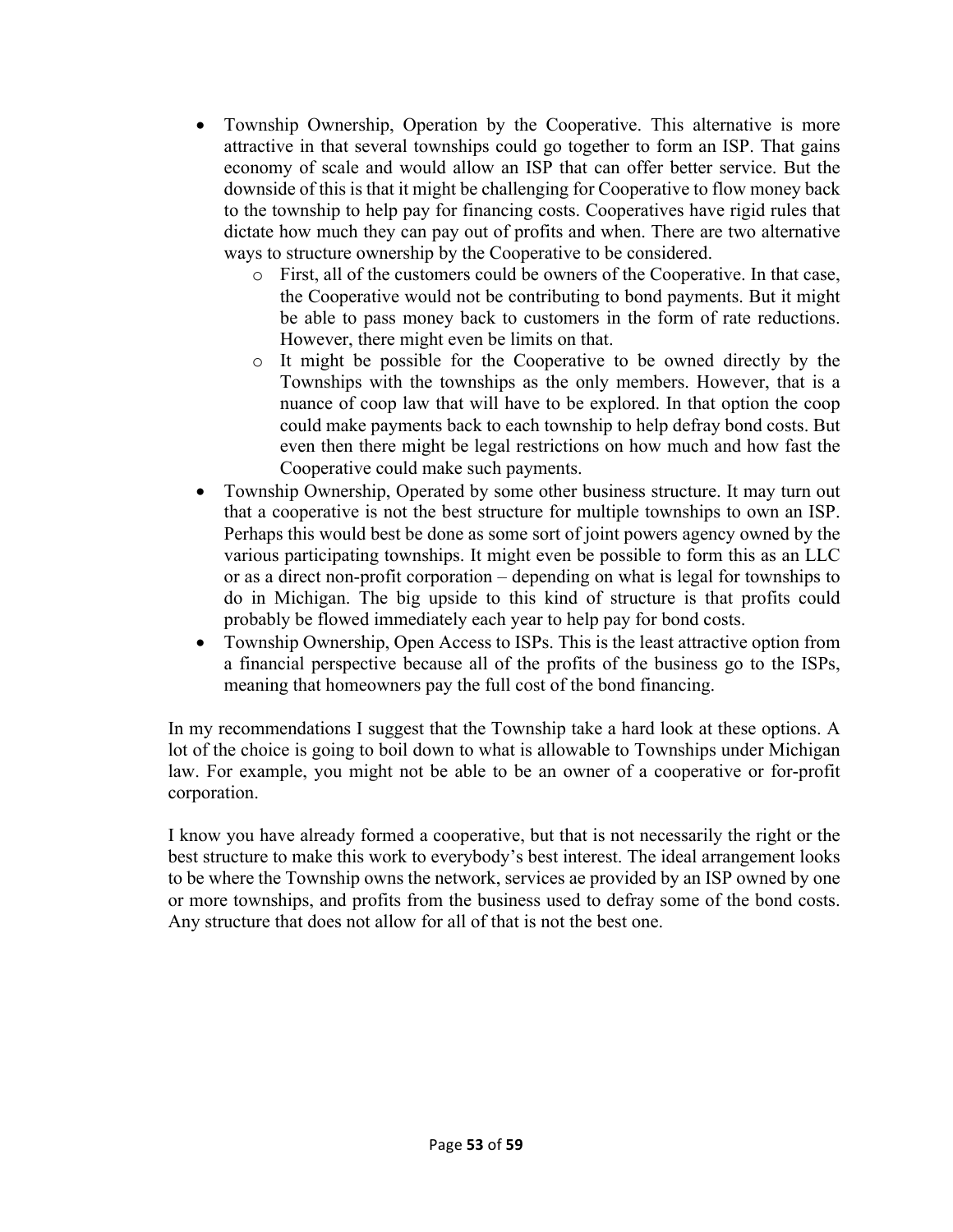# **VII. Other Issues**

# **A. Connect America Fund**

In the fall of 2015, both Frontier Communications and AT&T accepted funding from the FCC to improve rural broadband in Washtenaw County. There is a map attached as an addendum that shows the areas that are covered. Sharon Township is included in these upgrade areas.

This funding comes from the Connect America Fund, which is part of the FCC's Universal Service Fund. This particular program is referred to as CAF II, meaning that it was the second round of such funding awards, with the first round being much smaller.

The Universal Service Fund today is funded primarily from surcharges on telephony revenues. Originally, the USF was funded by surcharges on landline telephones and special access circuits only, but eventually a surcharge was also placed on cellphones. The fund has the purpose of promoting broadband around the country and has four primary components:

- High Cost Fund. These are payments made to rural providers for building networks. This was historically given to support rural telephony but is being shifted to support rural broadband.
- Lifeline. This program provides a \$9.25 monthly subsidy for either a telephone line or a data connection for qualifying low-income households.
- Rural Healthcare. This provides for data connections to rural hospitals and clinics.
- Schools and Libraries. This subsidizes fast broadband connections to schools and libraries, where the national goal is to bring gigabit speeds to these facilities.

The Connect America Fund (CAF) is a component of the High Cost Fund. The FCC set aside \$1.7 billion per year for the six years starting with 2016 to build or upgrade rural broadband. These funds were mostly made available to Census blocks that have little or no broadband today.

The funding was available to the largest telcos automatically. Both AT&T and Frontier elected to take this funding for Washtenaw County. The CAF II awards for the County are as follows:

- AT&T accepted \$435,687 per year to bring service to 1,617 rural customers.
- Frontier accepted \$119,570 per year to bring service to 441 rural customers.
- Together the two companies are getting \$3.3 million to improve rural broadband in the county.

The amount of the awards are based upon nationwide cost models that have been developed to estimate the cost of upgrading rural areas to broadband.

The township is mostly served by AT&T, although there are a few customers in the township served by Frontier.

Now that these two companies have accepted the funds they must use the money to increase rural data speeds. All of the customers in those rural areas must be upgraded to data speeds of at least 10 Mbps download and 1 Mbps upload. The companies have six years to make the needed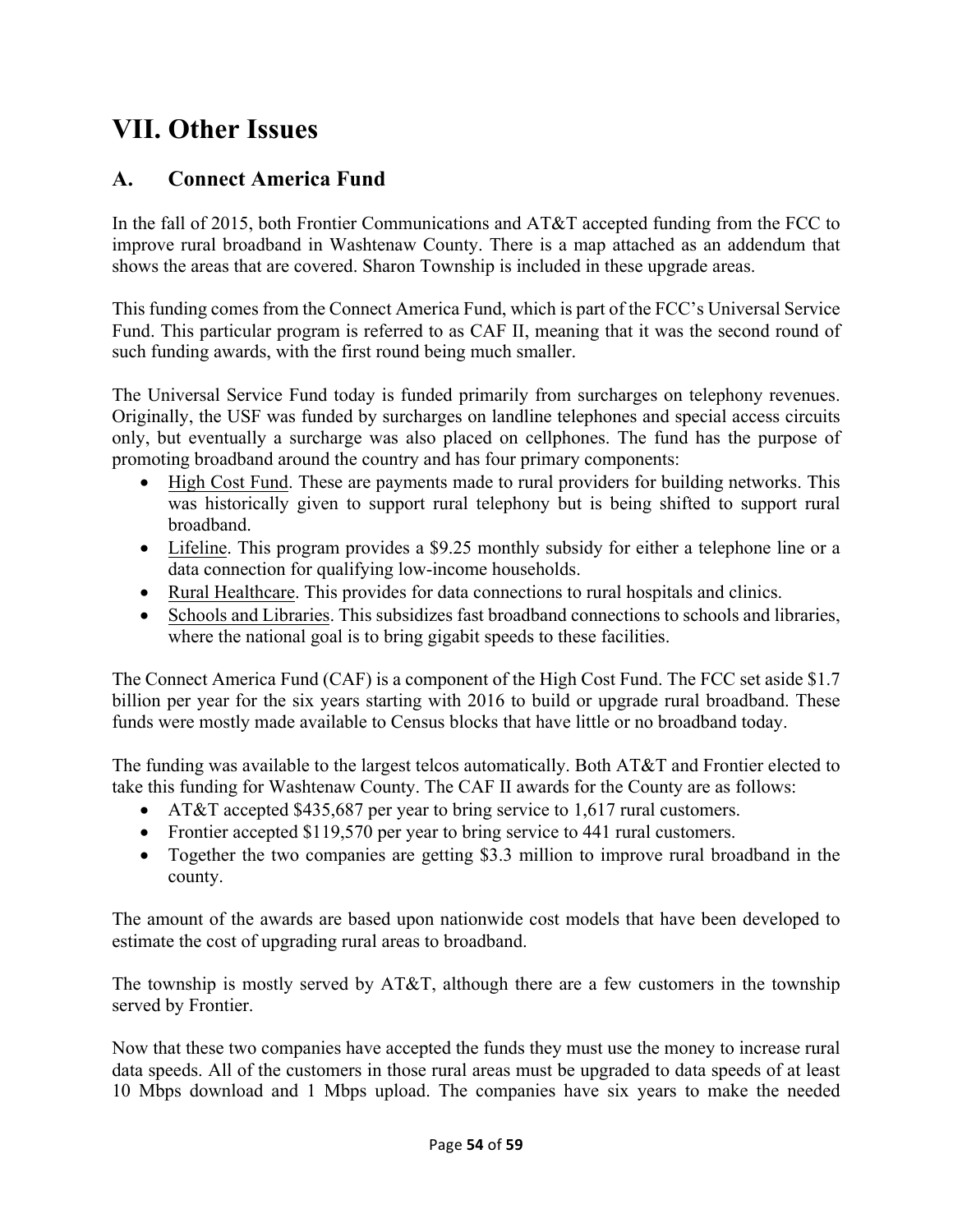upgrades, with 2016 being the first year. Note that those speeds are far slower than the FCC's own definition of broadband—25 Mbps download and 3 Mbps upload.

The companies can use the money to implement any broadband technology that will achieve the desired speeds. Frontier has said that they will use the money to upgrade or add DSL. In order to implement the DSL, they will have to extend fiber deeper into the rural areas to support the DSLAMs (DSL transmitters).

But AT&T is likely to use the money in a very different way. I have not yet seen any announcements made for Michigan, but in other states AT&T says they will use the money to expand 4G cellular wireless coverage and will use that to satisfy the FCC requirement. We also know that AT&T badly wants to get rid of their copper networks and they have started the process in many states of tearing down their copper. I expect them to do this everywhere that gets the CAF II upgrades to cellular service.

This means that AT&T is likely to be offering a faster cellular data service than they do today. But note that the fastest speeds available on 4G are about 14 Mbps—and to get that speed you need to be right next to a cell tower. It's likely that data speeds in the township today for cellular data are slower than the goal of at least 10 Mbps. We think it's likely that AT&T will offer a "fixed" cellular data product at homes where they will put a small dish on the outside of the home and will deliver data to a WiFi modem like other ISPs. It's also worth noting that the CAF II build-out allows ISPs to impose stingy data caps. The FCC suggests that data caps can be as small as 100 Gigabytes per month in total download. For a household that watches video over broadband that is a tiny data caps these days. As an example, my household doesn't have traditional TV and we watch all video over the Internet. With three family members (and a home-based business) we generally use about 700 Gigabytes per month.

These upgrades are something for Sharon Township to consider. While the 10/1 Mbps broadband is not very fast, even by today's standards, it might be welcomed by some of your citizens who only have the option today of dial-up or satellite broadband. Some of your citizens might be happy with this small broadband and not want to participate in fiber.

# **B. Faster Satellite Data**

Late last year Elon Musk announced that his SpaceX company is moving forward with attempting to launch low earth orbit (LEO) satellites to bring better satellite broadband to the world. His proposal to the FCC would put 4,425 satellites around the globe at altitudes between 715 and 823 miles. This contrasts significantly with the current HughesNet satellite network that is 22,000 feet above the earth. Each satellite would be roughly the size of a refrigerator and would be powered by a solar array.

This idea has been around a long time and I remember a proposal to do something similar twenty years ago. But like many technologies, this really hasn't been commercially feasible in the past and it took improvements to the underlying technologies to make this possible. Twenty years ago they could not have packed enough processing power into a satellite to do what Musk is proposing. But Moore's Law suggests that the chips and routers today are at least 500 times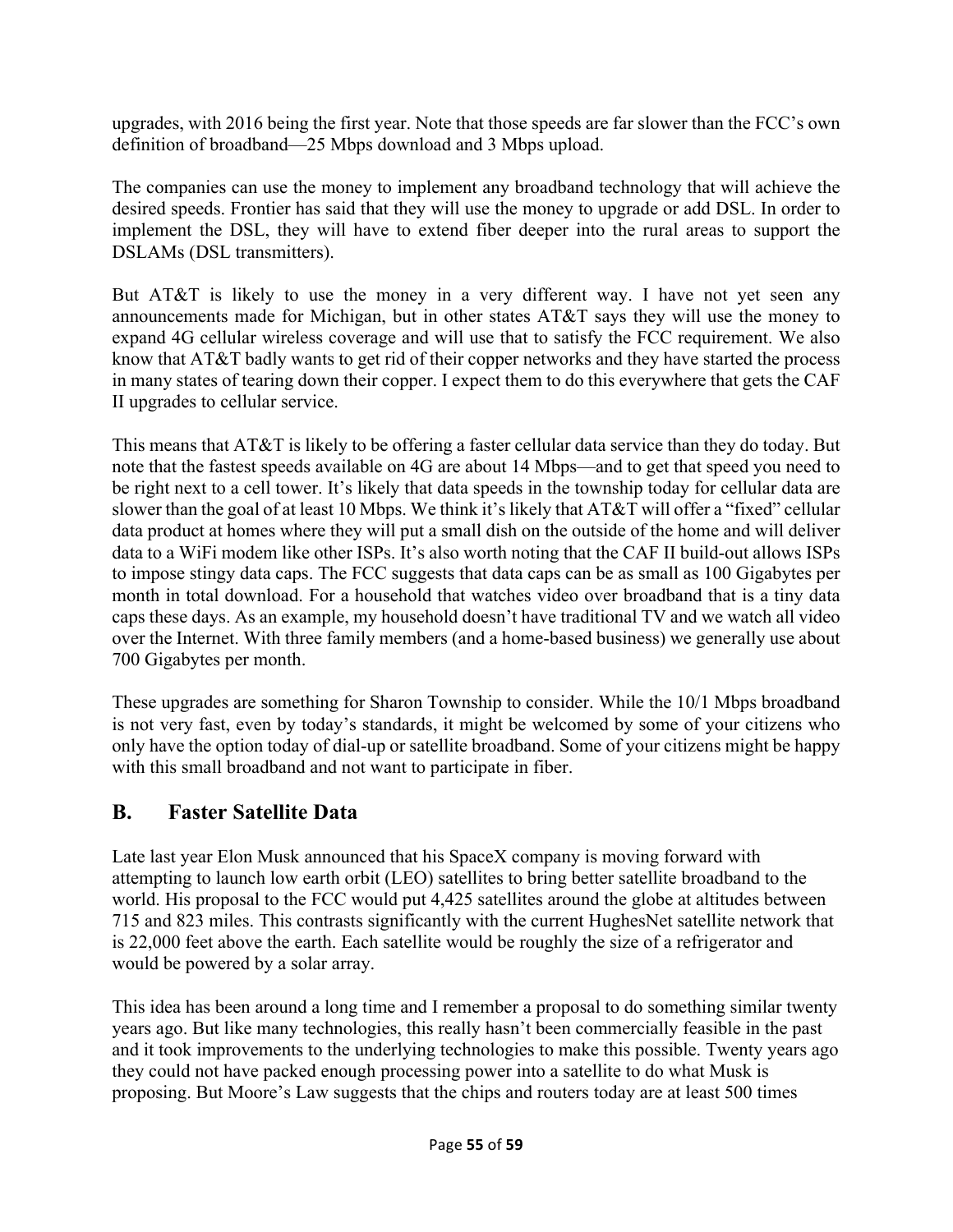faster than two decades ago. And these satellites will also be power hungry and providing them enough energy wasn't possible until modern solar power cells were created. This kind of network also requires the ability to make huge numbers of rocket launches—something that was impractical and incredibly expensive twenty years ago. But if this venture works it would provide lucrative revenue for SpaceX, and Elon Musk seems to be good at finding synergies between his companies.

Musk's proposal has some major benefits over existing satellite broadband. By being significantly closer to the earth the data transmitted from satellites would have a latency of between 25 and 35 milliseconds. This is much better than the 600 microsecond delays achieved by current satellites and would match the latency achieved by many ISPs. Current satellite broadband has too much latency to support VoIP, video streaming, or any other live Internet connections like Skype or distance learning.

The satellites would use frequencies between 10GHz and 30GHz, in the Ku and Ka bands. Musk says that SpaceX is designing every component from the satellites to earth gateways and customer receivers. The large number of satellites would provide broadband capability to a large number of customers, while also blanketing the globe and bringing broadband to many places that don't have it today. The specifications say that each satellite will have an aggregate capacity of between 17 and 23 Gbps, meaning each satellite could theoretically process that much data at the same time.

The specifications say that the network could produce gigabit links to customers, although that would require making simultaneous connections from several satellites to one single customer. And while each satellite has a lot of capacity, using them to provide gigabit links would chew up the available bandwidth in a hurry and would mean serving far fewer customers. It's more likely that the network will be used to provide speeds such as 50 Mbps to 100 Mbps.

But those speeds could be revolutionary for rural America. The FCC and their CAF II program is currently spending \$9 billion to bring faster DSL or cellular service to rural America with speeds that must be at least 10/1 Mbps. Musk says this whole venture will cost about \$10 billion and could bring faster Internet not only to the US, but to the world.

It's an intriguing idea, and if it was offered by anybody else other than Elon Musk it might sound more like a pipe dream than a serious idea. But Musk has shown the ability to launch cuttingedge ventures before. There is always a ways to go between concept and reality and like any new technology there will be bugs in the first version of the technology. But assuming that Musk can raise the money, and assuming that the technology really works as promised, this could change broadband around the world.

# **C. Recommendations**

Following are my recommendations. Some of these are explained in more detail in the executive summary and the nest steps at the beginning of the report.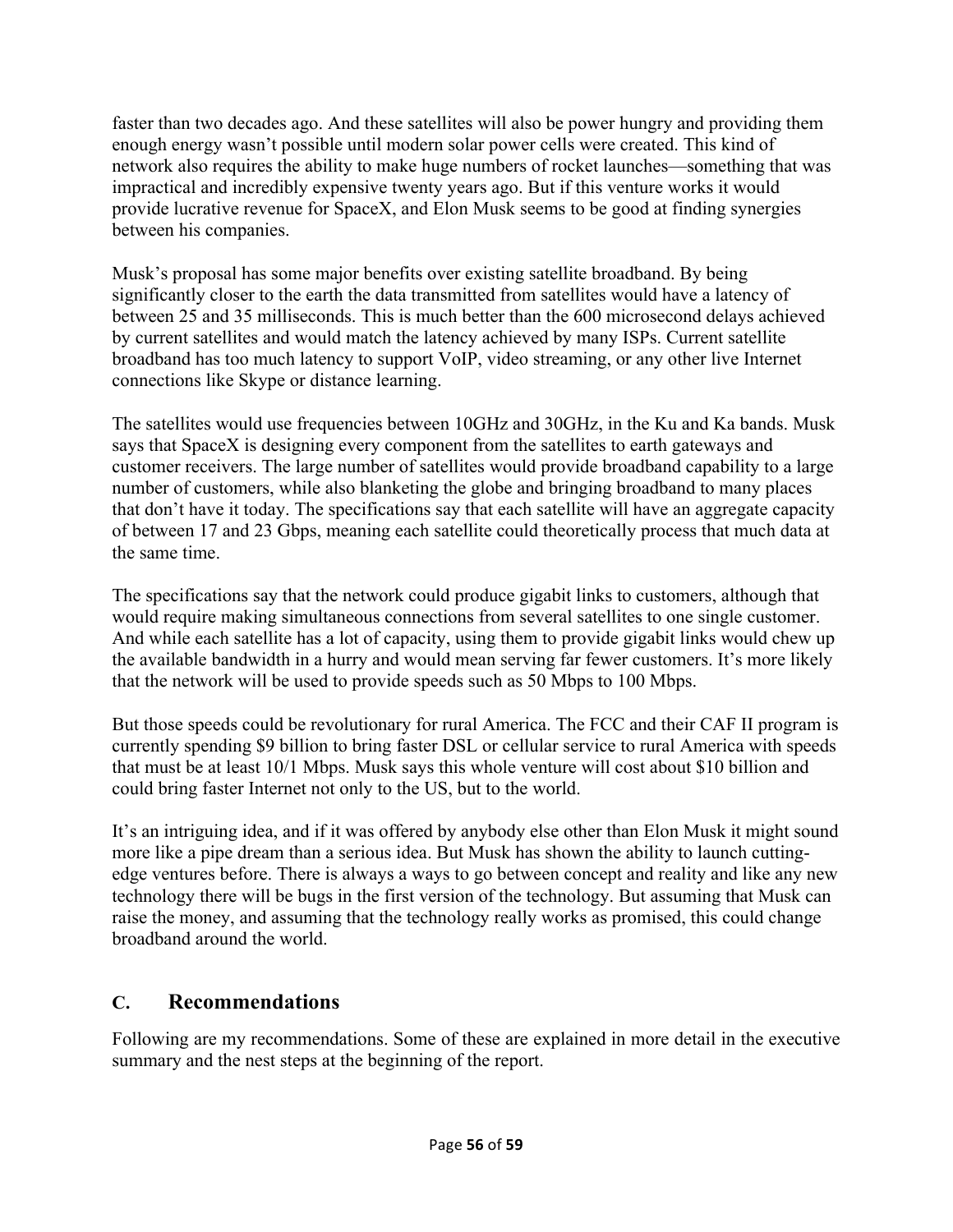#### **Form Your Own ISP**

The numbers say that it makes more financial sense to form your own ISP, either alone or with other townships. This is preferable to open access since it allows you to use any generated profits to offset the cost of financing. This also allows you to set prices and to make sure that you get good customer service.

#### **Some Legal Research Needed**.

There are a few areas that require more legal research.

First is to understand the existing Michigan rules for a municipality to offer broadband. At first glance this looks like a roadblock that can be overcome. But you need advice on how this has worked with other cities and if there are issues that are not apparent in the code language.

There are also issues to investigate before you use a cooperative to form an ISP. The primary one is to find a structure that allows you to flow excess cash back to help offset bond costs. That might be a real challenge with a cooperative.

#### **Bond Research**.

With this study in hand you should now be able to have a conversation with bond sellers about the term (number of years) and the interest rates you might be able to get from the bond assumed in here. To the extent that result is different than the assumptions I've made I would be glad to provide a new set of numbers that incorporates the best estimates. My hope is that you can get a lower interest rate than I've assumed at 5%. You also need to understand things like the ability to pay a bond off early. Finally, there is the issue of being able to use bond money to start an ISP – particular an ISP that would be operated by an external cooperative.

#### **Socialize This with Other Townships**.

Since one of the best financial options is to create an ISP between multiple townships, the process of spreading that word and looking for other interested townships needs to be undertaken.

I have always found that having these discussions is far easier when there is a concrete proposal to suggest. I know there has been a lot of discussion with other townships generically on the issue. But I think you can use this study to demonstrate that working together is a superior solution for your homeowners than building an open access network.

And obviously, if not enough other townships are interested, or if there are a few but they are geographically scattered, then this idea can't work.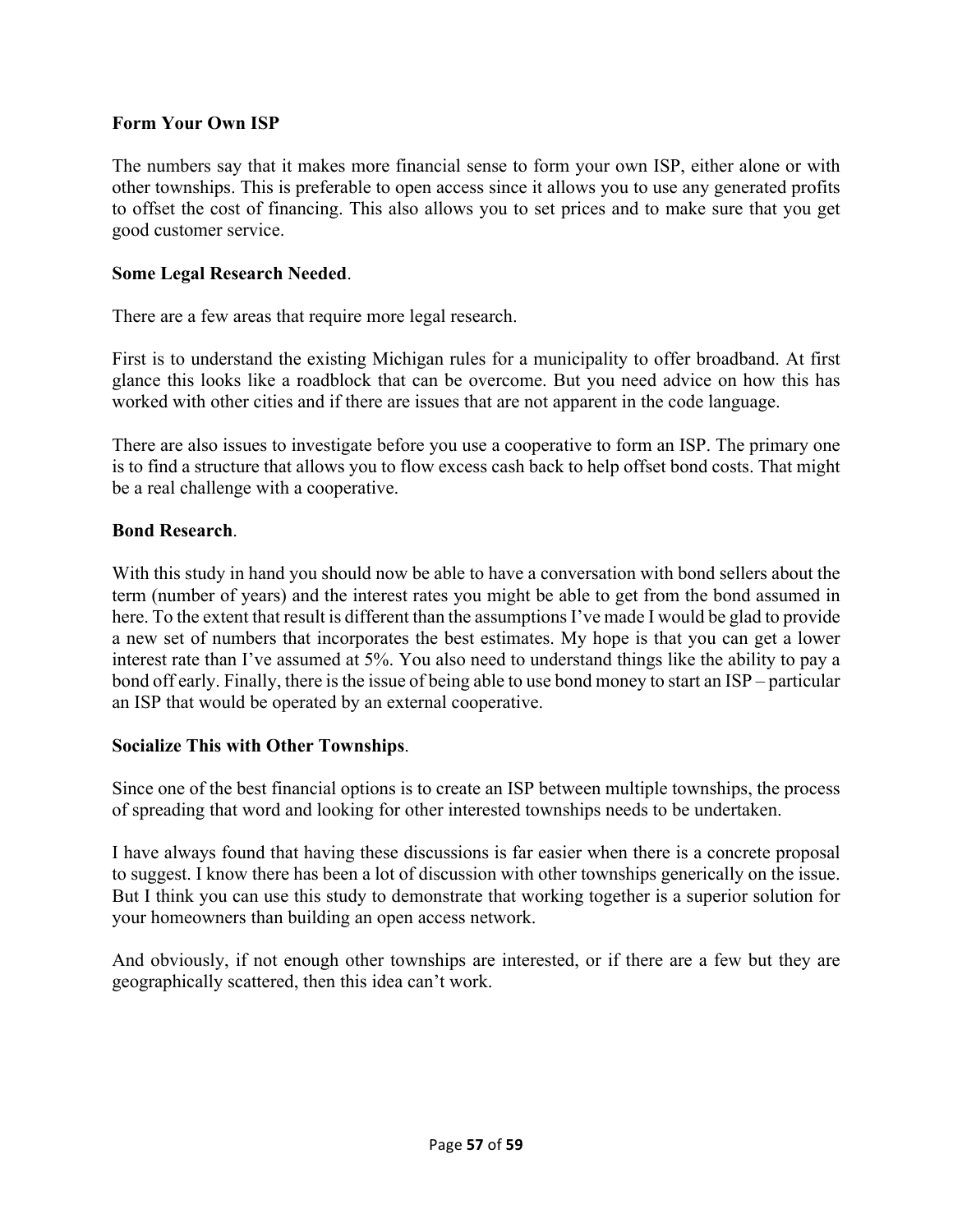#### **Get Feedback from Citizens**.

This study allows you to talk concrete numbers with homeowners. You now have an estimate of the size of the bond and how much that will cost homeowners each month in terms of bond payments.

#### **Investigate what it Means to be An ISP**

You are probably intimidated by the concept of operating your own ISP. This is something that CCG has done many time and we would be glad to help you understand your options.

#### **Choose the Best Option**.

After all the above research and feedback you can start to choose one of these options as the one you want to pursue. Again, remember that you want to consider both financial and social issues. For example, the idea of giving everybody free broadband if you do this with your own ISP is an idea that might gather a lot of public support.

#### **Pledge Drive**.

At any point where you want to get serious about pursuing a specific option you need to undertake a pledge drive. This would involve getting every homeowner in the township to tell you if they would be willing to pledge to buy broadband on the network. That pledge is needed so that you can understand the expected financial performance of the business. You would want to undertake this pledge drive even if the City is going to be the ISP. It's vital to understand the revenue stream that will be generated by the business.